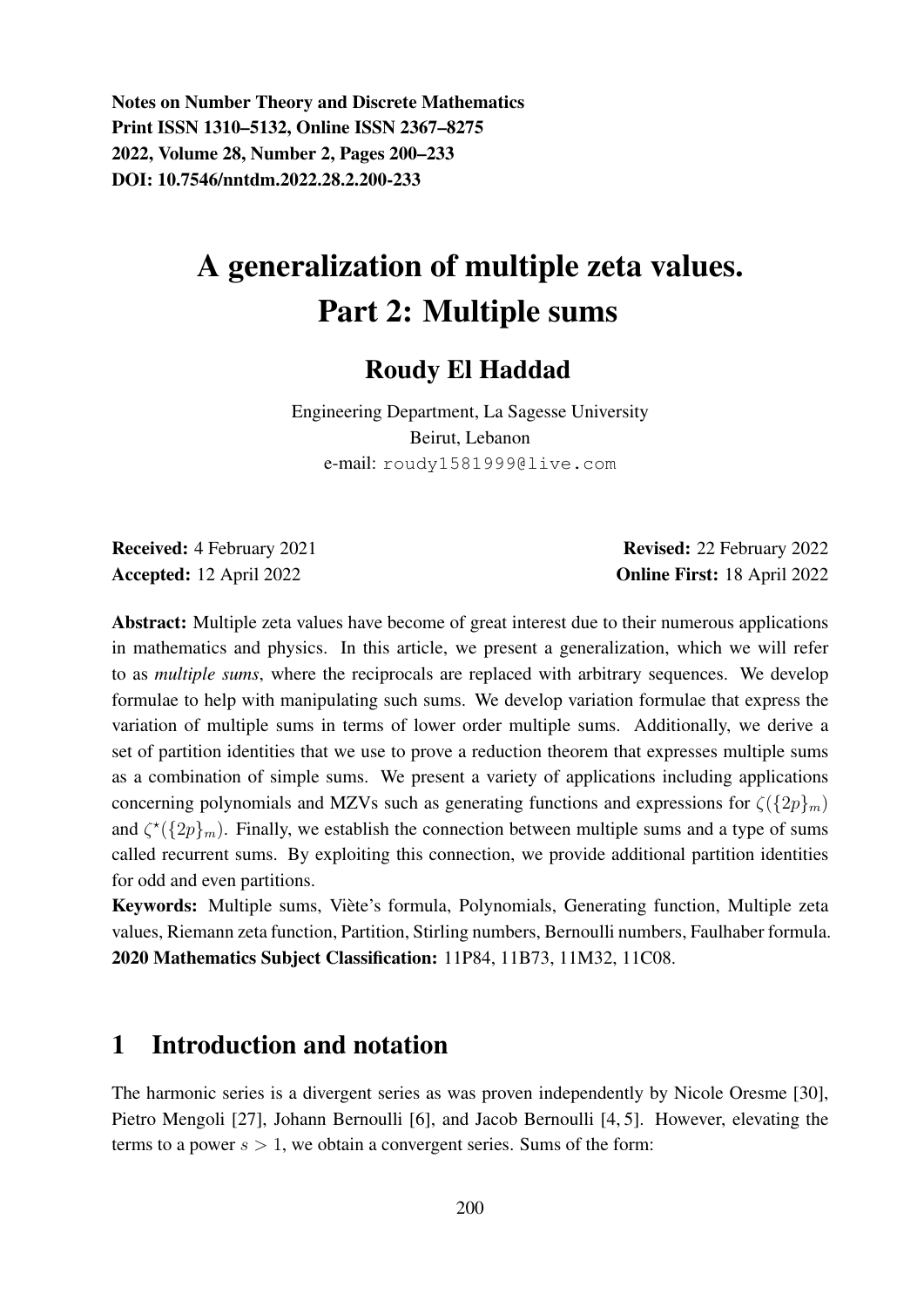$$
\zeta(s) = \sum_{n=1}^{\infty} \frac{1}{n^s},
$$

where s is a real number, were first studied by Euler. The case for  $s = 2$  is the celebrated Basel problem. Its fame came from the originality of the way Euler proved that  $\zeta(2) = \frac{\pi^2}{c}$  $\frac{1}{6}$  [13, 14, 17]. More rigorous proofs were later developed [12]. By the method used to find  $\zeta(2)$ , Euler was able to obtain a general formula for this zeta function for positive even values of s. In 1859, a generalized form of  $\zeta(s)$  where s is a complex variable was introduced by Riemann in his article "On the Number of Primes Less Than a Given Magnitude" [34]. In recent years, mathematicians like Zagier [38], Hoffman [24], and Granville [20] have introduced a generalized form of the zeta function which they call the multiple harmonic series (MHS) or multiple zeta values (MZV). However, interest in these sums dates back to when Euler studied the case of length 2 [16].

Since the beginning of the 1990s, such series/sums have been heavily studied by mathematicians such as Hoffman and Zagier. Interest in such sums grew from their tremendous importance in Number Theory and numerous applications [37]. For example, the multiple harmonic series is directly related to the Riemann zeta function  $\zeta(s)$  [20,24]. Interest in these series extends beyond mathematics. In fact, they appear in many fields of physics. The number  $\zeta(\bar{6}, \bar{2})$  appeared in the quantum field theory literature in 1986 [9]. They are of fundamental importance for the connection of knot theory with quantum field theory [10, 25]. Multiple harmonic sums became even more important when higher order calculations in quantum electrodynamics (QED) and quantum chromodynamics (QCD) started needing them [7, 8].

A multiple harmonic series (MHS) or multiple zeta values (MZV) is defined as:

$$
\zeta(s_1, s_2, \ldots, s_k) = \sum_{1 \leq N_1 < N_2 < \cdots < N_k} \frac{1}{N_1^{s_1} N_2^{s_2} \cdots N_k^{s_k}}.
$$

Its partial sum is written as:

$$
\zeta_n(s_1, s_2, \dots, s_k) = \sum_{1 \leq N_1 < N_2 < \dots < N_k \leq n} \frac{1}{N_1^{s_1} N_2^{s_2} \cdots N_k^{s_k}}.
$$

These sums are a particular case of what we called multiple sums as they are of the form  $\sum_{1 \leq N_1 < \cdots < N_m \leq n} a_{(m);N_m} \cdots a_{(1);N_1}$  with  $a_{(i);N_i} = \frac{1}{N_i^i}$  $\frac{1}{N_i^{s_i}}$  for all *i*. Note, however, that while this particular case has been heavily studied, the general case has received much less attention. Meanwhile, there are thousands of formulae for multiple harmonic sums/series in the literature, not much can be found for general multiple sums/series. In this article, we derive some essential formulae for dealing with general multiple sums.

The aim of this paper is to develop methods/formulae that allow us to better the way we work with multiple sums. We will develop formulae to calculate the variation of such sums as well as formulae to express multiple sums in terms of simple sums. Partition identities needed to prove these formulae as well as partition identities that can be derived from these formulae will be presented. These identities include sums over partitions involving Bernoulli numbers and the zeta function as well as a new definition of binomial coefficients as a sum over partitions. Likewise, by complementing this work with that done in Part 1 of this study [22], we will extend the partition identities of this article to sums over odd and even partitions. As a matter of fact,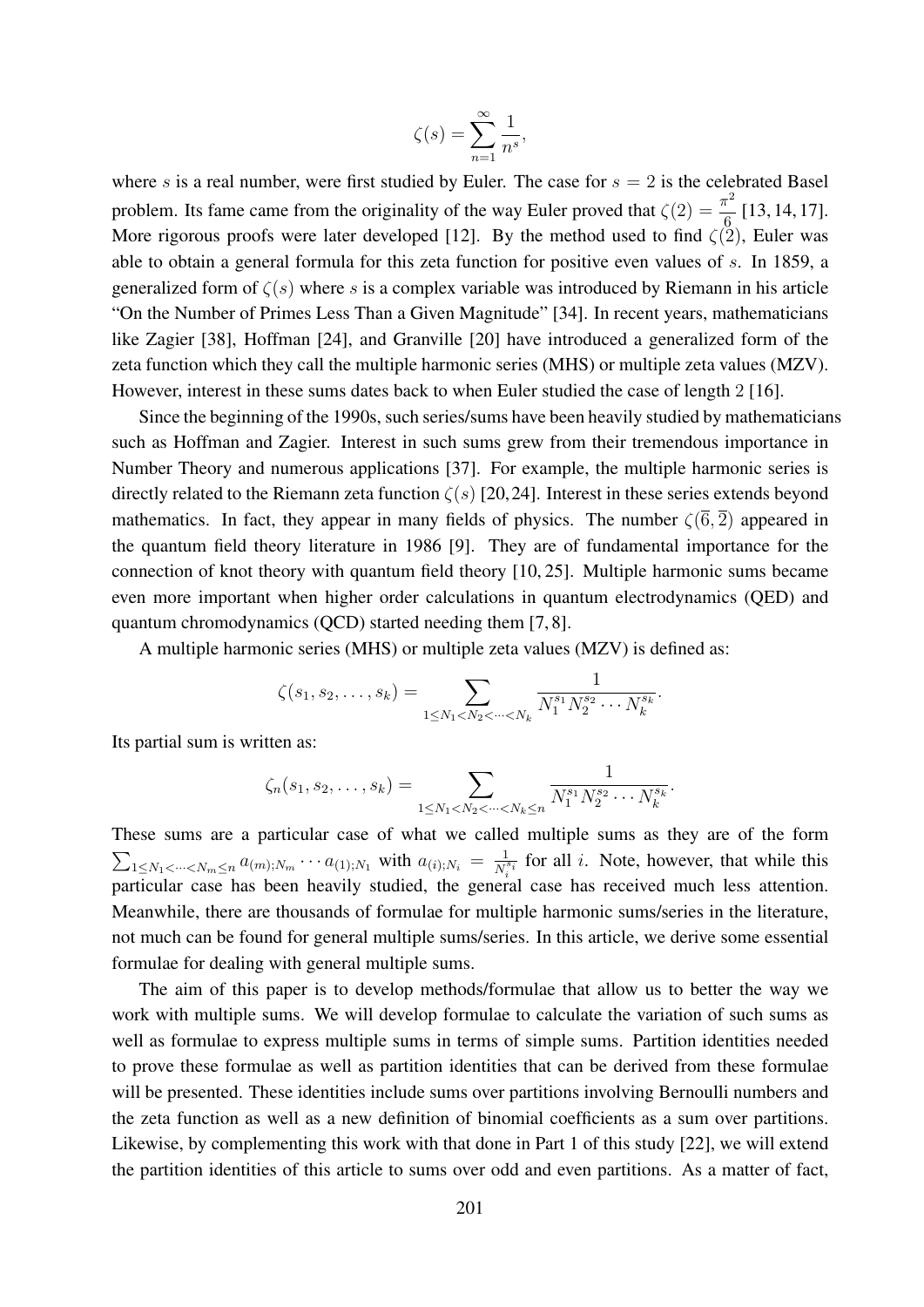multiple sums are intimately related to recurrent sums (presented in [22]) as we will show in this paper.

Additionally, note that like the MHS, the general multiple sum structure is not recent, it goes back to the 17-th century. In 1646, Viète proved that a polynomial can be represented as a product of factors (Viete's theorem) as well as he developed the relations linking the coefficients ` of a polynomial to its roots for positive roots (Viète's formula) [36]. Viète's formula was later proven to hold for any roots or coefficients by A. Girard [19]. The type of sums represented by Viète's formula is a general multiple sum. Hence, according to Viète's formula, multiple sums are fundamental for linking the roots and coefficients of a polynomial.

The importance of this article is based on how it improves our ability to study sums of this form. The theorems presented in this paper can be used to develop new theorems involving multiple sums or to improve upon previously obtained results as we will illustrate in this article. Applications include generalizing the Faulhaber formula for the sum of powers to a formula for the multiple sum of powers. They also include simplifying the relation between roots and coefficients of a polynomial as well as linking the roots of a polynomial to those of its derivatives. And probably, most importantly, determining generating functions for MZVs as well as several formulae for computing  $\zeta({2p}_m)$  and  $\zeta^*({2p}_m)$  in terms of p and m. The partition identities are also a major part of the importance of this paper. This article includes partition identities not only for partitions in general but also for odd and even partitions. These identities could be key in deriving new theorems involving odd or even partitions.

Now let us define a notation for multiple sums which we will use in the remainder of this paper: For any  $m, q, n \in \mathbb{N}$  where  $n \ge q+m-1$  and for any set of sequences  $a_{(1),N_1}, \ldots, a_{(m);N_m}$ defined in the interval  $[q, n]$ , let  $P_{m,q,n}(a_{(1),N_1}, \ldots, a_{(m);N_m})$  represent the general multiple sum of order m for the sequences  $a_{(1),N_1}, \ldots, a_{(m),N_m}$  with lower and upper bounds respectively q and n. For simplicity, however, we will denote it simply as  $P_{m,q,n}$ .

$$
P_{m,q,n} = \sum_{q \le N_1 < \dots < N_m \le n} a_{(m);N_m} \cdots a_{(2);N_2} a_{(1);N_1}
$$
\n
$$
= \sum_{N_m = q+m-1}^{n} \dots \sum_{N_2 = q+1}^{N_3-1} \sum_{N_1 = q}^{N_2-1} a_{(m);N_m} \cdots a_{(2);N_2} a_{(1);N_1}
$$
\n
$$
= \sum_{N_m = q+m-1}^{n} a_{(m);N_m} \cdots \sum_{N_2 = q+1}^{N_3-1} a_{(2);N_2} \sum_{N_1 = q}^{N_2-1} a_{(1);N_1}.
$$
\n(1)

The most common case of a multiple sum is that where all sequences are the same,

$$
P_{m,q,n}(a_{N_1},\ldots,a_{N_m}) = \sum_{q \le N_1 < \cdots < N_m \le n} a_{N_m} \cdots a_{N_2} a_{N_1}
$$
\n
$$
= \sum_{N_m = q+m-1}^{n} \cdots \sum_{N_2=q+1}^{N_3-1} \sum_{N_1=q}^{N_2-1} a_{N_m} \cdots a_{N_2} a_{N_1}
$$
\n
$$
= \sum_{N_m = q+m-1}^{n} a_{N_m} \cdots \sum_{N_2=q+1}^{N_3-1} a_{N_2} \sum_{N_1=q}^{N_2-1} a_{N_1}.
$$
\n(2)

For simplicity, we will denote it as  $\hat{P}_{m,q,n}$ . We could also denote it as  $P_{m,q,n}(a_N)$ .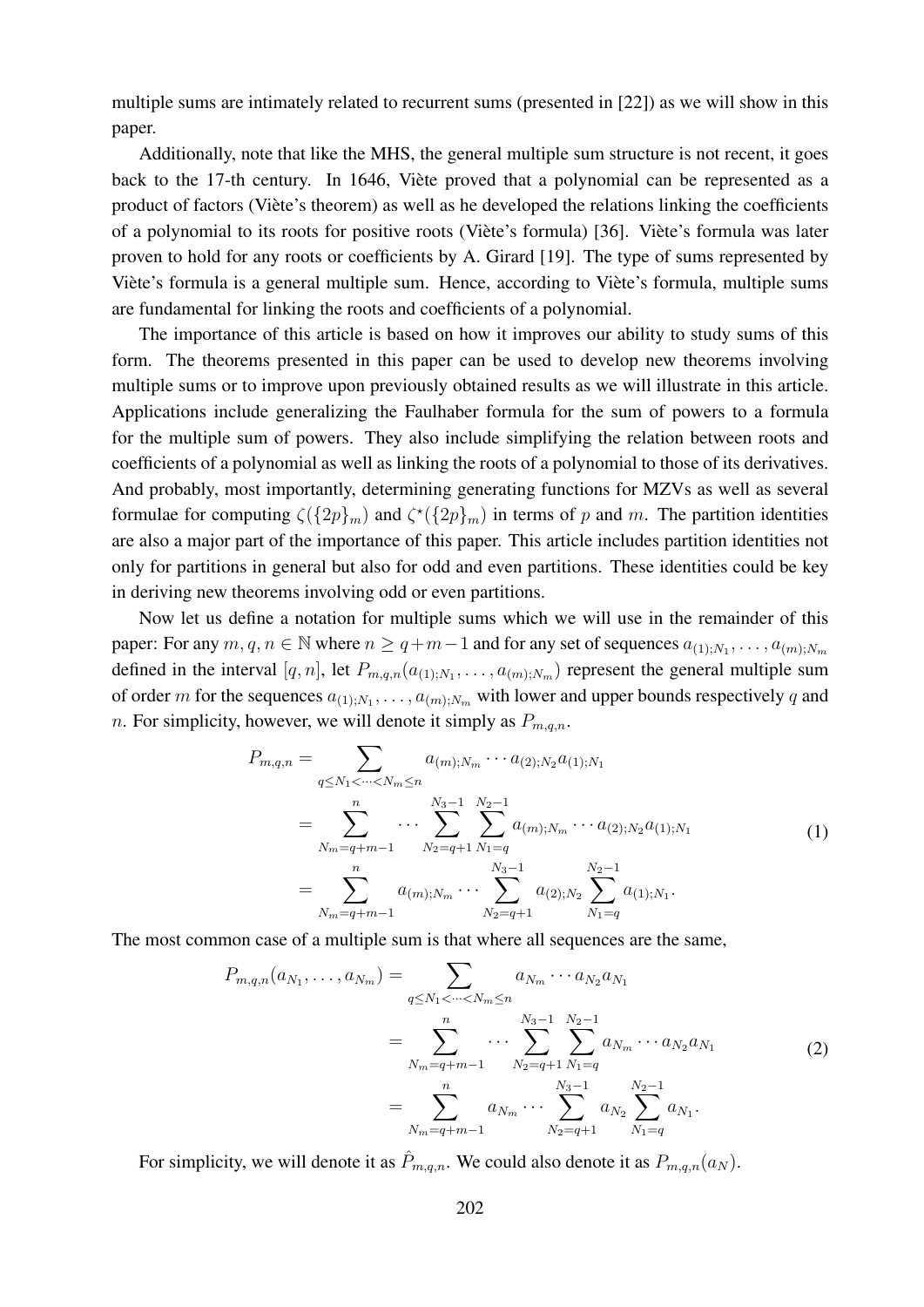Remark 1. Knowing that adding zeros to a sum does not change the sum and noticing that for  $N_2 = q$ , we get  $q \leq N_1 \leq N_2 - 1 = q - 1$  which would lead to an empty sum for this value. Hence, we can start  $N_2$  at q. Similarly, for  $N_3 = q, q + 1$  or  $\cdots$  or  $N_m = q, \ldots, q + m - 2$ , all would lead to zeros. Hence, we could start all the variables at q.

$$
P_{m,q,n} = \sum_{N_m=q}^{n} \cdots \sum_{N_2=q}^{N_3-1} \sum_{N_1=q}^{N_2-1} a_{(m);N_m} \cdots a_{(2);N_2} a_{(1);N_1}.
$$

**Remark 2.** If  $m > n - q + 1$  (or  $n < q + m - 1$ ), the multiple sum can still be considered defined and will be zero  $(P_{m,q,n} = 0)$ .

**Remark 3.** A multiple sum of order 0 is always equal to 1  $(P_{0,i,j} = 1, \forall i, j \in \mathbb{N})$ . It is not equivalent to an empty sum (which is equal to 0).

In Section 2, formulas for the calculation of variation of these sums in terms of lower order multiple sums will be presented. Then, in Section 3, we will present a reduction formula that allows the representation of a multiple sum as a combination of simple sums. In Section 4, the relations developed will be applied to Viète's formula in order to simplify the relation linking the coefficients of a polynomial to its roots. Additionally, some theorems related to polynomials will be developed. A generalization of the binomial theorem will also be developed. In Section 5, the reduction theorem will be used to calculate certain special sums such as the multiple harmonic sum and the multiple power sum. In Section 6, we investigate the relation between recurrent sums and multiple sums then, using these links, we derive some odd and even partition identities.

### 2 Variation formulas

In this section, we will develop formulas to express the variation of a multiple sum of order  $m$  $(P_{m,q,n+1} - P_{m,q,n})$  in terms of lower order multiple sums. Equivalently, these formulas can be used to express  $P_{m,q,n+1}$  in terms of  $P_{m,q,n}$  and lower order multiple sums.

Remark 4. In this section, for concisness, we will omit the proofs as they are simple and repeat the procedure of the proofs of Section 2 of Part 1 of this study [22].

#### 2.1 Simple expression

We begin by presenting the simplest case of the variation formula in Lemma 2.1. This basic form is needed in order to prove the general form.

**Lemma 2.1.** *For any*  $m, q, n \in \mathbb{N}$  *where*  $n \geq q + m - 1$ *, we have that* 

$$
P_{m,q,n+1} = P_{m,q,n} + a_{(m);n+1} P_{m-1,q,n}.
$$

Based upon Lemma 2.1, a more generalized version of the variation formula can be developed which allows the representation of  $P_{m,q,n+1}$  in terms of  $P_{m,q,n}$  and lower order multiple sums (from order 0 to  $(m-1)$ ).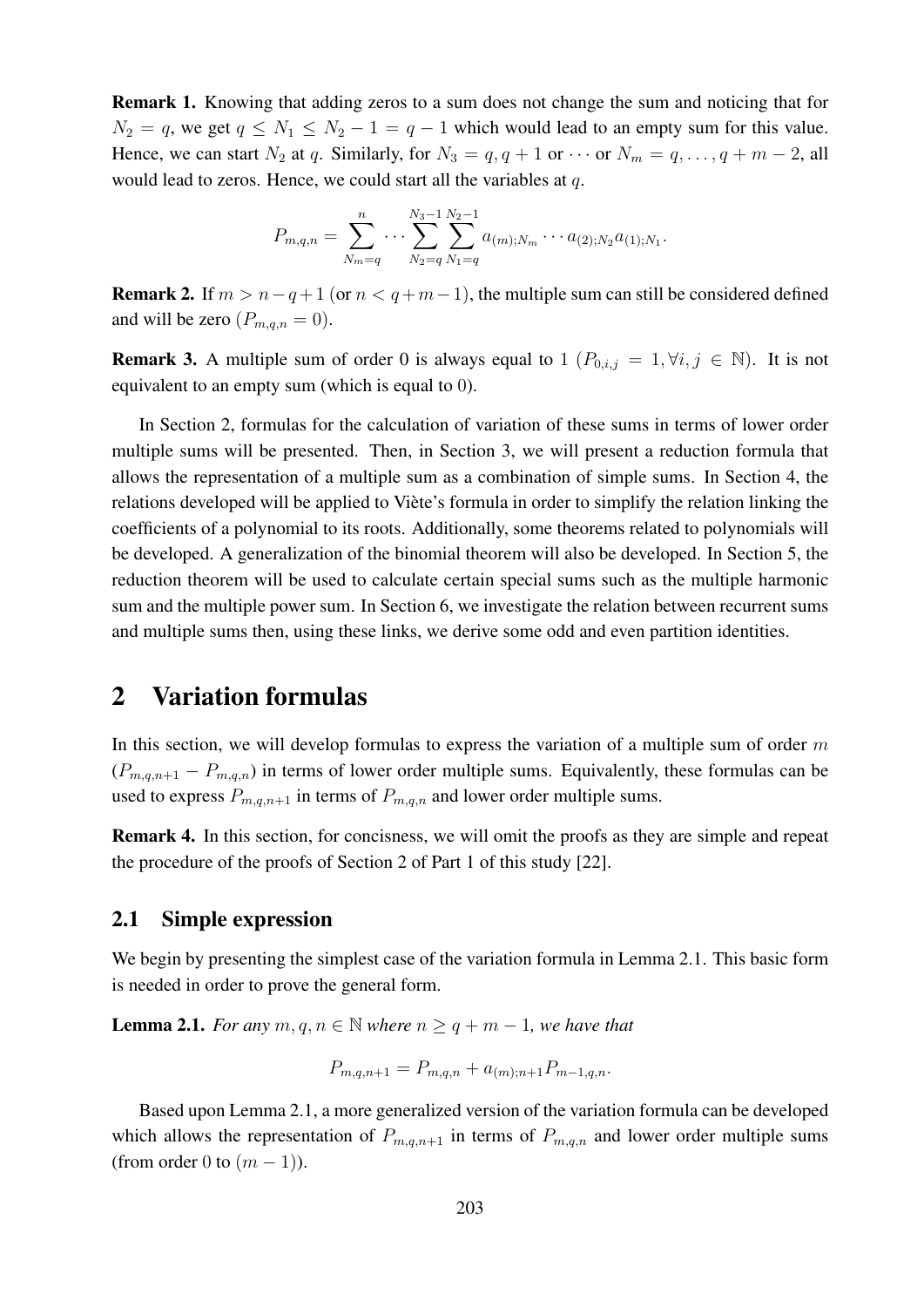**Theorem 2.2.** For any  $m, q, n \in \mathbb{N}$  where  $n \geq q + m - 1$  and for any set of sequences  $a_{(1);N_1}, \ldots, a_{(m);N_m}$  defined in the interval  $[q, n+1]$ , we have that

$$
\sum_{q \leq N_1 < \cdots < N_m \leq n+1} a_{(m);N_m} \cdots a_{(1);N_1} \\
= \sum_{k=0}^m \left( \prod_{j=0}^{m-k-1} a_{(m-j);n+1-j} \right) \left( \sum_{q \leq N_1 < \cdots < N_k \leq n-m+k} a_{(k);N_k} \cdots a_{(1);N_1} \right).
$$

*Using the notation from Eq.* (1)*, this theorem can be written as*

$$
P_{m,q,n+1} = \sum_{k=0}^{m} \left( \prod_{j=0}^{m-k-1} a_{(m-j);n+1-j} \right) P_{k,q,n-m+k}.
$$

Corollary 2.2.1. *If all sequences are the same, Theorem 2.2 becomes*

$$
\sum_{q \leq N_1 < \dots < N_m \leq n+1} a_{N_m} \dots a_{N_1} = \sum_{k=0}^m \left( \prod_{j=0}^{m-k-1} a_{n+1-j} \right) \left( \sum_{q \leq N_1 < \dots < N_k \leq n-m+k} a_{N_k} \dots a_{N_1} \right).
$$

*Using the notation from Eq.* (2)*, this theorem can be written as*

$$
\hat{P}_{m,q,n+1} = \sum_{k=0}^{m} \left( \prod_{j=0}^{m-k-1} a_{n+1-j} \right) \hat{P}_{k,q,n-m+k}.
$$

**Example 2.1.** For  $m = 2$ , we have

$$
\sum_{q\leq N_1
$$

### 2.2 Simple recurrent expression

Theorem 2.2 can be rewritten in a recursive way as illustrated by the following theorem.

**Theorem 2.3.** For any  $m, q, n \in \mathbb{N}$  where  $n \geq q + m - 1$  and for any set of sequences  $a_{(1);N_1},\ldots,a_{(m);N_m}$  defined in the interval  $[q,n+1]$ , we have that

$$
\sum_{q \leq N_1 < \dots < N_m \leq n+1} a_{(m);N_m} \cdots a_{(1);N_1} - \sum_{q \leq N_1 < \dots < N_m \leq n} a_{(m);N_m} \cdots a_{(1);N_1}
$$
\n
$$
= a_{(m);n+1} \left\{ a_{(m-1);n} \left[ \dots a_{(2);n-m+3} \left( a_{(1);n-m+2}(1) + \sum_{q \leq N_1 \leq n-m+1} a_{(1);N_1} \right) + \sum_{q \leq N_1 < N_2 \leq n-m+2} a_{(2);N_2} a_{(1);N_1} \right] + \sum_{q \leq N_1 < \dots < N_{m-1} \leq n-1} a_{(m-1);N_{m-1}} \cdots a_{(1);N_1} \right\}.
$$

*Using the notation from Eq.* (1)*, this theorem can be written as*

$$
P_{m,q,n+1} - P_{m,q,n}
$$
  
=  $a_{(m);n+1} \{ a_{(m-1);n} \left[ \cdots a_{(2);n-m+3} \left( a_{(1);n-m+2} \left( P_{0,q,n-m+1} \right) + P_{1,q,n-m+1} \right) + P_{2,q,n-m+2} \right] + P_{m-1,q,n-1} \},$   
where  $P_{0,q,n-m+1} = 1$ .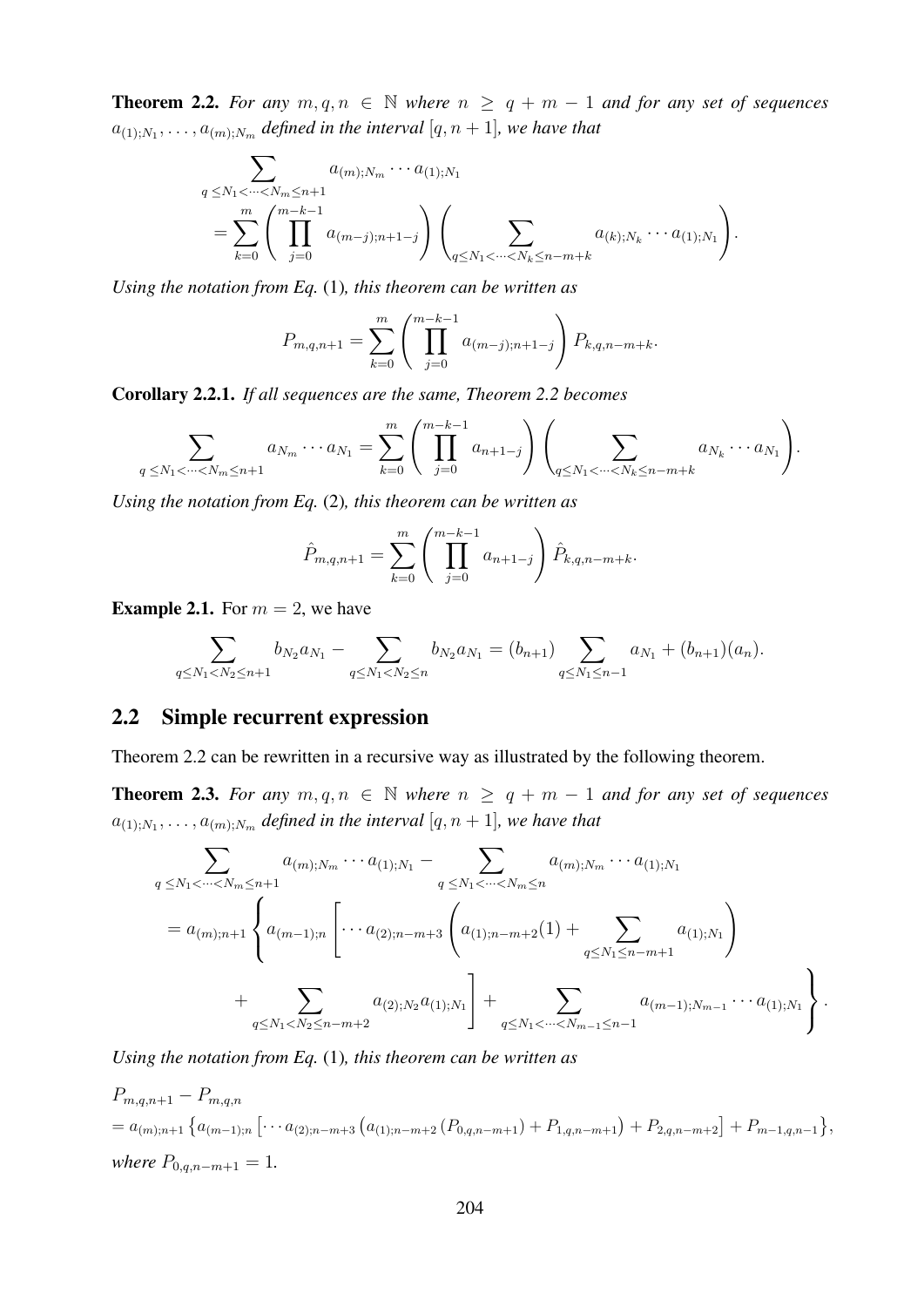Corollary 2.3.1. *If all sequences are the same, Theorem 2.3 becomes*

$$
\sum_{q \leq N_1 < \dots < N_m \leq n+1} a_{N_m} \cdots a_{N_1} - \sum_{q \leq N_1 < \dots < N_m \leq n} a_{N_m} \cdots a_{N_1}
$$
\n
$$
= a_{n+1} \left\{ a_n \left[ \dots a_{n-m+3} \left( a_{n-m+2} (1) + \sum_{q \leq N_1 \leq n-m+1} a_{N_1} \right) + \sum_{q \leq N_1 < N_2 \leq n-m+2} a_{N_2} a_{N_1} \right] + \sum_{q \leq N_1 < \dots < N_{m-1} \leq n-1} a_{N_{m-1}} \cdots a_{N_1} \right\}.
$$

*Using the notation from Eq.* (2)*, this theorem can be written as*

$$
\hat{P}_{m,q,n+1} = a_{n+1} \left\{ a_n \left[ \cdots a_{n-m+3} \left( a_{n-m+2} \left( \hat{P}_{0,q,n-m+1} \right) + \hat{P}_{1,q,n-m+1} \right) + \hat{P}_{2,q,n-m+2} \right] + \hat{P}_{m-1,q,n-1} \right\} + \hat{P}_{m,q,n},
$$
\nwhere

\n
$$
\hat{P}_{0,q,n-m+1} = 1.
$$

**Example 2.2.** For  $m = 2$ , we have

$$
\sum_{q \le N_1 < N_2 \le n+1} b_{N_2} a_{N_1} - \sum_{q \le N_1 < N_2 \le n} b_{N_2} a_{N_1} = (b_{n+1}) \left\{ \sum_{q \le N_1 \le n-1} a_{N_1} + a_n(1) \right\}.
$$

### 2.3 General expression

In order to represent the variation of a multiple sum of order  $m (P_{m,q,n+1} - P_{m,q,n})$  only in terms of multiple sums of order going from p to  $(m - 1)$ , a more general form of Theorem 2.2 can be developed.

**Theorem 2.4.** *For any*  $m, q, n \in \mathbb{N}$  *where*  $n \geq q + m - 1$ *, for any*  $p \in [0, m]$ *, and for any set of* sequences  $a_{(1);N_1}, \ldots, a_{(m);N_m}$  defined in the interval  $[q, n + 1]$ , we have that

$$
\sum_{q \le N_1 < \dots < N_m \le n+1} a_{(m);N_m} \dots a_{(1);N_1} = \sum_{k=p+1}^m \left( \prod_{j=0}^{m-k-1} a_{(m-j);n+1-j} \right) \left( \sum_{q \le N_1 < \dots < N_k \le n-m+k} a_{(k);N_k} \dots a_{(1);N_1} \right) + \left( \prod_{j=0}^{m-p-1} a_{(m-j);n+1-j} \right) \left( \sum_{q \le N_1 < \dots < N_p \le n-m+p+1} a_{(p);N_p} \dots a_{(1);N_1} \right).
$$

*Using the notation from Eq.* (1)*, this theorem can be written as*

$$
P_{m,q,n+1} = \sum_{k=p+1}^{m} \left( \prod_{j=0}^{m-k-1} a_{(m-j);n+1-j} \right) P_{k,q,n-m+k} + \left( \prod_{j=0}^{m-p-1} a_{(m-j);n+1-j} \right) P_{p,q,n-m+p+1}.
$$

Corollary 2.4.1. *If all sequences are the same, Theorem 2.4 simplifies to the following,*

$$
\sum_{q \leq N_1 < \dots < N_m \leq n+1} a_{N_m} \dots a_{N_1} = \sum_{k=p+1}^m \left( \prod_{j=0}^{m-k-1} a_{n+1-j} \right) \left( \sum_{q \leq N_1 < \dots < N_k \leq n-m+k} a_{N_k} \dots a_{N_1} \right) + \left( \prod_{j=0}^{m-p-1} a_{n+1-j} \right) \left( \sum_{q \leq N_1 < \dots < N_p \leq n-m+p+1} a_{N_p} \dots a_{N_1} \right).
$$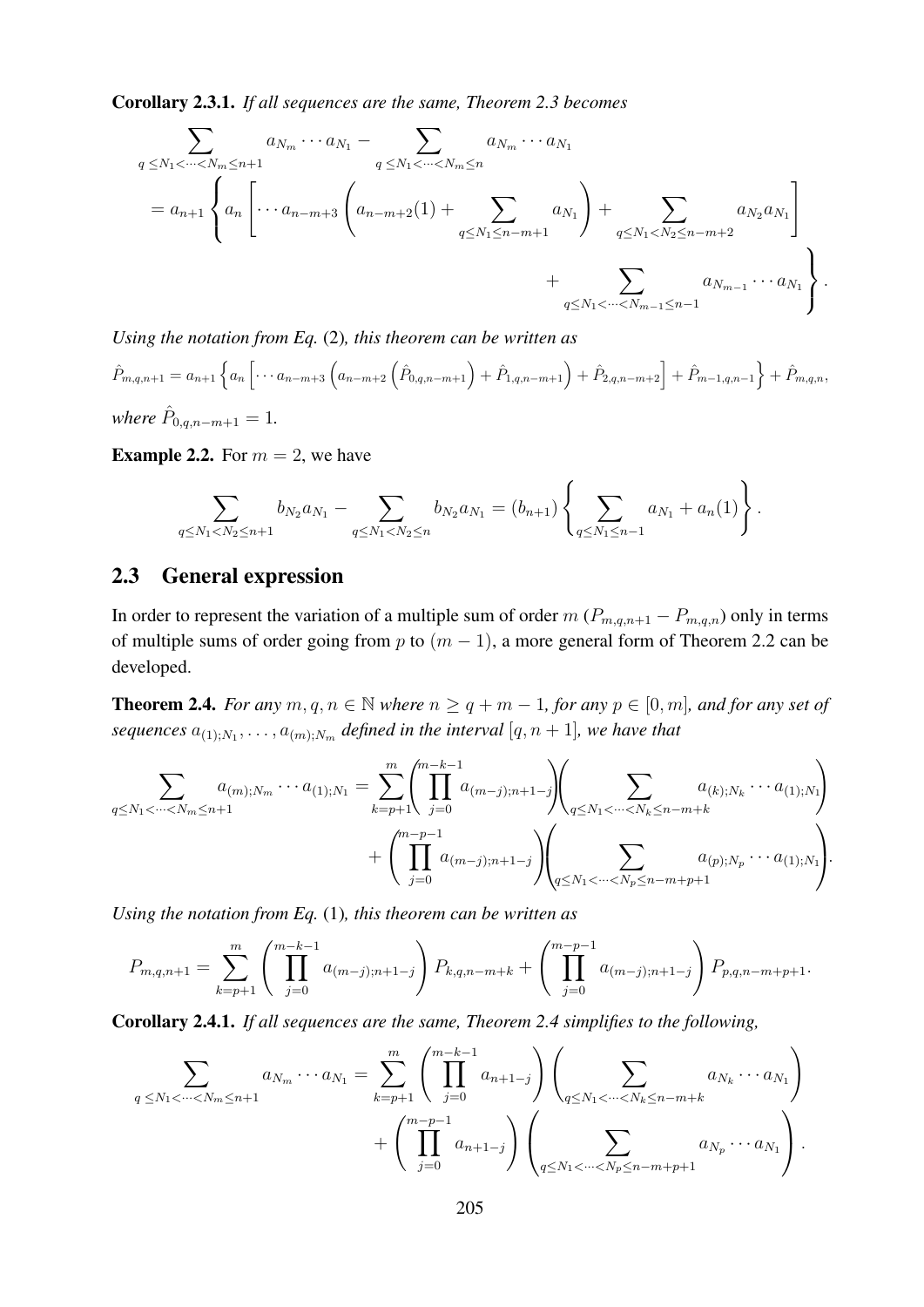*Using the notation from Eq.* (2)*, this theorem can be written as*

$$
\hat{P}_{m,q,n+1} = \sum_{k=p+1}^{m} \left( \prod_{j=0}^{m-k-1} a_{n+1-j} \right) \hat{P}_{k,q,n-m+k} + \left( \prod_{j=0}^{m-p-1} a_{n+1-j} \right) \hat{P}_{p,q,n-m+p+1}.
$$

**Example 2.3.** For  $p = 2$  and if the sequences are the same:

$$
\sum_{q \leq N_1 < \dots < N_m \leq n+1} a_{N_m} \dots a_{N_1} = \sum_{k=3}^m \left( \prod_{j=0}^{m-k-1} a_{n+1-j} \right) \left( \sum_{q \leq N_1 < \dots < N_k \leq n-m+k} a_{N_k} \dots a_{N_1} \right) + \left( \prod_{j=0}^{m-3} a_{n+1-j} \right) \left( \sum_{q \leq N_1 < N_2 \leq n-m+3} a_{N_2} a_{N_1} \right).
$$

**Example 2.4.** For  $p = m - 2$  and if the sequences are the same:

$$
\sum_{q \leq N_1 < \dots < N_m \leq n+1} a_{N_m} \dots a_{N_1} - \sum_{q \leq N_1 < \dots < N_m \leq n} a_{N_m} \dots a_{N_1}
$$
\n
$$
= (a_{n+1}) \left( \sum_{q \leq N_1 < \dots < N_{m-1} \leq n-1} a_{N_{m-1}} \dots a_{N_1} \right) + (a_{n+1} a_n) \left( \sum_{q \leq N_1 < \dots < N_{m-2} \leq n-1} a_{N_{m-2}} \dots a_{N_1} \right).
$$

### 2.4 General recurrent expression

The general expression of the variation formula (illustrated by Theorem 2.4) can be expressed in a recursive way as illustrated by the following theorem.

**Theorem 2.5.** *For any*  $m, q, n \in \mathbb{N}$  *where*  $n \geq q + m - 1$ *, for any*  $p \in [0, m]$ *, and for any set of* sequences  $a_{(1);N_1}, \ldots, a_{(m);N_m}$  defined in the interval  $[q, n + 1]$ , we have that

$$
P_{m,q,n+1}
$$
  
=  $a_{(m);n+1} \left\{ a_{(m-1);n} \left[ \cdots a_{(p+2);n-m+p+3} \left( a_{(p+1);n-m+p+2} \left( P_{p,q,n-m+p+1} \right) + P_{p+1,q,n-m+p+1} \right) \right.\right. \\ \left. + P_{p+2,q,n-m+p+2} \right] + P_{m-1,q,n-1} \left\} + P_{m,q,n}.$ 

Corollary 2.5.1. *If all sequences are the same, Theorem 2.5 simplifies to the following form,*

$$
\hat{P}_{m,q,n+1} - \hat{P}_{m,q,n} \n= a_{n+1} \left\{ a_n \left[ \cdots a_{n-m+p+3} \left( a_{n-m+p+2} \left( \hat{P}_{p,q,n-m+p+1} \right) + \hat{P}_{p+1,q,n-m+p+1} \right) + \hat{P}_{p+2,q,n-m+p+2} \right] + \hat{P}_{m-1,q,n-1} \right\}.
$$

**Example 2.5.** For  $p = m - 2$  and if the sequences are the same:

$$
\sum_{q \leq N_1 < \dots < N_m \leq n+1} a_{N_m} \dots a_{N_1} - \sum_{q \leq N_1 < \dots < N_m \leq n} a_{N_m} \dots a_{N_1}
$$
\n
$$
= a_{n+1} \left\{ \sum_{q \leq N_1 < \dots < N_{m-1} \leq n-1} a_{N_{m-1}} \dots a_{N_1} + a_n \left[ \sum_{q \leq N_1 < \dots < N_{m-2} \leq n-1} a_{N_{m-2}} \dots a_{N_1} \right] \right\}.
$$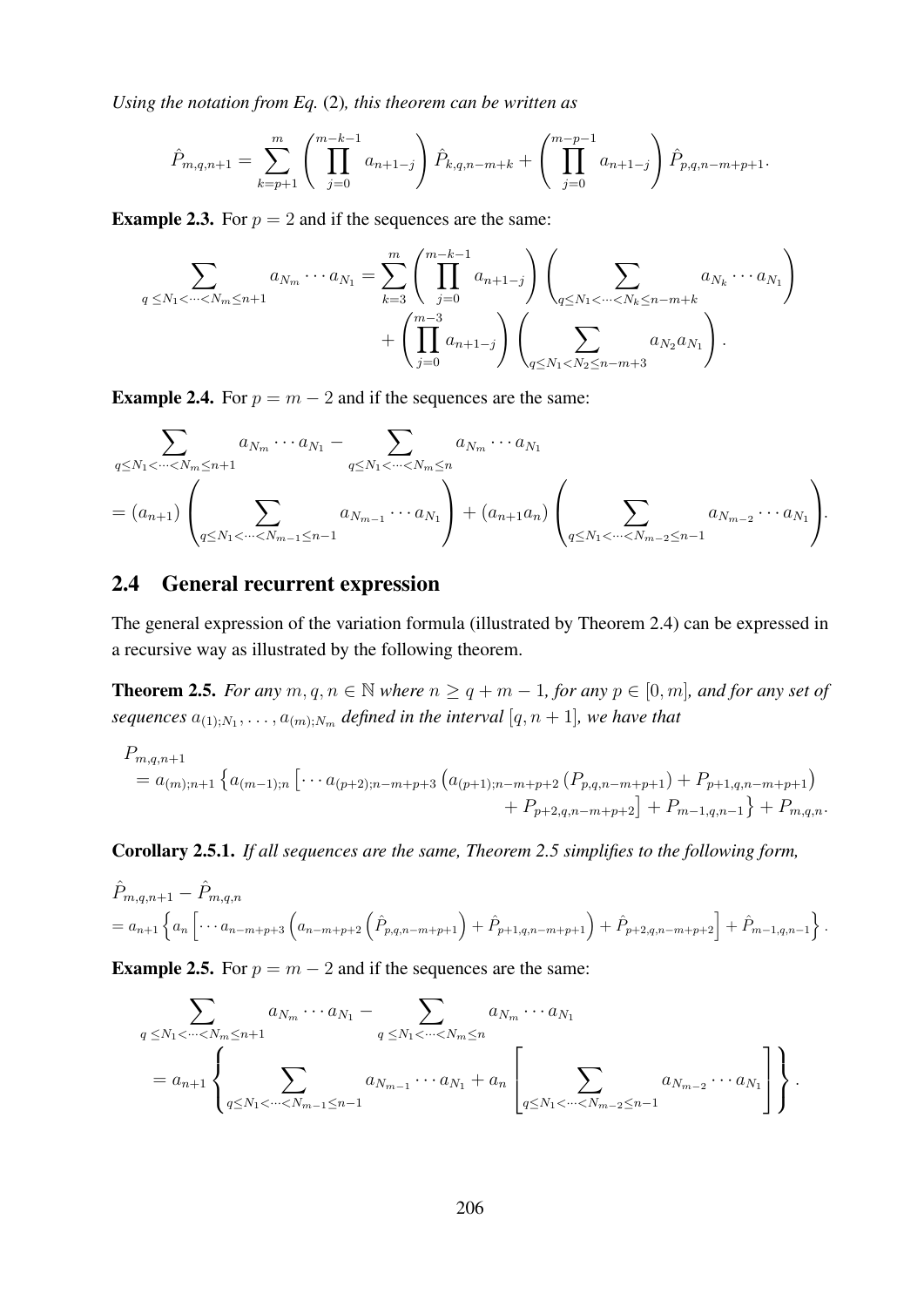### 3 Reduction formulas

The objective of this section is to introduce formulas which can be used to reduce multiple sums from their original form containing multiple summations to a form containing only simple sums. This will involve the use of partitions of an integer.

### 3.1 A brief introduction to partitions

In this paper, partitions are involved in the reduction formula for a multiple sum. For this reason, a brief introduction to partitions as well as to Stirling numbers is needed. For concisness, we omit this introduction here. See Section 4.1 of Part 1 [22] for the necessary introduction and notation.

Remark 5. A more in-depth explanation of partitions can be found in [1]. For further details on the partition function see [11, 15, 23, 32, 33]. Additional ways of representing partitions can be found in [31].

Before we can proceed to the next section, there is still an identity that needs to be presented. The unsigned Stirling numbers of the first kind, denoted  $|S(m, r)|$  or  $\binom{m}{r}$  $\binom{m}{r}$ , can be expressed in terms of the rising factorial  $x^{\overline{m}}$  [26] :

$$
x^{\overline{m}} = \sum_{k=0}^{m} \begin{bmatrix} m \\ k \end{bmatrix} x^k \quad \text{or} \quad \begin{bmatrix} m \\ r \end{bmatrix} = \begin{bmatrix} x^r \end{bmatrix} \begin{pmatrix} x^{\overline{m}} \end{pmatrix}.
$$
 (3)

**Remark 6.** For  $m \geq 0$ ,  $\begin{bmatrix} m \\ m \end{bmatrix}$  $\binom{m}{m} = 1.$  For  $m \geq 1$ ,  $\binom{m}{0}$  $_{0}^{m}$ ] = 0.

From this definition, the famous finite alternating sum of the unsigned Stirling numbers of the first kind can be directly deduced by substituting x by  $(-1)$  to get:

• If  $m = 0$  or  $m = 1$ 

$$
\sum_{k=0}^{0} (-1)^{k} \begin{bmatrix} 0 \\ k \end{bmatrix} = \begin{bmatrix} 0 \\ 0 \end{bmatrix} = 1 = 0! (-1)^{0}.
$$
 (4)

$$
\sum_{k=0}^{1} (-1)^{k} \begin{bmatrix} 1 \\ k \end{bmatrix} = \begin{bmatrix} 1 \\ 0 \end{bmatrix} - \begin{bmatrix} 1 \\ 1 \end{bmatrix} = 0 - 1 = 1! (-1)^{1}.
$$
 (5)

• If  $m > 2$  $\sim$  $\sqrt{ }$ m 1

$$
\sum_{k=0}^{m} (-1)^k \binom{m}{k} = (-1)(-1+1)\cdots(-1+m-1) = 0.
$$
 (6)

Hence,

$$
\sum_{k=0}^{m} (-1)^k \begin{bmatrix} m \\ k \end{bmatrix} = \begin{cases} (-1)^m m! & \text{for } 0 \le m \le 1, \\ 0 & \text{for } m \ge 2. \end{cases}
$$
 (7)

### 3.2 Reduction Theorem and partition identities

In order to prove the main theorem of this section (Theorem 3.3, which we will call the reduction theorem), we have to prove a set of lemmas. There are 2 sets of lemmas needed: The first set of lemmas is also needed to prove the reduction theorem for Recurrent sums and, hence, was already proven in Part 1 of this study [22]. The second set of lemmas is specific to the type of sums studied in this paper and will be proven in this section.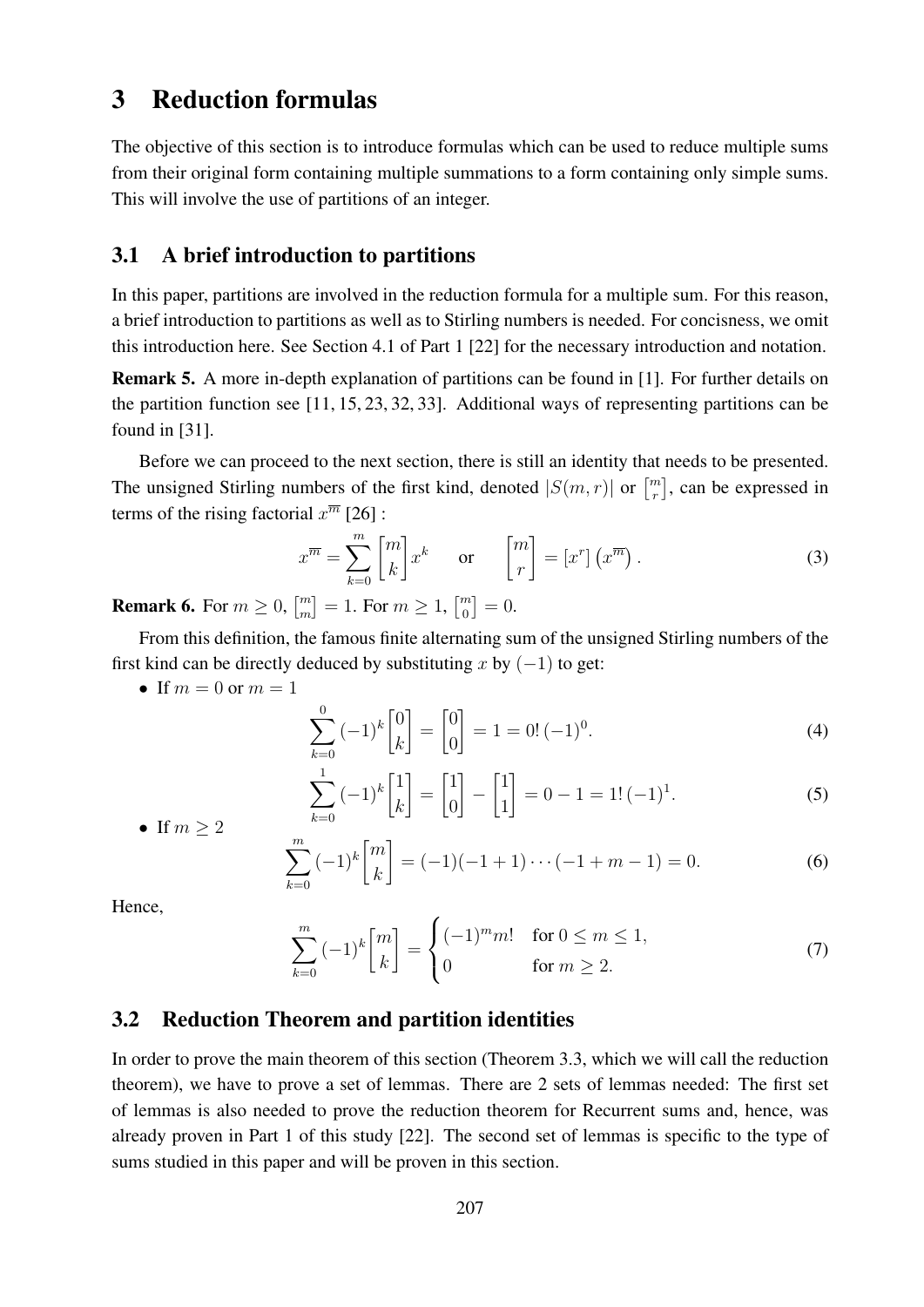We begin by proving the following identity involving an alternating sum over partitions.

Lemma 3.1. *Let* m *be a non-negative integer,*

$$
\sum_{\pi(m)} \prod_{i=1}^m \frac{(-1)^{y_{k,i}}}{i^{y_{k,i}}(y_{k,i})!} = \sum_{\pi(m)} (-1)^{\sum y_{k,i}} \prod_{i=1}^m \frac{1}{i^{y_{k,i}}(y_{k,i})!} = \begin{cases} (-1)^m & \text{for } 0 \le m \le 1, \\ 0 & \text{for } m \ge 2. \end{cases}
$$

*Proof.* Left to the reader. Can be proven using the same approach as Lemma 4.2 of Part 1 [22]. It requires the use of Lemma 4.1 from [22] as well as Eq. (7).  $\Box$ 

A more general form of Lemma 3.1 is illustrated in the following lemma.

**Lemma 3.2.** Let  $(y_{k,1},..., y_{k,m}) = \{(y_{1,1},..., y_{1,m}), (y_{2,1},..., y_{2,m}), ...\}$  be the set of all partitions *of* m. Let  $(v_1, \ldots, v_m)$  *be a partition of*  $r \leq m$ *.* 

$$
\sum_{\pi(m)} \prod_{i=1}^m \frac{(-1)^{y_{k,i}} \binom{y_{k,i}}{v_i}}{i^{y_{k,i}} (y_{k,i})!} = \sum_{\substack{\pi(m) \\ y_{k,i} \ge v_i}} \prod_{i=1}^m \frac{(-1)^{y_{k,i}} \binom{y_{k,i}}{v_i}}{i^{y_{k,i}} (y_{k,i})!} = \begin{cases} (-1)^{m-r} \prod_{i=1}^m \frac{(-1)^{v_i}}{i^{v_i}(v_i)!} & \text{for } 0 \le m-r \le 1, \\ 0 & \text{for } m-r \ge 2. \end{cases}
$$

**Remark 7.** Knowing that the largest element of a partition of  $r$  is at most  $r$ , we can rewrite it as

$$
\sum_{\pi(m)} \prod_{i=1}^m \frac{(-1)^{y_{k,i}} \binom{y_{k,i}}{v_i}}{i^{y_{k,i}} (y_{k,i})!} = \sum_{\substack{\pi(m) \\ y_{k,i} \ge v_i}} \prod_{i=1}^m \frac{(-1)^{y_{k,i}} \binom{y_{k,i}}{v_i}}{i^{y_{k,i}} (y_{k,i})!} = \begin{cases} (-1)^{m-r} \prod_{i=1}^r \frac{(-1)^{v_i}}{i^{v_i}(v_i)!} & \text{for } 0 \le m-r \le 1, \\ 0 & \text{for } m-r \ge 2. \end{cases}
$$

*Proof.* Left to the reader. Can be proven using the same approach as in Lemma 4.4 of Part 1 [22]. It requires the use of Lemma 3.1.  $\Box$ 

**Remark 8.** If  $r > m$ , then  $\sum i.Y_{k,i} = m - r < 0$  which makes Lemma 3.1 invalid. Hence, this lemma is invalid for  $r > m$ .

Now that all the required lemmas have been proven, we show the following theorem which allows the representation of a multiple sum in terms of simple sums.

Theorem 3.3 (Reduction Theorem). *Let* m *be a non-negative integer,* p(m) *be the number of partitions of* m, k be the index of the k-th partition of  $m$  ( $1 \leq k \leq p(m)$ ), i be an integer between 1 *and* m*, and* yk,i *be the multiplicity of* i *in the* k*-th partition of* m*. The reduction theorem for multiple sums is stated as follows:*

$$
\sum_{q \le N_1 < \dots < N_m \le n} a_{N_m} \dots a_{N_1} = (-1)^m \sum_{\pi(m)} \prod_{i=1}^m \frac{(-1)^{y_{k,i}}}{(y_{k,i})!} \left( \frac{1}{i} \sum_{N=q}^n (a_N)^i \right)^{y_{k,i}}
$$

.

Remark 9. The theorem can also be written as

$$
\sum_{q \leq N_1 < \dots < N_m \leq n} a_{N_m} \dots a_{N_1} = \sum_{\pi(m)} (-1)^{m-\sum y_{k,i}} \prod_{i=1}^m \frac{1}{(y_{k,i})!} \left( \frac{1}{i} \sum_{N=q}^n (a_N)^i \right)^{y_{k,i}}.
$$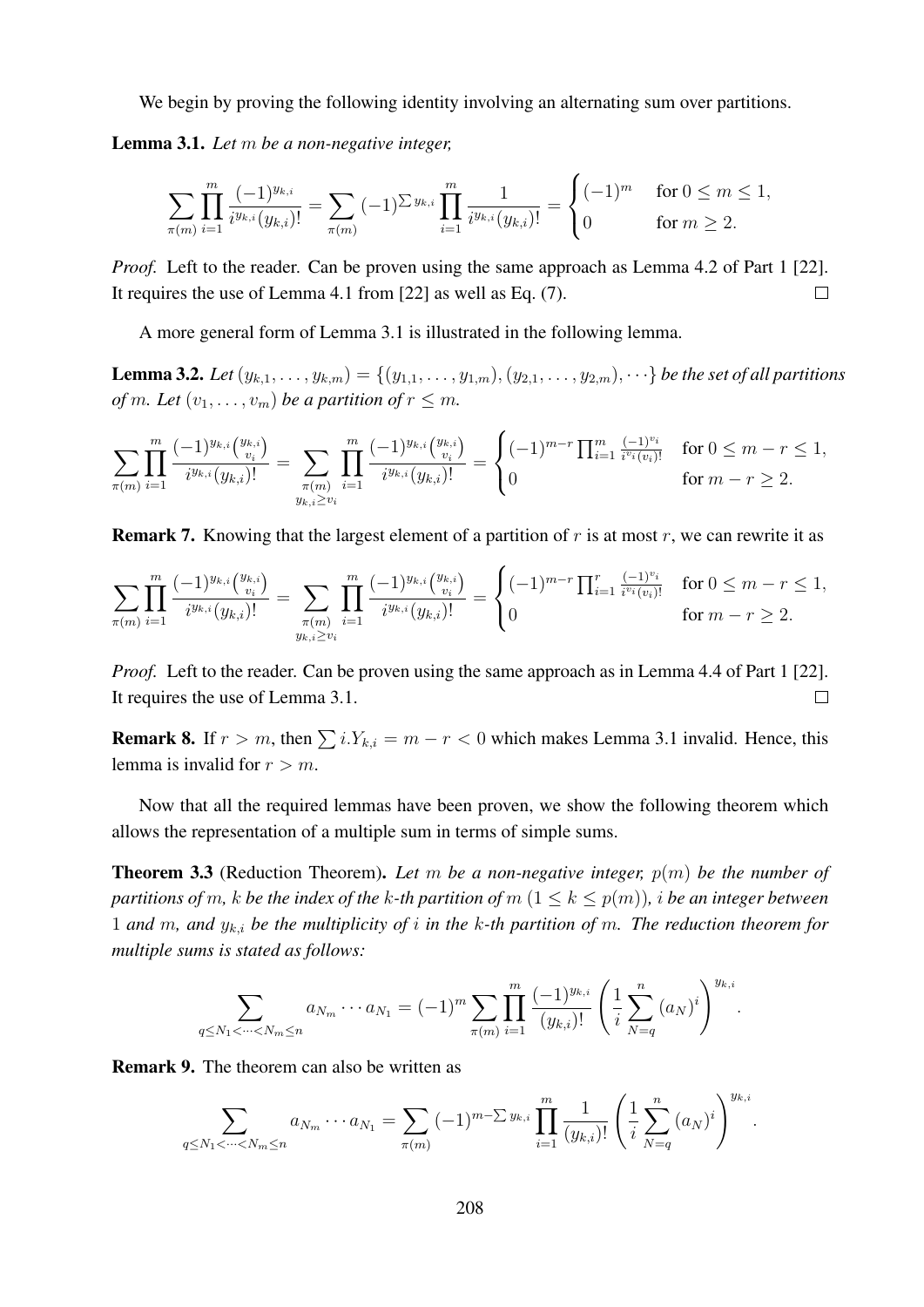*Proof.* Base case (for  $n = q$ ,  $\forall m \in \mathbb{N}$ ):

$$
(-1)^{m} \sum_{\pi(m)} \prod_{i=1}^{m} \frac{(-1)^{y_{k,i}}}{(y_{k,i})!} \left(\frac{1}{i} \sum_{N=q}^{q} (a_N)^i\right)^{y_{k,i}} = (-1)^{m} \sum_{\pi(m)} \prod_{i=1}^{m} \frac{(-1)^{y_{k,i}}}{(y_{k,i})! i^{y_{k,i}}} (a_q)^{i \cdot y_{k,i}} = (-a_q)^{m} \sum_{\pi(m)} \prod_{i=1}^{m} \frac{(-1)^{y_{k,i}}}{(y_{k,i})! i^{y_{k,i}}}.
$$

By applying Lemma 3.1, we get

$$
(-1)^m \sum_{\pi(m)} \prod_{i=1}^m \frac{(-1)^{y_{k,i}}}{(y_{k,i})!} \left(\frac{1}{i} \sum_{N=q}^q (a_N)^i\right)^{y_{k,i}} = \begin{cases} (-a_q)^0 (-1)^0 = 1 & \text{for } m = 0, \\ (-a_q)^1 (-1)^1 = a_q & \text{for } m = 1, \\ (-a_q)^m (0) = 0 & \text{for } m \ge 2. \end{cases}
$$

Likewise,

$$
\sum_{q \le N_1 < \dots < N_m \le q} a_{N_m} \dots a_{N_1} = \begin{cases} 1 & \text{for } m = 0, \\ \sum_{q \le N_1 \le q} a_{N_1} = a_q & \text{for } m = 1, \\ \sum_{q \le N_1 < \dots < N_m \le q} a_{N_m} \dots a_{N_1} = 0 & \text{for } m \ge 2. \end{cases}
$$

Induction hypothesis (for  $n, \forall m \in \mathbb{N}$ ):

$$
\sum_{q \leq N_1 < \dots < N_m \leq n} a_{N_m} \dots a_{N_1} = (-1)^m \sum_{\pi(m)} \prod_{i=1}^m \frac{(-1)^{y_{k,i}}}{(y_{k,i})!} \left( \frac{1}{i} \sum_{N=q}^n (a_N)^i \right)^{y_{k,i}}.
$$

Induction step: To be concise, we denote by  $I$  the right-hand side term of the equality to be proven, i.e.,

$$
I = (-1)^m \sum_{\pi(m)} \prod_{i=1}^m \frac{(-1)^{y_{k,i}}}{(y_{k,i})!} \left( \frac{1}{i} \sum_{N=q}^{n+1} (a_N)^i \right)^{y_{k,i}}
$$
  
=  $(-1)^m \sum_{\pi(m)} \prod_{i=1}^m \frac{(-1)^{y_{k,i}}}{(y_{k,i})! i^{y_{k,i}}} \left( \sum_{N=q}^n (a_N)^i + (a_{n+1})^i \right)^{y_{k,i}}.$ 

By applying the binomial theorem, we get that

$$
I = (-1)^m \sum_{\pi(m)} \prod_{i=1}^m \frac{(-1)^{y_{k,i}}}{(y_{k,i})!} \sum_{v=0}^{y_{k,i}} \binom{y_{k,i}}{v} \left(\sum_{N=q}^n (a_N)^i\right)^v \left((a_{n+1})^i\right)^{y_{k,i}-v}
$$
  

$$
= (-1)^m \sum_{\pi(m)} \prod_{i=1}^m \sum_{v=0}^{y_{k,i}} \frac{(-1)^{y_{k,i}}}{(y_{k,i})!} \binom{y_{k,i}}{v} \left(\sum_{N=q}^n (a_N)^i\right)^v (a_{n+1})^{i \cdot y_{k,i}-i \cdot v}.
$$

Let  $A_{v,i,k} = \frac{(-1)^{y_{k,i}}}{(y_{k,i})^{y_{k,i}}}$  $\frac{(-1)^{y_{k,i}}}{(y_{k,i})!i^{y_{k,i}}}\binom{y_{k,i}}{v}$  $v^{(k,i)}_{v} \left( \sum_{N=q}^{n} (a_N)^i \right)^v (a_{n+1})^{i \cdot y_{k,i} - i \cdot v}$ . By expanding then regrouping, it can be seen that

$$
\prod_{i=1}^m \sum_{v=0}^{y_{k,i}} A_{v,i,k} = \sum_{v_m=0}^{y_{k,m}} \cdots \sum_{v_1=0}^{y_{k,1}} \prod_{i=1}^m A_{v_i,i,k} = \sum_{0 \le v_i \le y_{k,i}} \prod_{i=1}^m A_{v_i,i,k}.
$$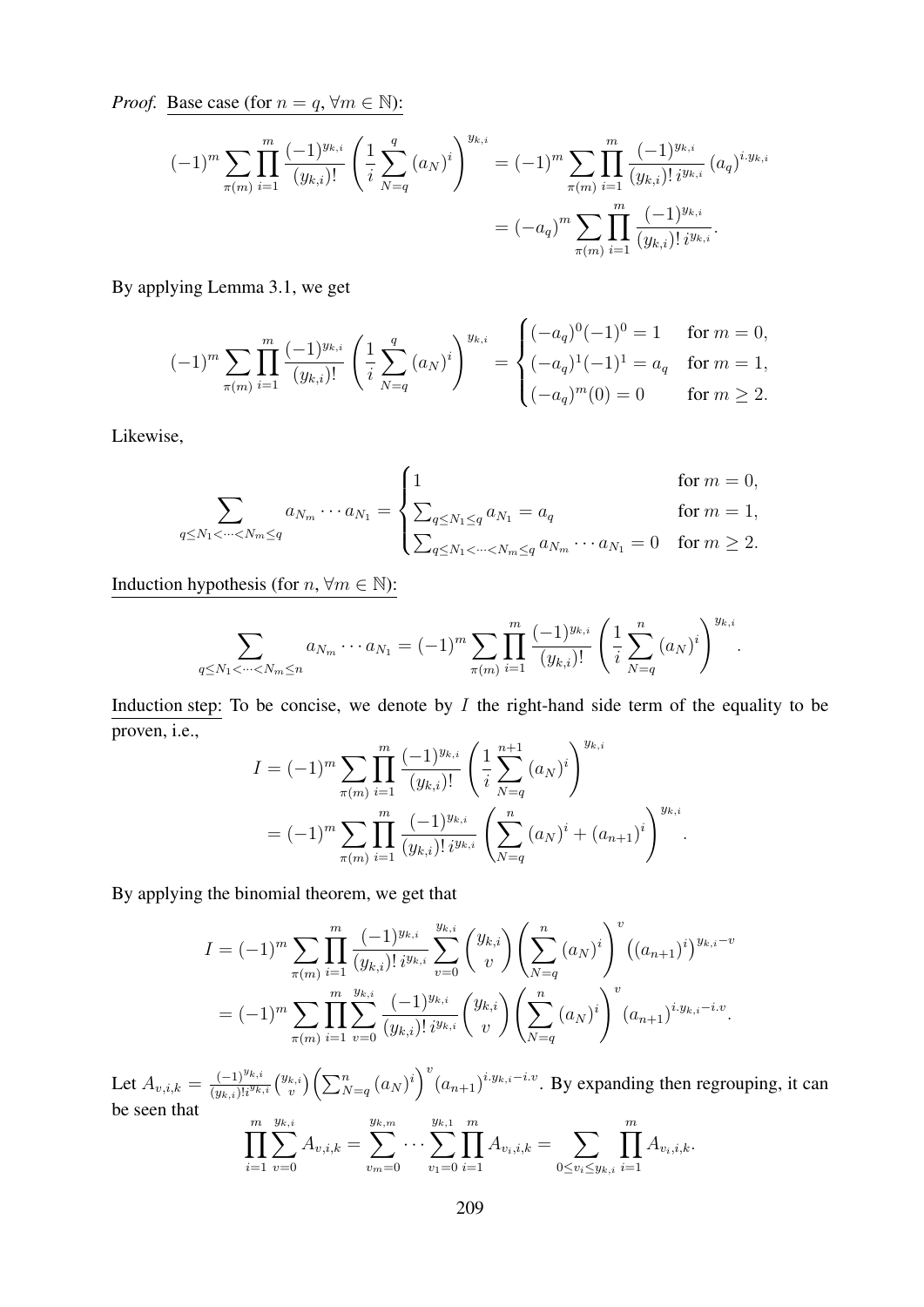This is because, for any given  $k$ , by expanding the product of sums (the left-hand side term), we will get a sum of products of the form  $A_{v_1,1}A_{v_2,2}\cdots A_{v_m,m}$  ( $\prod_{i=1}^m A_{v_i,i}$ ) for all combinations of  $v_1, v_2, \ldots, v_m$  such that  $0 \le v_1 \le y_{k,1}, \ldots, 0 \le v_m \le y_{k,m}$ , which is equivalent to the right-hand side term. This then can be written more compactly by expressing the repeated sum over the  $v_i$ 's with one sum that combines all the conditions. The set of conditions  $0 \le v_1 \le y_{k,1}, \ldots, 0 \le$  $v_m \leq y_{k,m}$  can be expressed as the condition  $0 \leq v_i \leq y_{k,i}$  for  $i \in [1, m]$ . Hence,

$$
I = (-1)^m \sum_{\pi(m)} \sum_{0 \le v_i \le y_{k,i}} \prod_{i=1}^m \frac{(-1)^{y_{k,i}}}{(y_{k,i})! i^{y_{k,i}}} {y_{k,i} \choose v_i} \left( \sum_{N=q}^n (a_N)^i \right)^{v_i} (a_{n+1})^{i \cdot y_{k,i} - i \cdot v_i}.
$$

Similarly, let j represent  $\sum i \nu_i$ . Hence, we can add the trivial condition that is  $j = \sum i \nu_i$  to the sum over  $v_i$ . This condition is equivalent to the condition  $\Pi(j)$  which refers to the sum being over all partitions  $\Pi$  of *j*. Additionally,

- $\sum i \cdot v_i = j$  is minimal when  $v_1 = 0, \ldots, v_m = 0$ . Hence,  $j_{min} = 0$ .
- $\sum i \cdot v_i = j$  is maximal when  $v_1 = y_{k,1}, \ldots, v_m = y_{k,m}$ . Hence,  $j_{max} = \sum i \cdot y_{k,i} = m$ .

Therefore, we have that  $0 \leq j \leq m$  or equivalently that j can go from 0 to m. Hence, knowing that adding a true statement to a condition does not change the condition, we can add this additional condition to get

$$
I = (-1)^m \sum_{\pi(m)} \sum_{\substack{j=0 \ \Pi(j) \\ \Pi(j) \\ 0 \le v_i \le y_{k,i}}} \prod_{i=1}^m \frac{(-1)^{y_{k,i}}}{(y_{k,i})! i^{y_{k,i}}} {y_{k,i} \choose v_i} \left( \sum_{N=q}^n (a_N)^i \right)^{v_i} (a_{n+1})^{i \cdot y_{k,i} - i \cdot v_i}.
$$

Knowing that  $\binom{y_{k,i}}{y_i}$  $v_{i}^{(k,i)}=0$  if  $v_{i}>y_{k,i}$ , hence, the terms produced for  $v_{i}>y_{k,i}$  would be zero. Thus, we can remove the condition  $0 \le v_i \le y_{k,i}$  because terms that do not satisfy this condition will be zeros and, therefore, would not change the value of the sum.

$$
I = (-1)^m \sum_{\pi(m)} \sum_{\substack{j=0 \ \Pi(j)}}^m \prod_{i=1}^m \frac{(-1)^{y_{k,i}}}{(y_{k,i})! i^{y_{k,i}}} {y_{k,i} \choose v_i} \left( \sum_{N=q}^n (a_N)^i \right)^{v_i} (a_{n+1})^{i \cdot y_{k,i} - i \cdot v_i}.
$$

We expand the expression then, from all values of k (from every partition  $(y_{k,1},...,y_{k,m})$  of m), we regroup together the terms having a combination of exponents  $(v_1, \ldots, v_m)$  that forms a partition of the same integer j and we do so  $\forall j \in [0, m]$ . Hence, performing this manipulation allows us to interchange the sum over  $\pi(m)$  (over  $\sum i.y_{k,i} = m$ ) with the sum over j. Thus, the expression becomes as follows,

$$
I = (-1)^m \sum_{\substack{j=0 \ j\in\{0 \ n(m)\}}}^m \sum_{i=1}^m \prod_{(y_{k,i})}^m \frac{(-1)^{y_{k,i}}}{(y_{k,i})! i^{y_{k,i}}} {y_k \choose v_i} \left( \sum_{N=q}^n (a_N)^i \right)^{v_i} (a_{n+1})^{i \cdot y_{k,i} - i \cdot v_i}
$$
  
\n
$$
= (-1)^m \sum_{\substack{j=0 \ j\in\{0 \ n(m)\}}}^m \sum_{\substack{n(m) \ n(m) \ n(m)}}^m (a_{n+1})^{\sum i \cdot y_{k,i} - \sum i \cdot v_i} \left[ \prod_{i=1}^m \left( \sum_{N=q}^n (a_N)^i \right)^{v_i} \right] \left[ \prod_{i=1}^m \frac{(-1)^{y_{k,i}}}{(y_{k,i})! i^{y_{k,i}}} {y_k \choose v_i} \right]
$$
  
\n
$$
= (-1)^m \sum_{\substack{j=0 \ j\in\{0 \ n(m)\}}}^m (a_{n+1})^{m-j} \left[ \prod_{i=1}^m \left( \sum_{N=q}^n (a_N)^i \right)^{v_i} \right] \left( \sum_{\pi(m)} \prod_{i=1}^m \frac{(-1)^{y_{k,i}}}{(y_{k,i})! i^{y_{k,i}}} {y_k \choose v_i} \right).
$$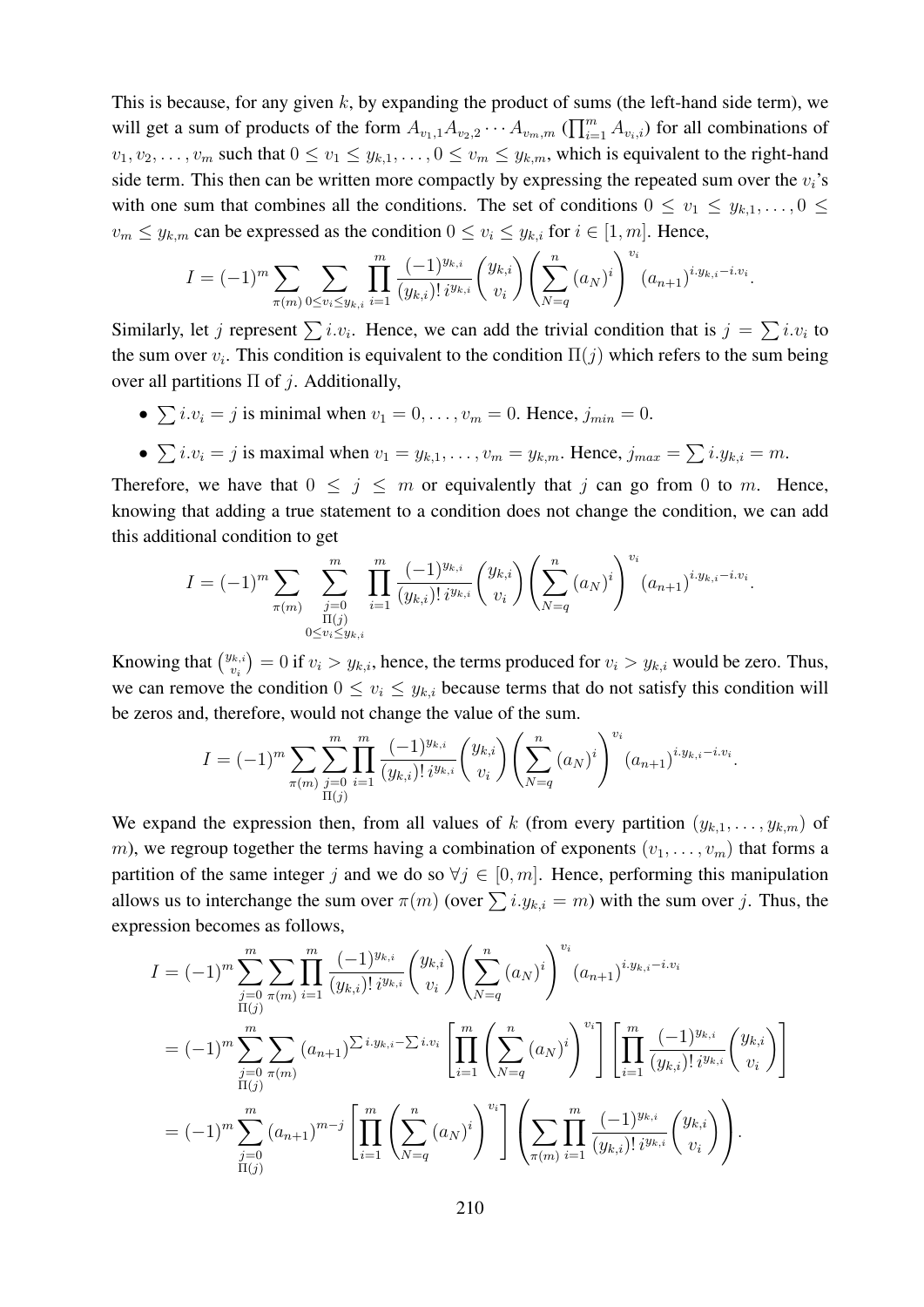Applying Lemma 3.2, we have

$$
\sum_{\pi(m)} \prod_{i=1}^{m} \frac{(-1)^{y_{k,i}}}{(y_{k,i})! i^{y_{k,i}}} {y_k \choose v_i} = \begin{cases} (-1)^{m-j} \prod_{i=1}^{m} \frac{(-1)^{v_i}}{i^{v_i}(v_i)!} & \text{for } 0 \le m - j \le 1, \\ 0 & \text{for } m - j \ge 2, \end{cases}
$$

$$
= \begin{cases} (-1)^{m-j} \prod_{i=1}^{m} \frac{(-1)^{v_i}}{i^{v_i}(v_i)!} & \text{for } m - 1 \le j \le m, \\ 0 & \text{for } 0 \le j \le m - 2. \end{cases}
$$

Hence,

$$
I = (-1)^m \sum_{\substack{j=m-1 \ n(j)}}^m (a_{n+1})^{m-j} \left[ \prod_{i=1}^m \left( \sum_{N=q}^n (a_N)^i \right)^{v_i} \right] (-1)^{m-j} \left( \prod_{i=1}^m \frac{(-1)^{v_i}}{i^{v_i}(v_i)!} \right)
$$
  
= 
$$
\sum_{\substack{j=m-1 \ n(j)}}^m (a_{n+1})^{m-j} (-1)^j \left( \prod_{i=1}^m \frac{(-1)^{v_i}}{i^{v_i}(v_i)!} \left( \sum_{N=q}^n (a_N)^i \right)^{v_i} \right).
$$

Knowing that for any given value of j there are multiple combinations of  $v_1, \ldots, v_m$  that satisfy  $\sum i.v_i = j$ . Hence, every value of j corresponds to a sum of the sum's argument for all partitions of j (for all combinations of  $v_1, \ldots, v_m$  satisfying  $\sum i \cdot v_i = j$ ). Therefore, we can split the outer sum with two conditions into two sums each with one of the conditions as follows,

$$
I = \sum_{j=m-1}^{m} (a_{n+1})^{m-j} (-1)^j \sum_{\Pi(j)} \left( \prod_{i=1}^{m} \frac{(-1)^{v_i}}{i^{v_i}(v_i)!} \left( \sum_{N=q}^{n} (a_N)^i \right)^{v_i} \right).
$$

Knowing that the largest element of a partition of  $j$  is at most  $j$ , we can rewrite the product as going from 1 to j instead of 1 to  $m$ . Now, by using the induction hypothesis, the expression becomes

$$
I = \sum_{j=m-1}^{m} (a_{n+1})^{m-j} \left( \sum_{q \le N_1 < \dots < N_j \le n} a_{N_j} \dots a_{N_1} \right)
$$
  
= 
$$
\left( \sum_{q \le N_1 < \dots < N_m \le n} a_{N_m} \dots a_{N_1} \right) + (a_{n+1}) \left( \sum_{q \le N_1 < \dots < N_{m-1} \le n} a_{N_{m-1}} \dots a_{N_1} \right).
$$

 $\Box$ 

Using Lemma 2.1, we get the case for  $(n + 1)$ . The theorem is proven by induction.

**Example 3.1.** *For*  $m = 2$ *, we have that* 

$$
\sum_{1 \leq N_1 < N_2 \leq n} a_{N_2} a_{N_1} = \frac{1}{2} \left( \sum_{N=1}^n a_N \right)^2 - \frac{1}{2} \left( \sum_{N=1}^n (a_N)^2 \right).
$$

**Example 3.2.** *For*  $m = 3$ *, we have that* 

$$
\sum_{1 \leq N_1 < N_2 < N_3 \leq n} a_{N_3} a_{N_2} a_{N_1} = \frac{1}{6} \left( \sum_{N=1}^n a_N \right)^3 - \frac{1}{2} \left( \sum_{N=1}^n a_N \right) \left( \sum_{N=1}^n (a_N)^2 \right) + \frac{1}{3} \left( \sum_{N=1}^n (a_N)^3 \right).
$$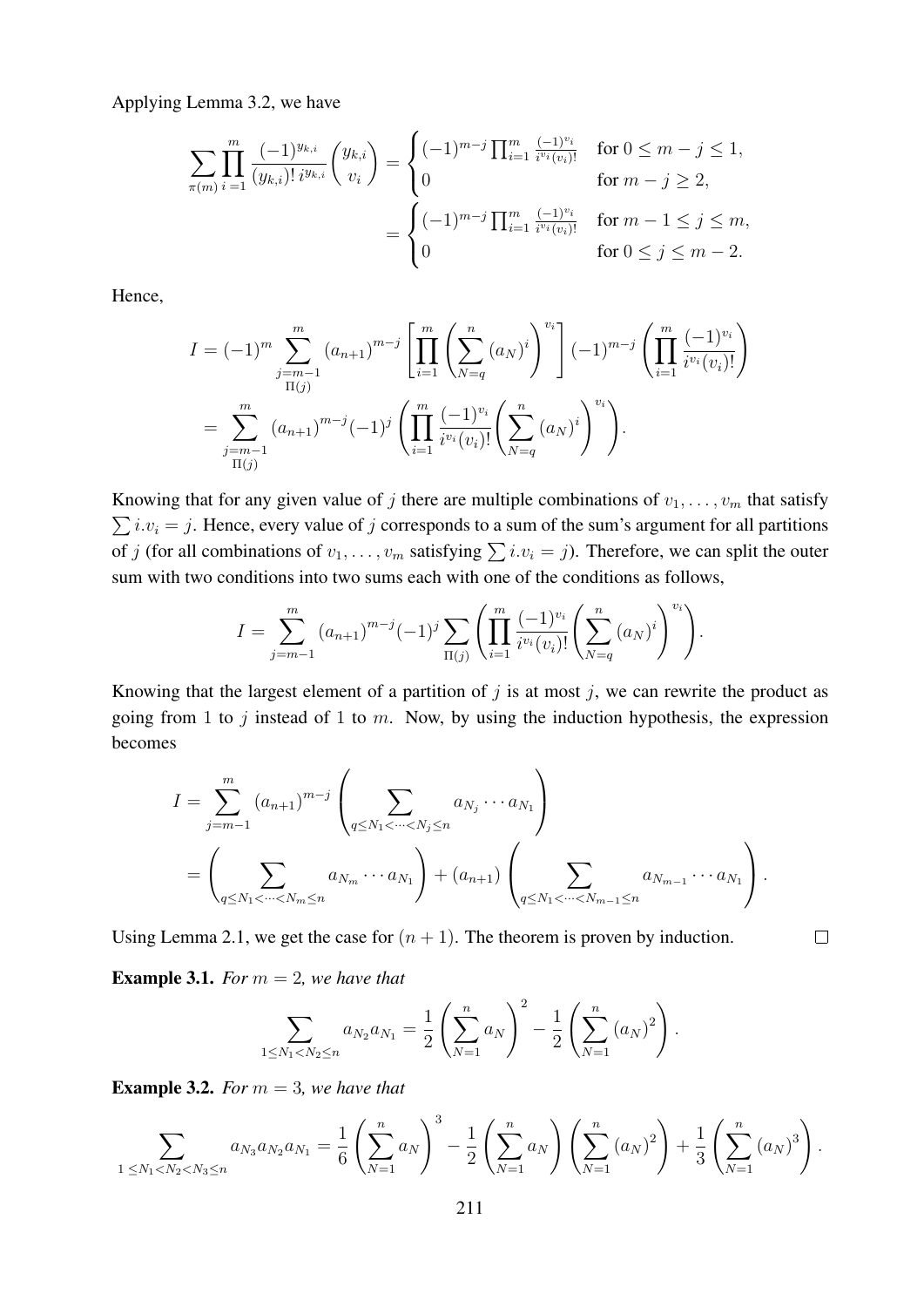**Corollary 3.3.1.** *Let*  $m, n \in \mathbb{N}$ *, we have that* 

$$
(-1)^m \sum_{\pi(m)} \prod_{i=1}^m \frac{(-1)^{y_{k,i}}}{(y_{k,i})!} \left(\frac{n}{i}\right)^{y_{k,i}} = \binom{n}{m}.
$$

*Proof.* From paper [21], we have the following relation,

$$
\sum_{N_m=0}^{n-m} \cdots \sum_{N_1=0}^{N_2} 1 = {n \choose m}.
$$

We shift the variables in the following way,

$$
\sum_{1 \leq N_1 < \dots < N_m \leq n} 1 = \sum_{N_m = m}^{n} \sum_{N_{m-1} = m-1}^{N_{m-1}} \dots \sum_{N_1 = 1}^{N_2 - 1} 1 = \sum_{N_m = 0}^{n - m} \sum_{N_{m-1} = m-1}^{N_m + m - 1} \dots \sum_{N_1 = 1}^{N_2 - 1} 1
$$
\n
$$
= \sum_{N_m = 0}^{n - m} \sum_{N_{m-1} = 0}^{N_m} \sum_{N_{m-1} = 0}^{N_{m-1} + m - 2} \dots \sum_{N_1 = 1}^{N_2 - 1} 1.
$$

After completing the shifting for all variables, we get

$$
\sum_{1 \leq N_1 < \dots < N_m \leq n} 1 = \sum_{N_m = 0}^{n-m} \dots \sum_{N_1 = 0}^{N_2} 1 = \binom{n}{m}.
$$

By applying Theorem 3.3, we get the corollary.

**Example 3.3.** For  $n = 1$ , we get Lemma 3.1,

$$
\sum_{\pi(m)} \prod_{i=1}^m \frac{(-1)^{y_{k,i}}}{(y_{k,i})! \, i^{y_{k,i}}} = (-1)^m \binom{1}{m} = \begin{cases} (-1)^m & \text{for } 0 \le m \le 1, \\ 0 & \text{for } m \ge 2. \end{cases}
$$

**Example 3.4.** For  $n = m$ ,

$$
\sum_{\pi(m)} \prod_{i=1}^m \frac{(-m)^{y_{k,i}}}{(y_{k,i})! \, i^{y_{k,i}}} = (-1)^m \binom{m}{m} = (-1)^m.
$$

**Corollary 3.3.2.** *For any*  $q, n \in \mathbb{N}$  *where*  $n \geq q$ *, we have that* 

$$
(-1)^{n-q+1} \sum_{\pi(n-q+1)} \prod_{i=1}^{n-q+1} \frac{(-1)^{y_{k,i}}}{(y_{k,i})!} \left(\frac{1}{i} \sum_{N=q}^{n} (a_N)^i\right)^{y_{k,i}} = \prod_{j=q}^{n} a_j.
$$

*Proof.*

$$
\sum_{q \le N_1 < \dots < N_{n-q+1} \le n} a_{N_{n-q+1}} \dots a_{N_1} = \sum_{q = N_1, N_2 = q+1, \dots, N_{n-q+1} = n} a_{N_{n-q+1}} \dots a_{N_1} = a_n \dots a_q.
$$

By using Theorem 3.3, we get the corollary.

 $\Box$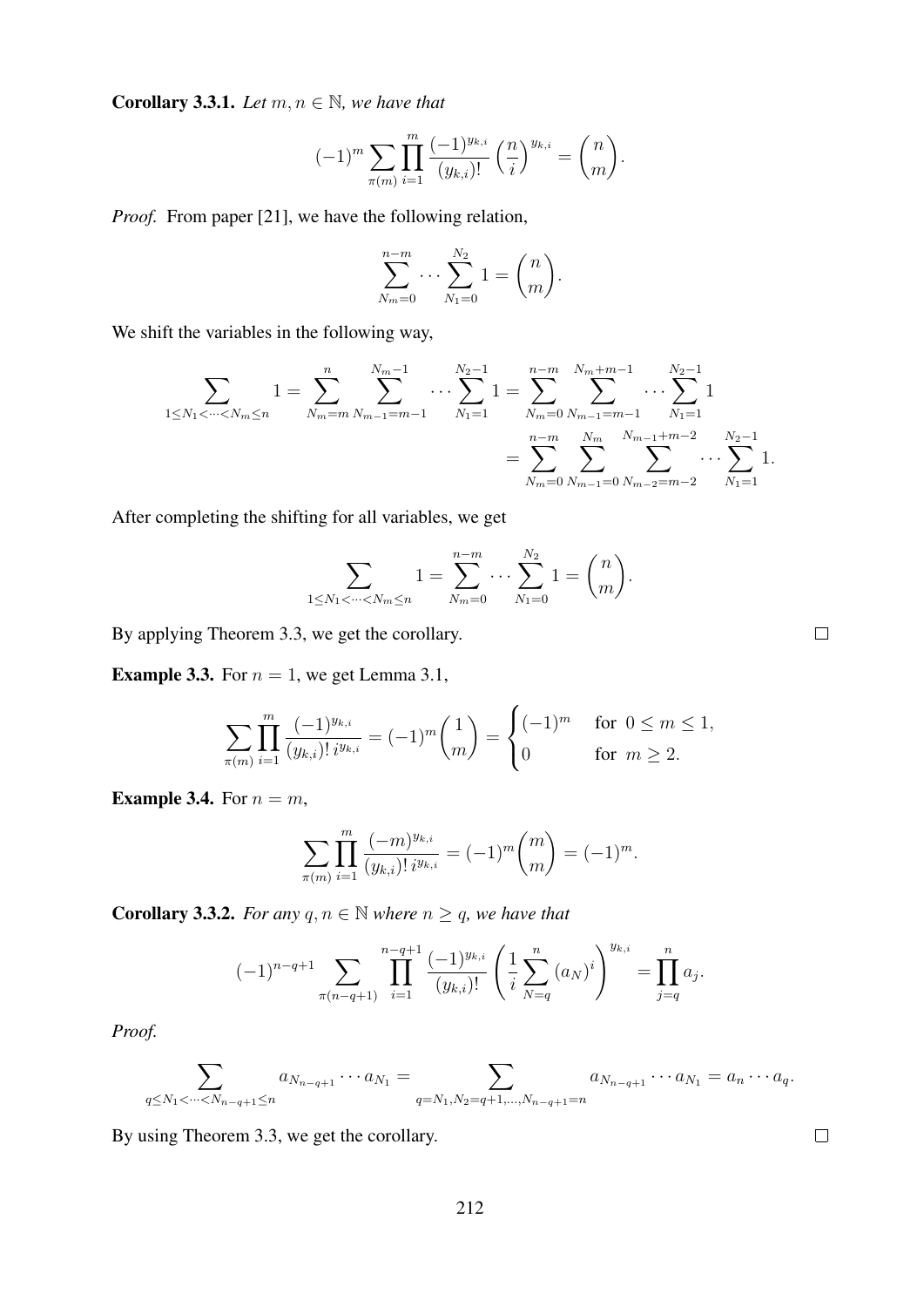### 3.3 General Reduction Theorem

See Section 4.3 of Part 1 [22] for the necessary concepts and notation. Using the notation introduced, we can formulate a generalization of Theorem 3.3 where all sequences are distinct.

**Theorem 3.4.** *Let*  $m, n, q \in \mathbb{N}$  *such that*  $n \geq q + m - 1$ *. Let*  $a_{(1),N}, \ldots, a_{(m),N}$  *be* m *sequences defined in the interval* [q, n]*. we have that*

$$
\sum_{\sigma \in S_m} \left( \sum_{q \le N_1 < \dots < N_m \le n} a_{(\sigma(m)); N_m} \dots a_{(\sigma(1)); N_1} \right) \\
= \sum_{P \in \Omega} (-1)^{m - \sum y_{k,i}} \prod_{i=1}^m \left[ (i-1)! \right]^{y_{k,i}} \left[ \prod_{g=1}^{y_{k,i}} \left( \sum_{N=q}^n \prod_{h \in P_{i,g}} a_{(h);N} \right) \right].
$$

Remark 10. The theorem can also be written as

$$
\sum_{\sigma \in S_m} \left( \sum_{q \le N_1 < \dots < N_m \le n} a_{(\sigma(m)); N_m} \dots a_{(\sigma(1)); N_1} \right)
$$
\n
$$
= \sum_{\pi(m)} (-1)^{m - \sum y_{k,i}} \sum_{\Omega_k} \prod_{i=1}^m \left[ (i-1)! \right]^{y_{k,i}} \left[ \prod_{g=1}^{y_{k,i}} \left( \sum_{N=q}^n \prod_{h \in P_{i,g}} a_{(h);N} \right) \right]
$$
\n
$$
= (-1)^m |S_m| \sum_{\pi(m)} \frac{1}{|\Omega_k|} \sum_{\Omega_k} \prod_{i=1}^m \frac{(-1)^{y_{k,i}}}{y_{k,i}! i^{y_{k,i}}} \left[ \prod_{g=1}^{y_{k,i}} \left( \sum_{N=q}^n \prod_{h \in P_{i,g}} a_{(h);N} \right) \right].
$$

The first form is obtained by regrouping together, from the set of all partitions of the set  $1, \ldots, m$ , those who are associated with a given partition of  $m$ . The second expression is obtained by noting that

$$
\frac{(-1)^m|S_m|}{|\Omega_k|}\prod_{i=1}^m\frac{(-1)^{y_{k,i}}}{y_{k,i}!\,i^{y_{k,i}}} = (-1)^{m-\sum y_{k,i}}\prod_{i=1}^m\left[(i-1)!\,\right]^{y_{k,i}}.
$$

These forms are shown as they can be more easily used to show that this theorem reduces to Theorem 3.3 if all sequences are the same.

*Proof.* The same terms appear in both sides of the theorem, hence, to prove the theorem, it suffices to prove that they appear with the same multiplicity on both sides.

We assume, without lost of generality, that all sequences are distinct. The left-hand side term can be written as follows

$$
\sum_{\sigma \in S_m} \left( \sum_{q \le N_1 < \dots < N_m \le n} a_{(\sigma(m)); N_m} \dotsm a_{(\sigma(1)); N_1} \right) = \sum_{\sigma \in S_m} \left( \sum_{q \le N_1 < \dots < N_m \le n} a_{(m); N_{\sigma(m)}} \dotsm a_{(1); N_{\sigma(1)}} \right).
$$

Consider the symmetric group  $S_m$  acting on  $N = (N_1, \ldots, N_m)$ . N has an isotropy group  $S_m(N)$ and an associated partition  $\rho$  of the set  $\{1, \ldots, m\}$ .  $\rho$  is the set of equivalence classes of the relation given by  $a \sim b$  if and only if  $N_a = N_b$ .  $S_m(N) = \{ \sigma \in S_m \mid \sigma(i) \sim i \}$ . Hence, a term

$$
a_{(m);N_m} \cdots a_{(1);N_1} \tag{8}
$$

appears, in the left-hand side term, once if all the  $N_j$ 's are distinct and none otherwise.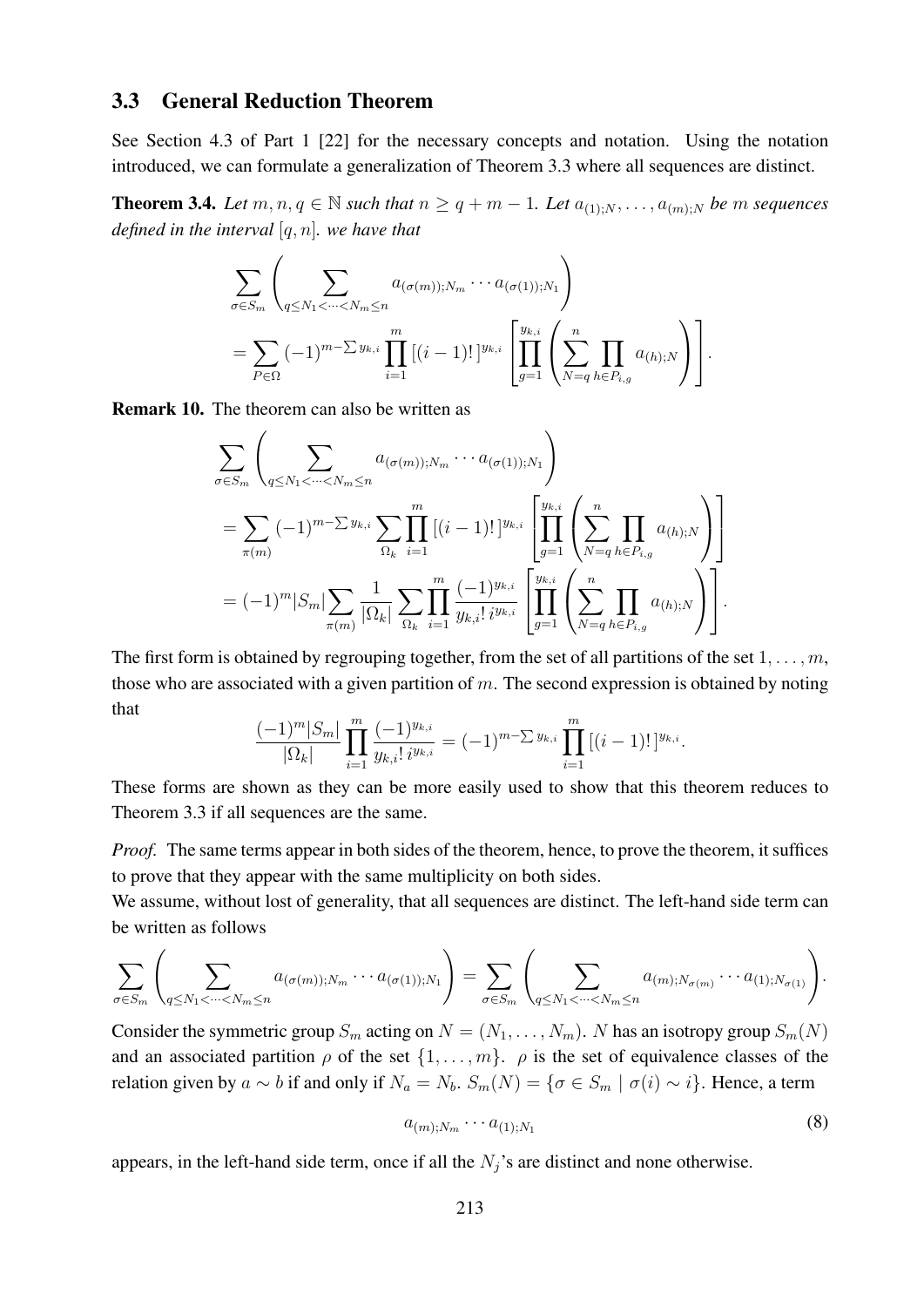A term (8) appears

$$
\sum_{P \succeq \rho} (-1)^{m-\sum y_{k,i}} \prod_{i=1}^m [(i-1)!]^{y_{k,i}} \tag{9}
$$

times in the right hand side. Note that  $\sum y_{k,i}$  is equal to the number of sets in P.

To prove the theorem, one has to show that

$$
\sum_{P \succeq \rho} (-1)^{m-\sum y_{k,i}} \prod_{i=1}^{m} [(i-1)!]^{y_{k,i}} = \begin{cases} 1, & \text{if } |\rho| = m, \\ 0, & \text{otherwise.} \end{cases}
$$
 (10)

We notice that the sign of  $(-1)^{m-\sum y_{k,i}} \prod_{i=1}^m [(i-1)!]^{y_{k,i}}$  is positive if the permutations of cycle type  $P$  are even and negative if they are odd. Therefore,  $(9)$  is the signed sum of the number of even and odd permutations in the isotropy group  $S_m(N)$ . Let us also note that an isotropy group has the same number of even and odd permutations unless the associated partition  $\rho$  is  $\{\{1\}, \ldots, \{m\}\}\$  ( $|\rho|=m$ ). Hence, (9) is zero unless  $|\rho|=m$ . This concludes our proof of the theorem.  $\Box$ 

**Example 3.5.** For  $m = 2$ , Theorem 3.4 gives the following,

$$
\sum_{q \leq N_1 < N_2 \leq n} a_{N_2} b_{N_1} + \sum_{q \leq N_1 < N_2 \leq n} b_{N_2} a_{N_1} = \left(\sum_{N=q}^n a_N\right) \left(\sum_{N=q}^n b_N\right) - \left(\sum_{N=q}^n a_N b_N\right).
$$

**Example 3.6.** For  $m = 3$ , Theorem 3.4 gives the following,

$$
\sum_{\sigma \in S_3} \left( \sum_{q \le N_1 < N_2 < N_3 \le n} a_{(\sigma(3));N_3} a_{(\sigma(2));N_2} a_{(\sigma(1));N_1} \right) \n= \left( \sum_{N=q}^n a_{(1);N} \right) \left( \sum_{N=q}^n a_{(2);N} \right) \left( \sum_{N=q}^n a_{(3);N} \right) \n- \left( \sum_{N=q}^n a_{(1);N} \right) \left( \sum_{N=q}^n a_{(2);N} a_{(3);N} \right) - \left( \sum_{N=q}^n a_{(2);N} \right) \left( \sum_{N=q}^n a_{(1);N} a_{(3);N} \right) \n- \left( \sum_{N=q}^n a_{(3);N} \right) \left( \sum_{N=q}^n a_{(1);N} a_{(2);N} \right) + 2 \left( \sum_{N=q}^n a_{(1);N} a_{(2);N} a_{(3);N} \right).
$$

Remark 11. The author thinks that a multiple sum with a specific ordering of the sequences cannot be isolated in Theorem 3.4 in the general case. However, given a specific set of sequences and using their properties, we should potentially be able to isolate the multiple sum with the desired order.

### 4 Applications to polynomials

Multiple sums have a variety of applications. However, the most famous one is it's usage in Viète's formula to relate the coefficients of a polynomial to its roots. This corresponds to the particular case where the sequence  $a_N$  represents the roots  $r_N$  of the polynomial. In this section, some applications of this type of sums to polynomials will be presented.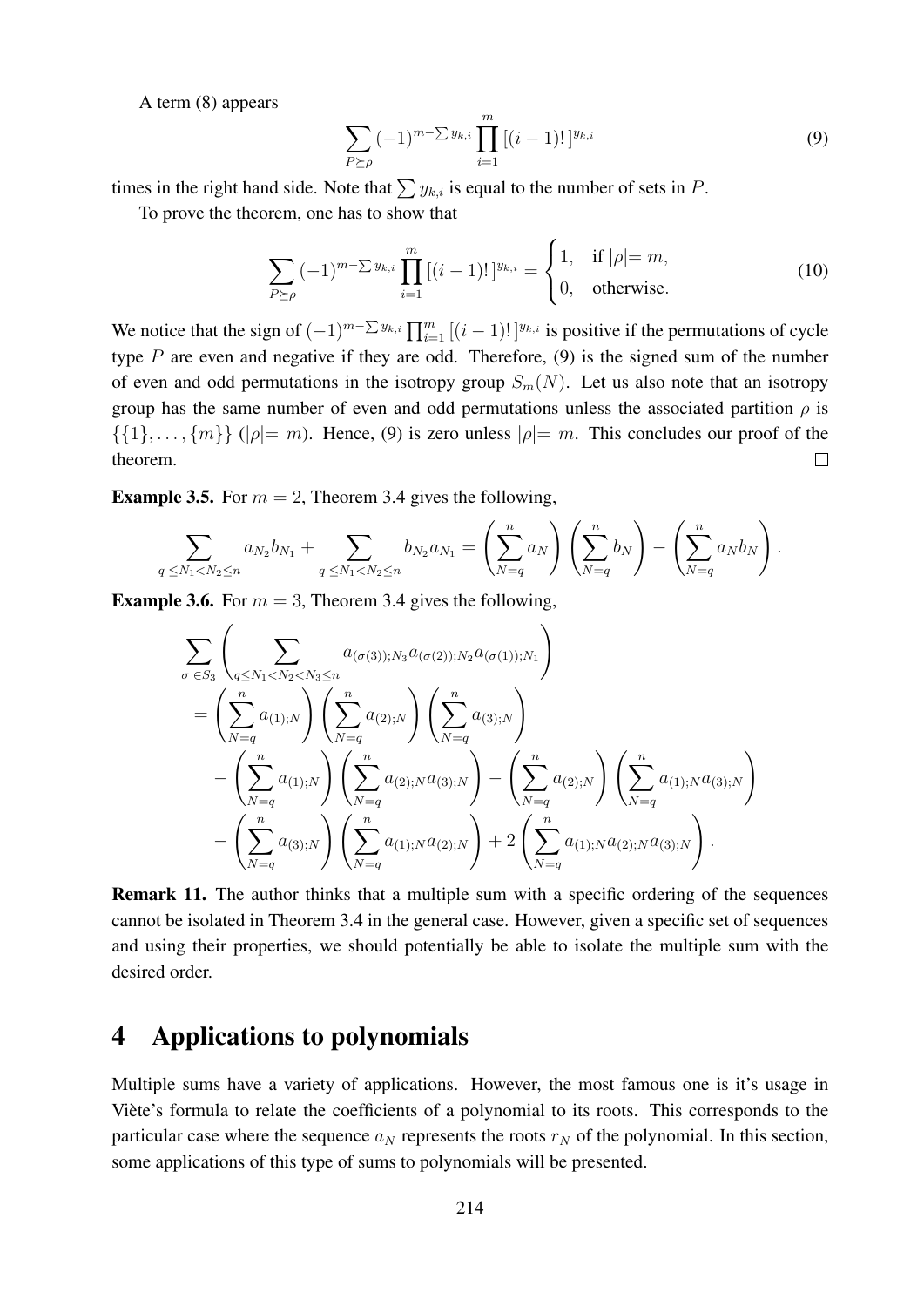#### 4.1 Relation between the roots and the coefficients of a polynomial

Let  $P(x)$  be a polynomial of degree n,

$$
P(x) = \sum_{i=0}^{n} a_i x^i = a_n x^n + a_{n-1} x^{n-1} + \dots + a_1 x + a_0
$$
 (11)

where  $a_i$  is the coefficient of  $x^i$ .

Viete's theorem allows us to rewrite this polynomial as a product of its factors, `

$$
P(x) = a_n \prod_{i=1}^{n} (x - r_i) = a_n (x - r_1) \cdots (x - r_n)
$$
 (12)

where  $r_i$  is the *i*-th root of the polynomial.

The relation between the roots and the coefficients of a polynomial of degree  $n$  (Viète's formula) is structured as a multiple sum of the roots of the polynomial,

$$
\frac{a_{n-m}}{a_n} = (-1)^m \sum_{1 \le N_1 < \dots < N_m \le n} r_{N_m} \dots r_{N_1}.\tag{13}
$$

.

This relation linking the roots and coefficients of a polynomial can be simplified by applying the reduction theorem to Viète's formula. By applying Theorem 3.3 to Viète's formula, we get the following theorem.

**Theorem 4.1.** Let  $P(x) = a_n x^n + \cdots + a_1 x + a_0$  be a polynomial and let  $r_1, \ldots, r_n$  be its roots. *The coefficients of this polynomial can be linked to its roots by the following relation,*

$$
\frac{a_{n-m}}{a_n} = \sum_{\pi(m)} \prod_{i=1}^m \frac{(-1)^{y_{k,i}}}{(y_{k,i})!} \left(\frac{1}{i} \sum_{N=1}^n (r_N)^i\right)^{y_{k,i}}
$$

Some relations relating the coefficients of a polynomial to its roots for different values of  $m$ have been calculated using Theorem 4.1, and are as follows:

$$
\frac{a_n}{a_n} = 1, \quad \frac{a_{n-1}}{a_n} = -\sum_{N=1}^n r_N, \quad \frac{a_{n-2}}{a_n} = \frac{1}{2} \left( \sum_{N=1}^n r_N \right)^2 - \frac{1}{2} \left( \sum_{N=1}^n (r_N)^2 \right),
$$
\n
$$
\frac{a_{n-3}}{a_n} = -\frac{1}{6} \left( \sum_{N=1}^n r_N \right)^3 + \frac{1}{2} \left( \sum_{N=1}^n r_N \right) \left( \sum_{N=1}^n (r_N)^2 \right) - \frac{1}{3} \left( \sum_{N=1}^n (r_N)^3 \right), \quad \frac{a_0}{a_n} = (-1)^n \prod_{i=1}^n r_i.
$$

### 4.2 Relation between the roots of a polynomial and those of its derivatives

With the formulas developed, we can go beyond just linking the coefficients and roots of a polynomial. In this section, we will develop a formula linking the roots of a polynomial to the roots of its derivatives as illustrated by the following theorem.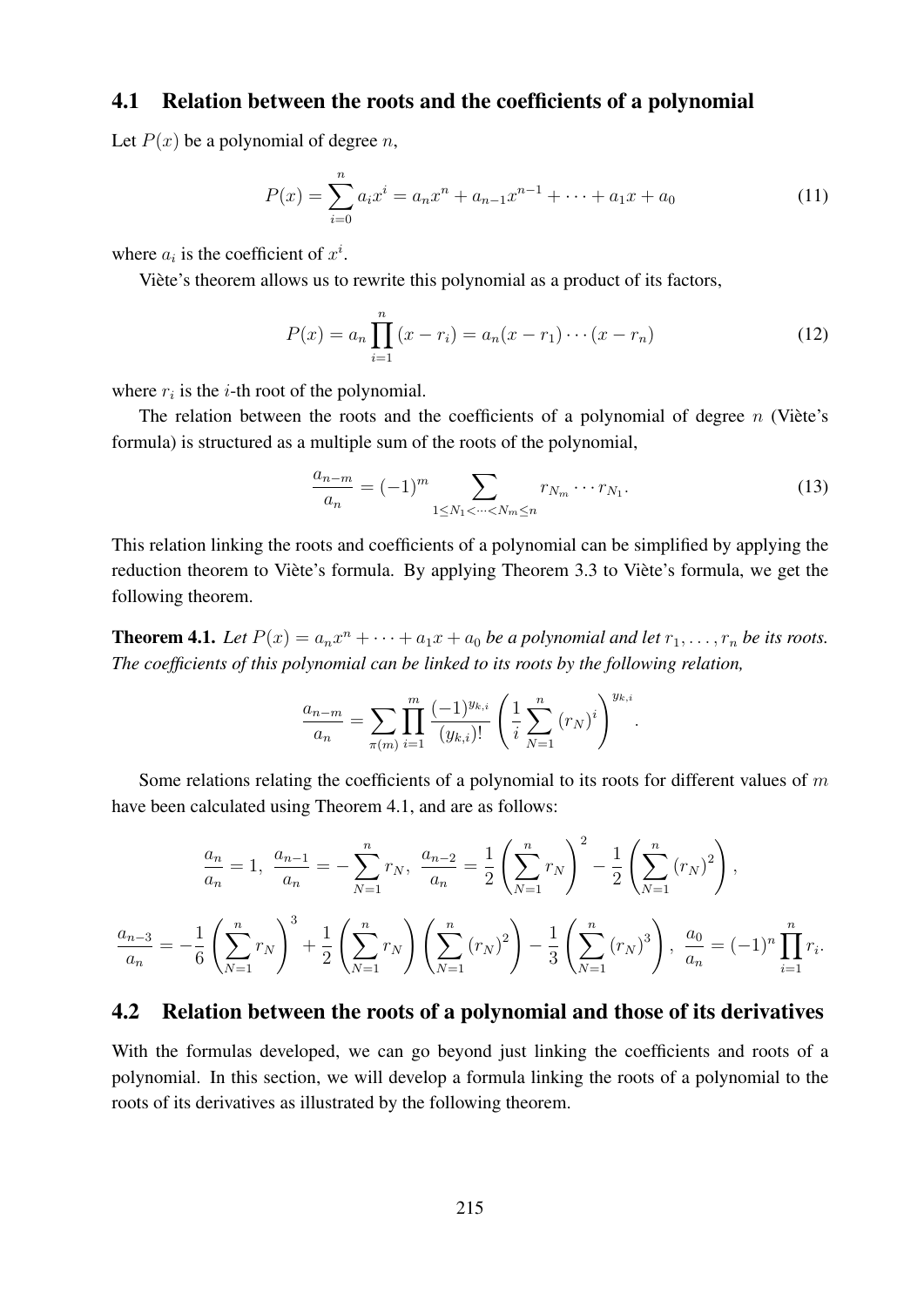**Theorem 4.2.** Let  $f(x) = \sum_{i=0}^{n} a_i x^i = a_n(x - r_1) \cdots (x - r_n)$  be a polynomial of order n and *let*

$$
f^{(k)}(x) = \sum_{i=0}^{n-k} a_{(k);i} x^i = \sum_{j=k}^{n} \frac{j!}{(j-k)!} a_j x^{j-k} = a_{(k);n-k}(x - r_{(k);1}) \cdots (x - r_{(k);n-k})
$$

*be its derivative of order k. The roots of*  $f(x)$  *can be linked to the roots of*  $f^{(k)}(x)$  *as follows,* 

$$
\frac{(n-m)!}{n!} \sum_{\pi(m)} \prod_{i=1}^m \frac{(-1)^{y_{k,i}}}{(y_{k,i})!} \left(\frac{1}{i} \sum_{N=1}^n (r_N)^i\right)^{y_{k,i}} = \frac{(n-m-k)!}{(n-k)!} \sum_{\pi(m)} \prod_{i=1}^m \frac{(-1)^{y_{k,i}}}{(y_{k,i})!} \left(\frac{1}{i} \sum_{N=1}^{n-k} (r_{(k);N})^i\right)^{y_{k,i}}.
$$

*Proof.* By comparing the coefficients of  $f(x)$  and  $f^{(k)}(x)$ , we get

$$
\frac{a_{(k);n-k-m}}{a_{(k);n-k}} = \frac{\frac{(n-m)!}{(n-m-k)!}a_{n-m}}{\frac{n!}{(n-k)!}a_n} \frac{\frac{(n-m)!}{n!}}{\frac{(n-m-k)!}{(n-k)!}}\frac{a_{n-m}}{a_n}.
$$

By applying Theorem 4.1, we get this theorem.

A special case of this theorem which is of special interest is the following.

**Corollary 4.2.1.** Let  $f(x) = \sum_{i=0}^{n} a_i x^i = a_n(x - r_1) \cdots (x - r_n)$  be a polynomial and let  $f^{(k)}(x) = \sum_{i=0}^{n-k} a_{(k);i} x^i = a_{(k);n-k}(x - r_{(k);1}) \cdots (x - r_{(k);n-k})$  *be its derivative of order* k. Let  $\overline{x}$  be the average root value for  $f(x)$  and  $\overline{x_{(k)}}$  be the average root value for  $f^{(k)}(x)$ . we have that

$$
\overline{x} = \frac{r_1 + \dots + r_n}{n} = \frac{r_{(k);1} + \dots + r_{(k);n-k}}{n-k} = \overline{x_{(k)}}.
$$

#### 4.3 Generating functions and the sum of multiple sums

In this section, we prove a formula for the sum of multiple sums. This identity is then used to prove a generalization of the binomial theorem as well as MZV identities.

**Theorem 4.3.** Let  $z \in \mathbb{C}^*$  and  $n \in \mathbb{N}^*$ . We have the following generating function

$$
\sum_{m=0}^{n} z^{m} \sum_{1 \le N_1 < \dots < N_m \le n} r_{N_m} \dots r_{N_1} = z^n \prod_{N=1}^{n} \left( r_N + \frac{1}{z} \right) = \prod_{N=1}^{n} \left( r_N z + 1 \right).
$$
\n
$$
\sum_{m=0}^{n} (-1)^m z^m \sum_{\pi(m)} \prod_{i=1}^{m} \frac{(-1)^{y_i}}{y_i!} \left( \frac{1}{i} \sum_{N=1}^{n} \left( r_N \right)^i \right)^{y_i} = z^n \prod_{N=1}^{n} \left( r_N + \frac{1}{z} \right) = \prod_{N=1}^{n} \left( r_N z + 1 \right).
$$
\n
$$
\sum_{m=0}^{\infty} z^m \sum_{1 \le N_1 < \dots < N_m} r_{N_m} \dots r_{N_1} = \prod_{N=1}^{\infty} \left( r_N z + 1 \right).
$$

**Remark 12.** The theorem holds when taking the limit for  $z \rightarrow 0$ . Also, knowing that the multiple sum is equal to 0 if  $m > n$ , we can extend the bounds of the first two equations for m going from 0 till  $\infty$ .

*Proof.* Let 
$$
f(x) = \sum_{m=0}^{n} a_m x^m = a_n (x - r_1) \cdots (x - r_n)
$$
 be a polynomial of order *n*. Then  
\n
$$
\frac{f(x)}{a_n} = \sum_{m=0}^{n} x^m \frac{a_m}{a_n} = \sum_{m=0}^{n} x^{n-m} \frac{a_{n-m}}{a_n} = (x - r_1) \cdots (x - r_n) = (-1)^n (r_1 - x) \cdots (r_n - x).
$$

Let  $z = -1/x$ . Applying Viète's formula, we get the first identity. Similarly, applying Theorem 4.1 instead leads to the second identity. Letting  $n \to \infty$ , we get the third equation.  $\Box$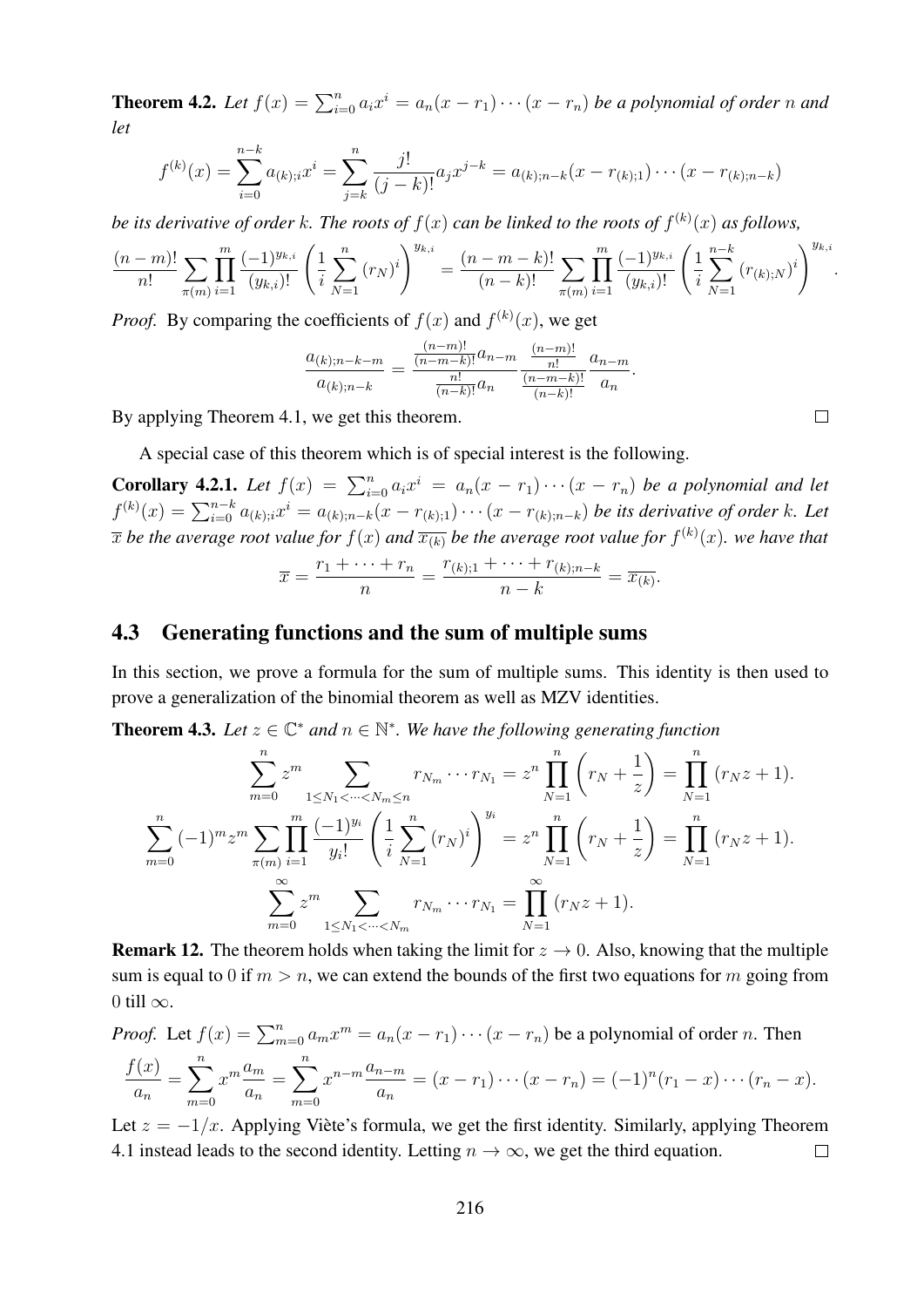**Corollary 4.3.1.** *For*  $z = -1$ *, we get the alternating sum of multiple sums.* 

$$
\sum_{m=0}^{n} (-1)^m \sum_{1 \le N_1 < \dots < N_m \le n} r_{N_m} \dots r_{N_1} = \prod_{N=1}^{n} (1 - r_N).
$$

**Corollary 4.3.2.** *For*  $z = 1$ *, we get the sum of multiple sums.* 

$$
\sum_{m=0}^{n} \sum_{1 \leq N_1 < \dots < N_m \leq n} r_{N_m} \dots r_{N_1} = \prod_{N=1}^{n} (r_N + 1).
$$

**Theorem 4.4.** For any  $n \in \mathbb{N}^*$ , we have that

$$
(a_1 + b_1) \cdots (a_n + b_n) = \left(\prod_{i=1}^n b_i\right) \sum_{m=0}^n \sum_{1 \le N_1 < \dots < N_m \le n} \frac{a_{N_m} \cdots a_{N_1}}{b_{N_m} \cdots b_{N_1}}
$$
  
= 
$$
\left(\prod_{i=1}^n b_i\right) \sum_{m=0}^n (-1)^m \sum_{\pi(m)} \prod_{i=1}^m \frac{(-1)^{y_i}}{y_i!} \left(\frac{1}{i} \sum_{N=1}^n \left(\frac{a_N}{b_N}\right)^i\right)^{y_i}.
$$

*Proof.*

$$
\prod_{i=1}^{n} (a_i + b_i) = \prod_{i=1}^{n} (b_i) \left( \frac{a_i}{b_i} + 1 \right) = \left( \prod_{i=1}^{n} b_i \right) \prod_{i=1}^{n} \left( \frac{a_i}{b_i} + 1 \right).
$$
  
and applying Corollary 4.3.2, we obtain this theorem

 $\Box$ 

 $\overline{\phantom{a}}$ 

 $\Box$ 

Letting  $r_i = (a_i/b_i)$  and applying Corollary 4.3.2, we obtain this theorem.

Corollary 4.3.2 can be used to derive several identities related to MZVs. First, let us note the following notation:  $\zeta({p}_m)$  represents  $\zeta(p,\ldots,p)$  where the multiplicity of p is m.

**Corollary 4.4.1.** *For*  $z \in \mathbb{C}$ *, the sum of MZVs can be rewritten as a product as follows:* 

$$
\sum_{m=0}^{n} z^{m} \zeta_n(\{p\}_m) = \prod_{N=1}^{n} \left(1 + \frac{z}{N^p}\right) \quad \text{and} \quad \sum_{m=0}^{\infty} z^{m} \zeta(\{p\}_m) = \prod_{N=1}^{\infty} \left(1 + \frac{z}{N^p}\right).
$$

*Proof.* Applying Corollary 4.3.2 with  $r_N = (z/N^p)$ , we find this identity.

Corollary 4.4.2. *The sum of MZVs converges to* 2 *as the arguments of the MZVs go to infinity.*

$$
\lim_{p \to \infty} \sum_{m=0}^{n} \zeta_n(\{p\}_m) = \lim_{p \to \infty} \sum_{m=0}^{\infty} \zeta(\{p\}_m) = 2.
$$

*Proof.*

$$
\lim_{p \to \infty} \sum_{m=0}^{n} \zeta_n(\{p\}_m) = \lim_{p \to \infty} \prod_{N=1}^{n} \left(1 + \frac{1}{N^p}\right) = \lim_{p \to \infty} (1+1) \prod_{N=2}^{n} \left(1 + \frac{1}{N^p}\right) = (2)(1) = 2.
$$

Letting  $n \to \infty$ , we obtain the second part of the identity.

Now we will use some important product identities such as Euler products to derive some special sums of multiple zeta values.

First, we will derive a formula for the sum of multiple prime zeta functions in terms of the zeta function. Let  $\mathbb{P} = \{p \in \mathbb{N} \mid p \text{ is prime}\}$  and let  $P_N$  represent the N-th prime number, we define the multiple prime zeta function as follows:

$$
\zeta_{\mathbb{P}}(s_1, \cdots, s_m) = \sum_{1 \le N_1 < \cdots < N_m} \frac{1}{P_{N_1}^{s_1} \cdots P_{N_m}^{s_m}}.
$$
\n(14)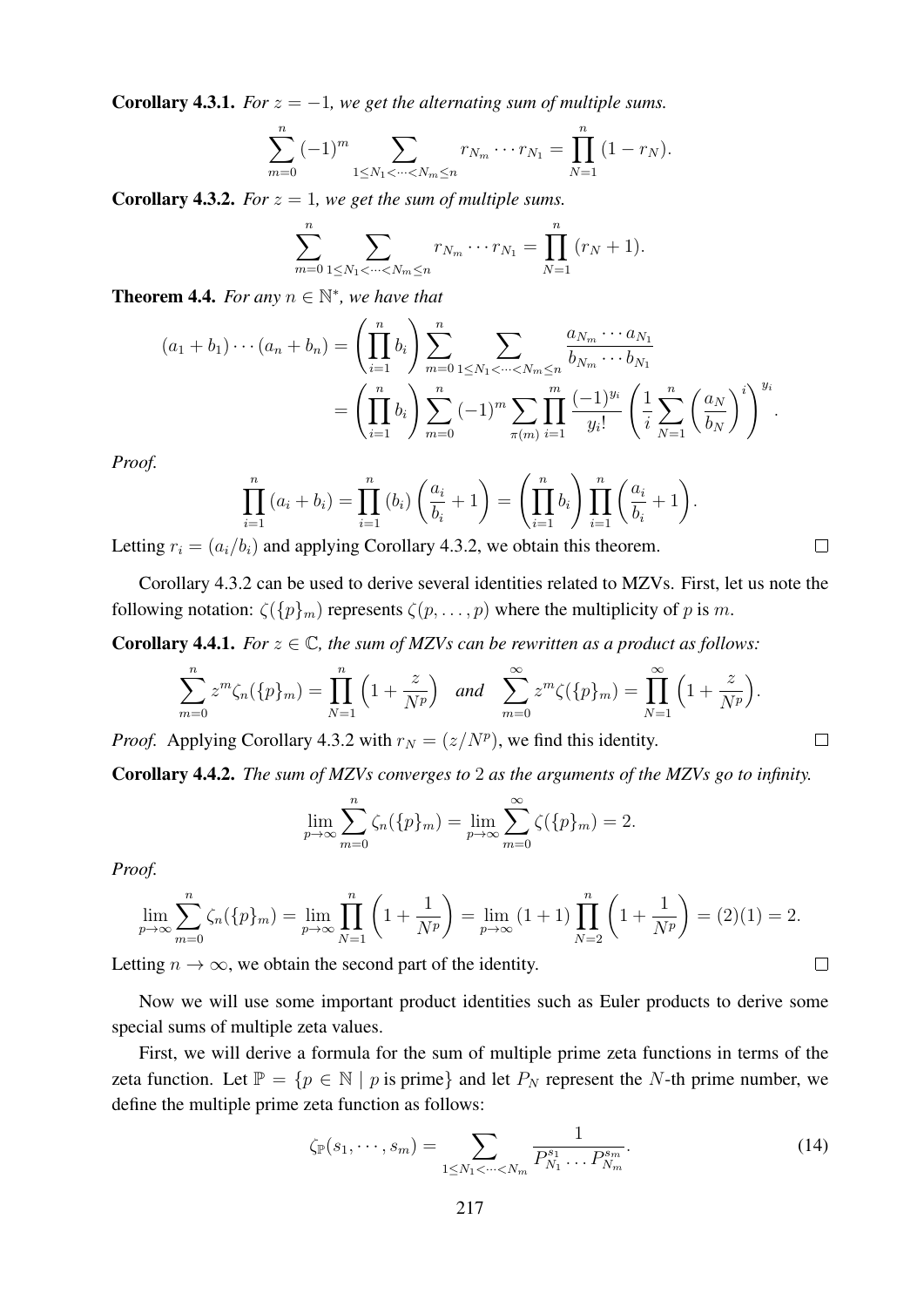**Corollary 4.4.3.** *For any*  $s \in \mathbb{C}$ *,* 

 $\sum^{\infty}$ 

 $m=0$ 

$$
\sum_{m=0}^{\infty} \zeta_{\mathbb{P}}(\{s\}_m) = \frac{\zeta(s)}{\zeta(2s)}, \quad \sum_{m=0}^{\infty} (-1)^m \zeta_{\mathbb{P}}(\{s\}_m) = \frac{1}{\zeta(s)}.
$$

$$
\zeta_{\mathbb{P}}(\{s\}_m) = \frac{\zeta^2(s) + \zeta(2s)}{2\zeta(s)\zeta(2s)} = \frac{\zeta^*(s,s)}{\zeta(s)\zeta(2s)}, \quad \sum_{m=0}^{\infty} \zeta_{\mathbb{P}}(\{s\}_m+1) = \frac{\zeta^2(s) - \zeta(2s)}{2\zeta(s)\zeta(2s)} = \frac{\zeta(s,s)}{\zeta(s)\zeta(2s)}.
$$

*Proof.* We have the following Euler products,

$$
\frac{\zeta(s)}{\zeta(2s)} = \prod_{p \in \mathbb{P}} (1 + p^{-s}) = \prod_{N=1}^{\infty} \left( 1 + \frac{1}{(P_N)^s} \right), \quad \frac{1}{\zeta(s)} = \prod_{p \in \mathbb{P}} (1 - p^{-s}) = \prod_{N=1}^{\infty} \left( 1 - \frac{1}{(P_N)^s} \right).
$$

Letting  $r_N = 1/(P_N)^s$  respectively in Corollary 4.3.2 and Corollary 4.3.1, we get this corollary. The odd and even cases are obtained by adding and subtracting the first two equations.  $\Box$ 

An interesting product identity that could be used in combination with Corollary 4.3.2 is Euler's expression for the sine function as a product. From this identity, we can derive the following corollary.

**Corollary 4.4.4.** *For any*  $z \in \mathbb{C}$ *,* 

$$
\sum_{m=0}^{\infty} (-1)^m z^{2m} \zeta(\{2\}_m) = \frac{\sin(\pi z)}{\pi z} \quad \text{if } z \notin \mathbb{Z} \quad \frac{1}{\Gamma(1+z)\Gamma(1-z)}.
$$

*Proof.* From the product expansion of sine and Euler's reflection formula, we know that

$$
\prod_{N=1}^{\infty} \left(1 - \frac{z^2}{N^2}\right) = \frac{\sin(\pi z)}{\pi z} \quad \text{if } z \notin \mathbb{Z} \quad \frac{1}{\Gamma(1+z)\Gamma(1-z)}.\tag{15}
$$

Letting  $r_N = -\frac{z^2}{N^2}$  in Corollary 4.3.2, we obtain this corollary.

From this corollary, we can deduce two extremely interesting particular cases: Case  $1:$  If  $z \in \mathbb{Z}$ ,

$$
\sum_{m=0}^{\infty} (-1)^m z^{2m} \zeta(\{2\}_m) = 0.
$$
 (16)

 $\Box$ 

Case 2: If  $z = i\chi$ ,  $\chi \in \mathbb{R}$ ,

$$
\sum_{m=0}^{\infty} \chi^{2m} \zeta(\{2\}_m) = \sum_{m=0}^{\infty} \frac{(\chi \pi)^{2m}}{(2m+1)!} = \prod_{N=1}^{\infty} \left(1 + \frac{\chi^2}{N^2}\right) = \frac{e^{\chi \pi} - e^{-\chi \pi}}{2\pi \chi} = \frac{\sinh(\pi \chi)}{\pi \chi}.
$$
 (17)

The fourth and fifth terms are obtained from Corollary 4.4.4. The third term is obtained from Eq. (15). The second term is obtained from the Taylor series of  $sinh(\pi \chi)$ . Using  $\sqrt{\chi}$  instead of  $\chi$ , we get a generating function for  $\zeta(\{2\}_m)$  such that

$$
\zeta(\{2\}_m) = \frac{1}{m!} \frac{d^m}{d\chi^m} \left( \frac{e^{\sqrt{\chi}\pi} - e^{-\sqrt{\chi}\pi}}{2\pi\sqrt{\chi}} \right)_{\chi=0} = \frac{1}{m!} \frac{d^m}{d\chi^m} \left( \frac{\sinh(\pi\sqrt{\chi})}{\pi\sqrt{\chi}} \right)_{\chi=0} = \frac{\pi^{2m}}{(2m+1)!}.
$$
 (18)

Using a similar procedure, we can produce generating functions for MZVs of any even arguments using product expansions. But to do so, we need to first derive the following product expansion.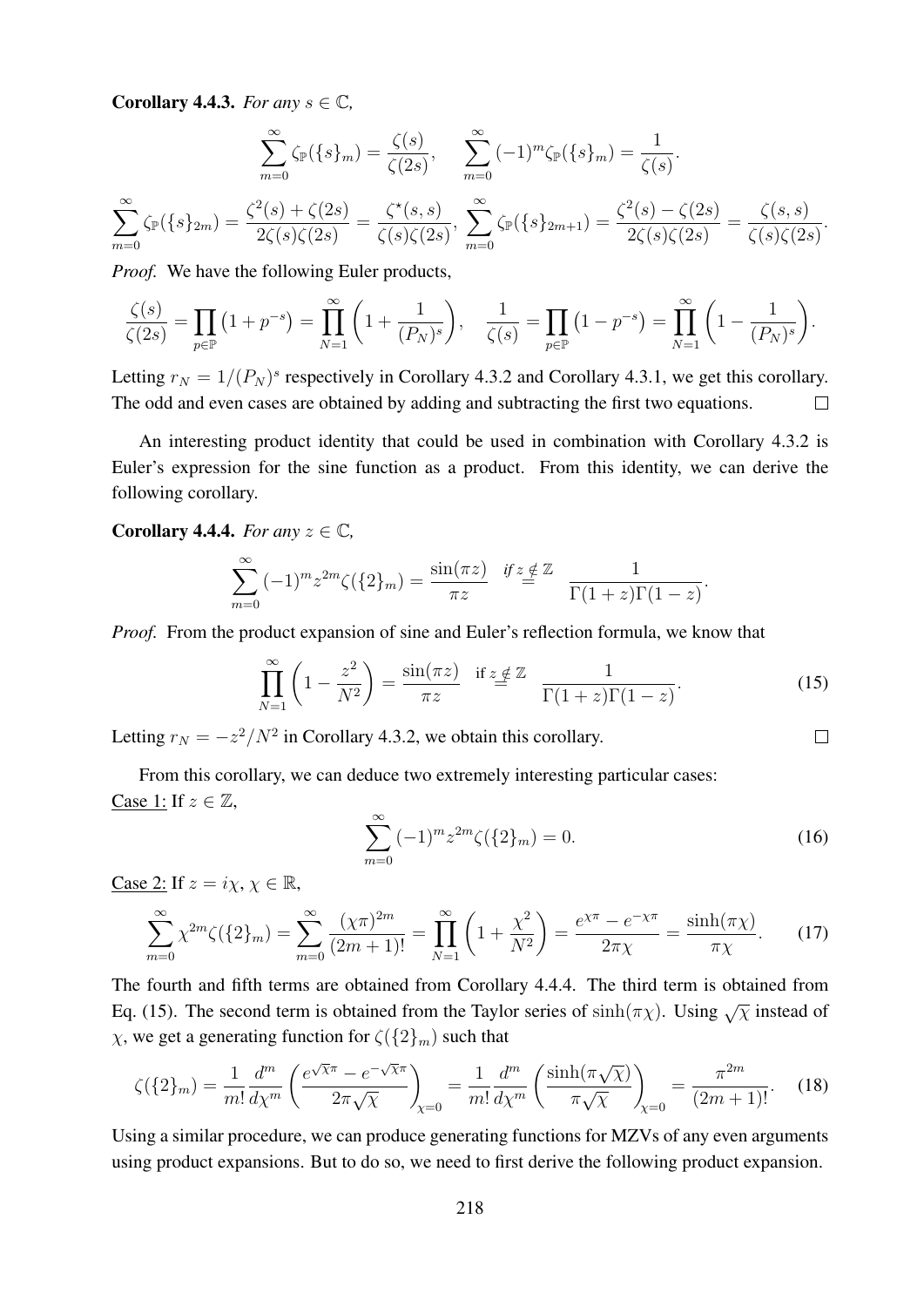**Lemma 4.5.** *For any*  $p \in \mathbb{N}^*$ ,  $z \in \mathbb{C}$ ,

$$
\prod_{k=1}^p \left(1 + (-1)^{\frac{2k-1}{p}} z\right) = (1 + (-1)^p z^p), \quad \prod_{k=1}^p \left(1 + (-1)^{\frac{2k-2}{p}} z\right) = (1 - (-1)^p z^p).
$$

*Proof.* A polynomial can be defined by its leading coefficient and roots. It is trivial to show that both sides of the equality have the same roots and the same leading coefficient.  $\Box$ 

We define the following notation:  $\chi_k = (-1)^{\frac{2k-1}{p}}$  if p is even and  $\chi_k = (-1)^{\frac{2k-2}{p}}$  if p is odd.

**Corollary 4.5.1.** *For any*  $p \in \mathbb{N}^*$ *, we have the following generating function for*  $\zeta({p}_m)$ *,* 

$$
\sum_{m=0}^{\infty} x^{pm} \zeta(\{p\}_m) = \prod_{N=1}^{\infty} \left(1 + \frac{x^p}{N^p}\right) = \prod_{k=1}^p \frac{1}{\Gamma(1 + \chi_k x)}, \ p \ge 2.
$$
  

$$
\sum_{m=0}^{\infty} x^{2pm} \zeta(\{2p\}_m) = \prod_{N=1}^{\infty} \left(1 + \frac{x^{2p}}{N^{2p}}\right) = \frac{1}{(i\pi x)^p} \prod_{k=1}^p \sin\left((-1)^{\frac{2k-1}{2p}} \pi x\right), \ 2p \ge 2.
$$

*Proof.* From Lemma 4.5,  $\prod_{k=1}^{p} (1 + \chi_k x) = 1 + x^p$ . From Viète's formula,  $\sum_{k=1}^{p} \chi_k = 0$  for  $p > 1$ . Hence,  $\prod_{k=1}^{p} n^{-\chi_k x} = 1$ . We have the following gamma function infinite product,

$$
\Gamma(z) = \lim_{n \to \infty} \frac{n^z}{z} \prod_{N=1}^n \left(1 + \frac{z}{N}\right)^{-1}, \quad \frac{1}{\Gamma(1+z)} = \lim_{n \to \infty} n^{-z} \prod_{N=1}^n \left(1 + \frac{z}{N}\right).
$$

For  $z = \chi_k x$ ,

$$
\prod_{k=1}^{p} \frac{1}{\Gamma(1 + \chi_k x)} = \lim_{n \to \infty} \left( \prod_{k=1}^{p} n^{-\chi_k x} \right) \prod_{N=1}^{n} \prod_{k=1}^{p} \left( 1 + \chi_k \frac{x}{N} \right) = \lim_{n \to \infty} (1) \prod_{N=1}^{n} \left( 1 + \frac{x^p}{N^p} \right).
$$

 $\Box$ 

For even p, Euler's reflection formula is used to obtain the expression in terms of sines.

For the finite case, we can use the following corollary.

**Corollary 4.5.2.** For any  $n, p \in \mathbb{N}^*$ ,

$$
\sum_{m=0}^{n} x^{pm} \zeta_n(\{p\}_m) = \prod_{N=1}^{n} \left(1 + \frac{x^p}{N^p}\right) = \frac{1}{(n!)^p} \prod_{k=1}^{p} \left(1 + \chi_k x\right)_n = \frac{1}{(n!)^p} \prod_{k=1}^{p} \frac{\Gamma(n+1+\chi_k x)}{\Gamma(1+\chi_k x)}
$$

*where*  $(z)_n = z \cdots (z + n - 1)$  *is the Pochhammer symbol (rising factorial).* 

*Proof.* For conciseness, let *I* represent the right-hand side term,

$$
I = \frac{1}{(n!)^p} \prod_{k=1}^p \prod_{N=1}^n (N + \chi_k x) = \frac{1}{(n!)^p} \prod_{k=1}^p \prod_{N=1}^n N\left(1 + \chi_k \frac{x}{N}\right) = \frac{(n!)^p}{(n!)^p} \prod_{N=1}^n \prod_{k=1}^p \left(1 + \chi_k \frac{x}{N}\right).
$$

Applying Lemma 4.5 with  $z = x/N$ , we obtain the 2nd term. Applying Corollary 4.3.2, we get the first term.  $\Box$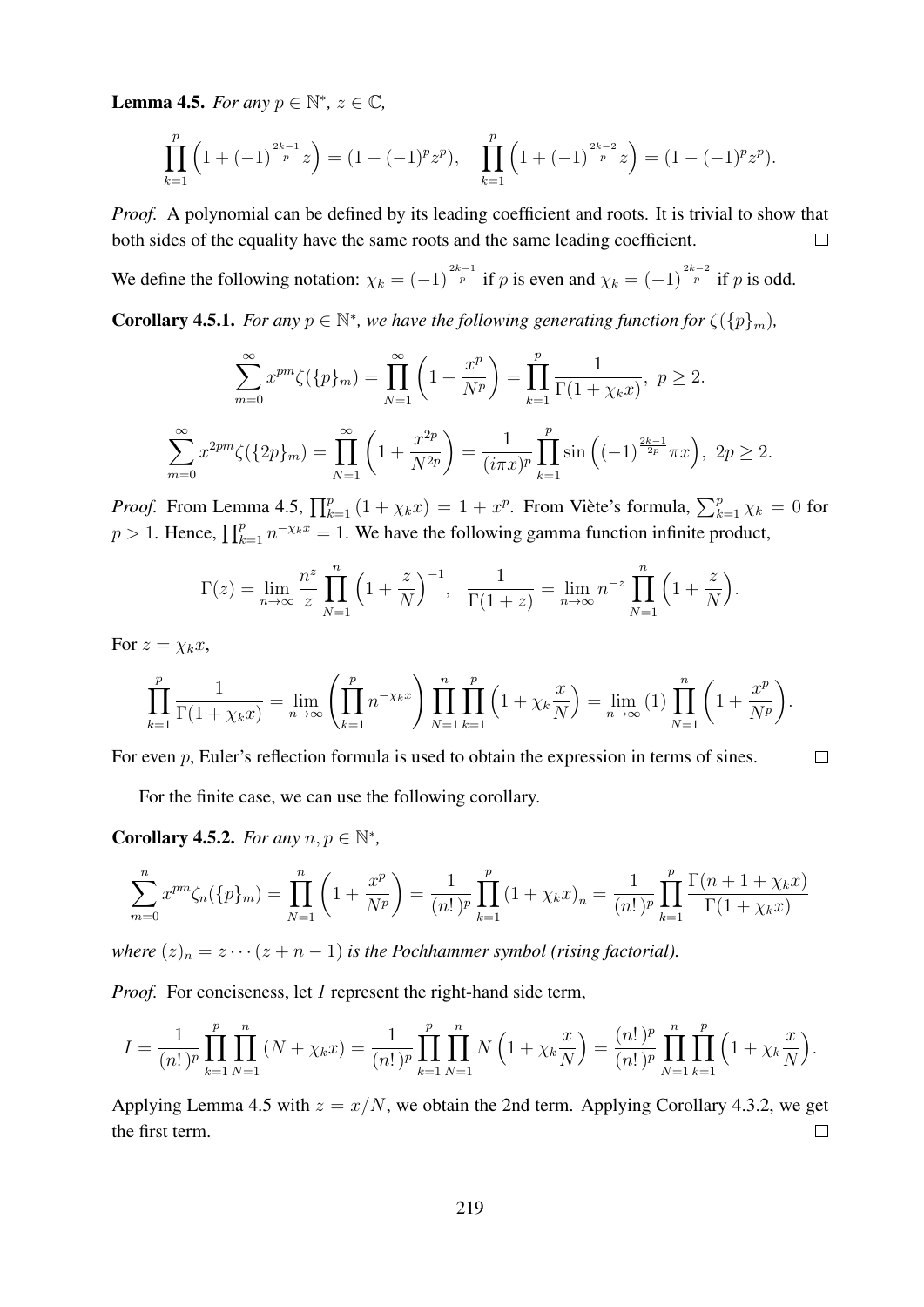This allows us to obtain results such as

$$
\zeta_n(2) = \frac{\pi^2}{6} - \psi^{(1)}(n+1), \quad \zeta_n(4) = \frac{\pi^4}{90} - \psi^{(3)}(n+1), \quad \text{where} \quad \psi^{(m)}(z) = \frac{d^{m+1}}{dz^{m+1}} \ln \Gamma(z).
$$
\n
$$
\zeta_n(2,2) = \frac{\pi^4}{120} + \frac{1}{2} \left[ \psi^{(1)}(n+1) \right]^2 - \frac{\pi^2}{6} \psi^{(1)}(n+1) + \frac{1}{12} \psi^{(3)}(n+1).
$$

We can obtain a more general version of these results by applying Theorem 3.3 to  $\zeta_n({p}_m)$ , then using the following polygamma function identity  $\zeta_n(p) = \zeta(p) + (-1)^{p-1} \psi^{(p-1)}(n+1)/(p-1)!$ .

**Corollary 4.5.3.** For any  $m, n, p \in \mathbb{N}^*$ ,

$$
\zeta_n(\{p\}_m) = (-1)^m \sum_{\pi(m)} \prod_{i=1}^m \frac{(-1)^{y_{k,i}}}{(y_{k,i})! \, i^{y_{k,i}}} \left( \zeta(ip) + (-1)^{ip-1} \frac{\psi^{(ip-1)}(n+1)}{(ip-1)!} \right)^{y_{k,i}}.
$$

Similarly, we can do the same for sums of powers.

**Corollary 4.5.4.** For any  $n, p \in \mathbb{N}^*$ , we get the following generating function

$$
\sum_{m=0}^{n} x^{pm} \sum_{1 \le N_1 < \dots < N_m \le n} N_m^p \dotsm N_1^p = \prod_{N=1}^{n} (1 + x^p N^p) = x^{pn} \prod_{k=1}^{p} \frac{\Gamma(n+1 + \chi_k/x)}{\Gamma(1 + \chi_k/x)}.
$$

*Proof.* Let I represent the right-hand side term of the equation.

$$
I = \prod_{k=1}^{p} \prod_{N=1}^{n} x \left( N + \frac{\chi_k}{x} \right) = \prod_{N=1}^{n} x^p N^p \prod_{k=1}^{p} \left( 1 + \frac{\chi_k}{xN} \right) = \prod_{N=1}^{n} (x^p N^p + 1).
$$

Applying Corollary 4.3.2, we get this corollary.

Seeing the usefulness of Corollary 4.3.2, one might be tempted to ask if there is an analogous result for recurrent sums (presented in Part 1 of this study [22])? To the author's best efforts, he was not able to derive such a formula except for the particular case of multiple zeta star values  $\zeta^*(\{p\}_m)$ . In fact, this result was rediscovered by the author as it had already been shown in [2, 39]. This result is the following:

$$
\sum_{m=0}^{\infty} x^m \zeta^{\star}(\{p\}_m) = \prod_{N=1}^{\infty} \left(1 - \frac{x}{N^p}\right)^{-1}, \ x \neq 1.
$$
 (19)

 $\Box$ 

From Eq. (19), we can find an analogous version of Corollary 4.5.1.

**Theorem 4.6.** For any  $p \in \mathbb{N}^*$ , we have the following generating function for  $\zeta^*(\{p\}_m)$ ,

$$
\sum_{m=0}^{\infty} x^{pm} \zeta^{\star}(\{p\}_m) = \prod_{N=1}^{\infty} \left(1 - \frac{x^p}{N^p}\right)^{-1} = \prod_{k=1}^p \Gamma(1 - \chi_k x), \ x \neq 1, p \ge 2.
$$

$$
\sum_{m=0}^{\infty} x^{2pm} \zeta^{\star}(\{2p\}_m) = \prod_{N=1}^{\infty} \left(1 - \frac{x^{2p}}{N^{2p}}\right)^{-1} = (\pi x)^p i^{p-1} \prod_{k=0}^{p-1} \frac{1}{\sin((-1)^{\frac{k}{p}} \pi x)}, \ x \neq 1, 2p \ge 2.
$$

Remark 13. Corollary 4.5.1 and Theorem 4.6 lead the author to believe that the Gamma function is key for developping an expression for zeta values of odd arguments, e.g.,  $\zeta(3)$ ,  $\zeta(5)$ , etc.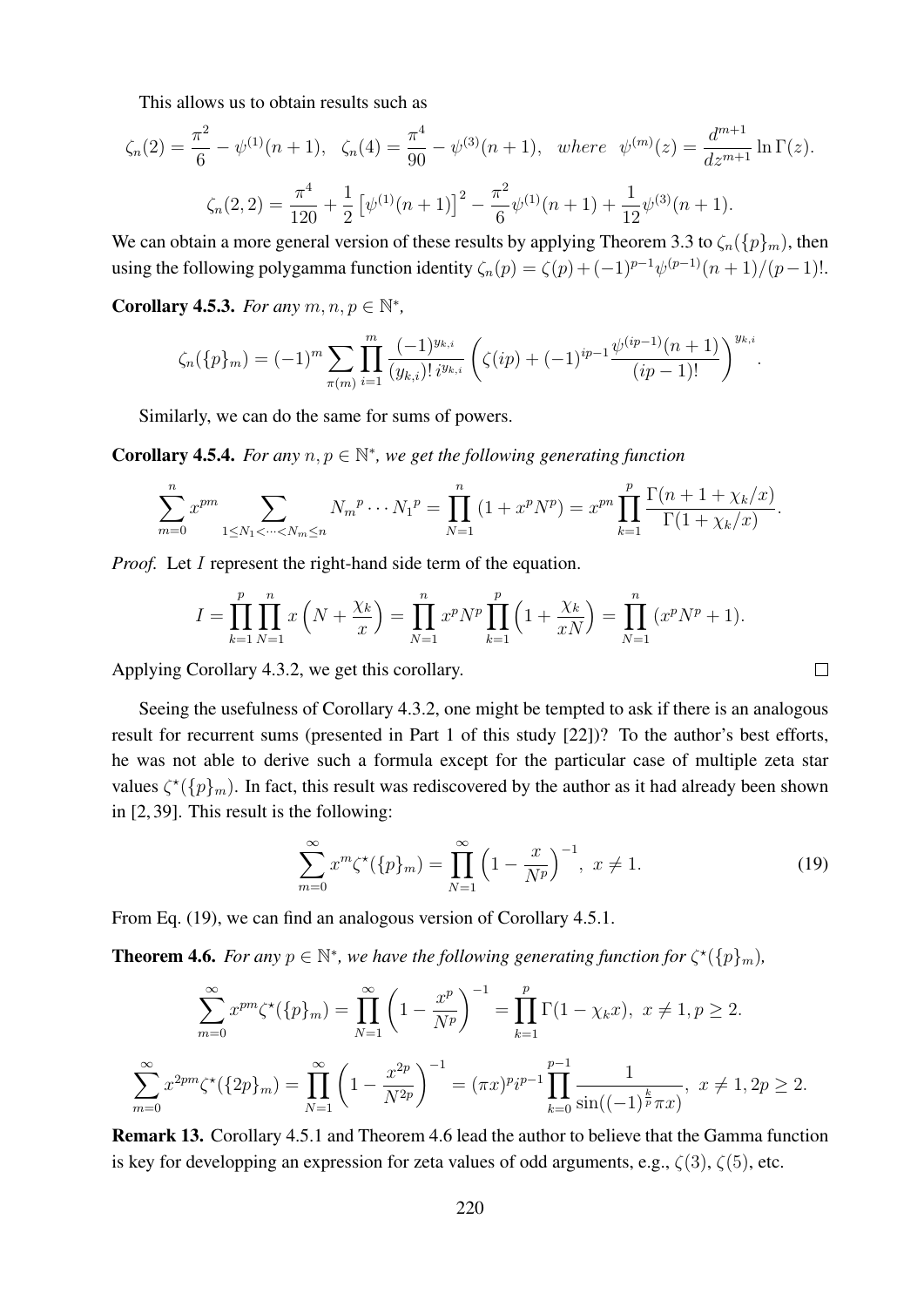**Remark 14.** For any arbitrary function  $f(x)$ ,  $\prod_{k=1}^{p} f(\chi_k) = \prod_{k=1}^{p} f(-(1)^{\frac{2k-1}{p}})$  because  $\{\chi_k | 1 \leq k \leq p\} = \{-(-1)^{\frac{2k-1}{p}} | 1 \leq k \leq p\}$ . Hence, we can replace  $\chi_k$  by  $-(-1)^{\frac{2k-1}{p}}$  in many of the previous lemmas, corollaries, and theorems.

Using this theorem, we can easily reobtain Schneider's formula for  $\zeta^*(\{2\}_m)$  [35] as well as we can find formulas for even more general cases such as the following.

**Example 4.1.** From Theorem 4.6,  $(\pi x)^2 csc(\pi x) csch(\pi x)$  is a generating function for  $\zeta^*(\{4\}_m)$ . *Using the Cauchy product to obtain its Taylor series, we get that*

$$
\zeta^{\star}(\{4\}_{m}) = \pi^{4m} \sum_{\ell=0}^{2m} \frac{(-1)^{\ell} (4^{\ell} - 2)(4^{2m-\ell} - 2) B_{2\ell} B_{4m-2\ell}}{(2\ell)! (4m - 2\ell)!} = \sum_{\ell=0}^{2m} (-1)^{\ell} \zeta^{\star}(\{2\}_{\ell}) \zeta^{\star}(\{2\}_{2m-\ell}).
$$

We can further simplify it by noting that the sum from 0 till  $m - 1$  is equal to from  $m + 1$  till  $2m$ . Finally, from Corollary 4.5.1 and Theorem 4.6, we obtain a formula for  $\zeta({2p_m})$  and  $\zeta^*({2p_m})$ . But, first, we define the condition  $|\mathbf{n}| = pm$  to mean  $n_1 + \cdots + n_p = pm$ ,  $n_j \ge 0$ .

**Theorem 4.7.** *For any*  $m \in \mathbb{N}$ ,  $p \in \mathbb{N}^*$ , and where  $\ell_k = \alpha_k - \alpha_{k-1}$ ,

$$
\frac{\zeta(\{2p\}_m)}{(i\pi)^{2pm}} = (-1)^m \sum_{|\mathbf{n}|=pm} \prod_{k=1}^p \frac{(-1)^{\frac{k}{p}(2n_k)}}{(2n_k+1)!} = \frac{(-1)^{m(p+1)}}{(i\pi)^{2pm}} \sum_{|\mathbf{n}|=pm} \prod_{k=1}^p (-1)^{\frac{k}{p}(2n_k)} \zeta(\{2\}_{n_k}).
$$

$$
\frac{\zeta(\{2p\}_m)}{(i\pi)^{2pm}} = (-1)^m \sum_{\alpha_{p-1}=0}^{\alpha_p} \cdots \sum_{\alpha_1=0}^{\alpha_2} \prod_{k=1}^p \frac{(-1)^{\frac{k}{p}(2\ell_k)}}{(2\ell_k+1)!}, \text{ with } \alpha_p = pm, \alpha_0 = 0.
$$

*Proof.* From Corollary 4.5.1 and using the Taylor series of the sine function,

$$
\sum_{m=0}^{\infty} x^{2pm} \zeta(\{2p\}_m) = \prod_{k=1}^p \frac{\sin\left((-1)^{\frac{2k-1}{2p}} \pi x\right)}{(-1)^{\frac{2k-1}{2p}} \pi x} = \prod_{k=1}^p \sum_{n_k=0}^{\infty} \frac{(-1)^{n_k}}{(2n_k+1)!} (-1)^{\frac{2k-1}{p} n_k} \pi^{2n_k} x^{2n_k}.
$$
 (20)

We note the coefficients in each Taylor series as  $a_{(k);n_k}$  and apply Lemma 4.5 of [22] then by looking at the left term of Eq.  $(20)$ , we notice that the indices must sum to a multiple of p (note that otherwise, the corresponding coefficient will be zero).

$$
\sum_{m=0}^{\infty} x^{2pm} \zeta(\{2p\}_m) = \sum_{n_p=0}^{\infty} \cdots \sum_{n_1=0}^{\infty} \prod_{k=1}^p a_{(k);n_k} x^{2n_k} = \sum_{m=0}^{\infty} x^{2pm} \sum_{\substack{n_1+\cdots+n_p=pm \ k=1}}^p \prod_{k=1}^p a_{(k);n_k}.
$$

After simplification and by identification, we obtain the theorem. The second expression is obtain by applying the generalized Cauchy product to Eq (20) instead.  $\Box$ 

Using the same procedure, we prove the following theorem.

**Theorem 4.8.** *For any*  $m \in \mathbb{N}$ ,  $p \in \mathbb{N}^*$ , and where  $\ell_k = \alpha_k - \alpha_{k-1}$ ,

$$
\frac{\zeta^{\star}(\{2p\}_m)}{(i\pi)^{2pm}} = \sum_{|\mathbf{n}|=pm} \prod_{k=1}^p \frac{(-1)^{\frac{k}{p}(2n_k)}(2-2^{2n_k})B_{2n_k}}{(2n_k)!} = \frac{1}{(i\pi)^{2pm}} \sum_{|\mathbf{n}|=pm} \prod_{k=1}^p (-1)^{\frac{k}{p}(2n_k)} \zeta^{\star}(\{2\}_{n_k}).
$$
  

$$
\frac{\zeta^{\star}(\{2p\}_m)}{(i\pi)^{2pm}} = \sum_{\alpha_{p-1}=0}^{\alpha_p} \cdots \sum_{\alpha_1=0}^{\alpha_2} \prod_{k=1}^p \frac{(-1)^{\frac{k}{p}(2\ell_k)}(2-2^{2\ell_k})B_{2\ell_k}}{(2\ell_k)!}, \text{ with } \alpha_p = pm, \alpha_0 = 0.
$$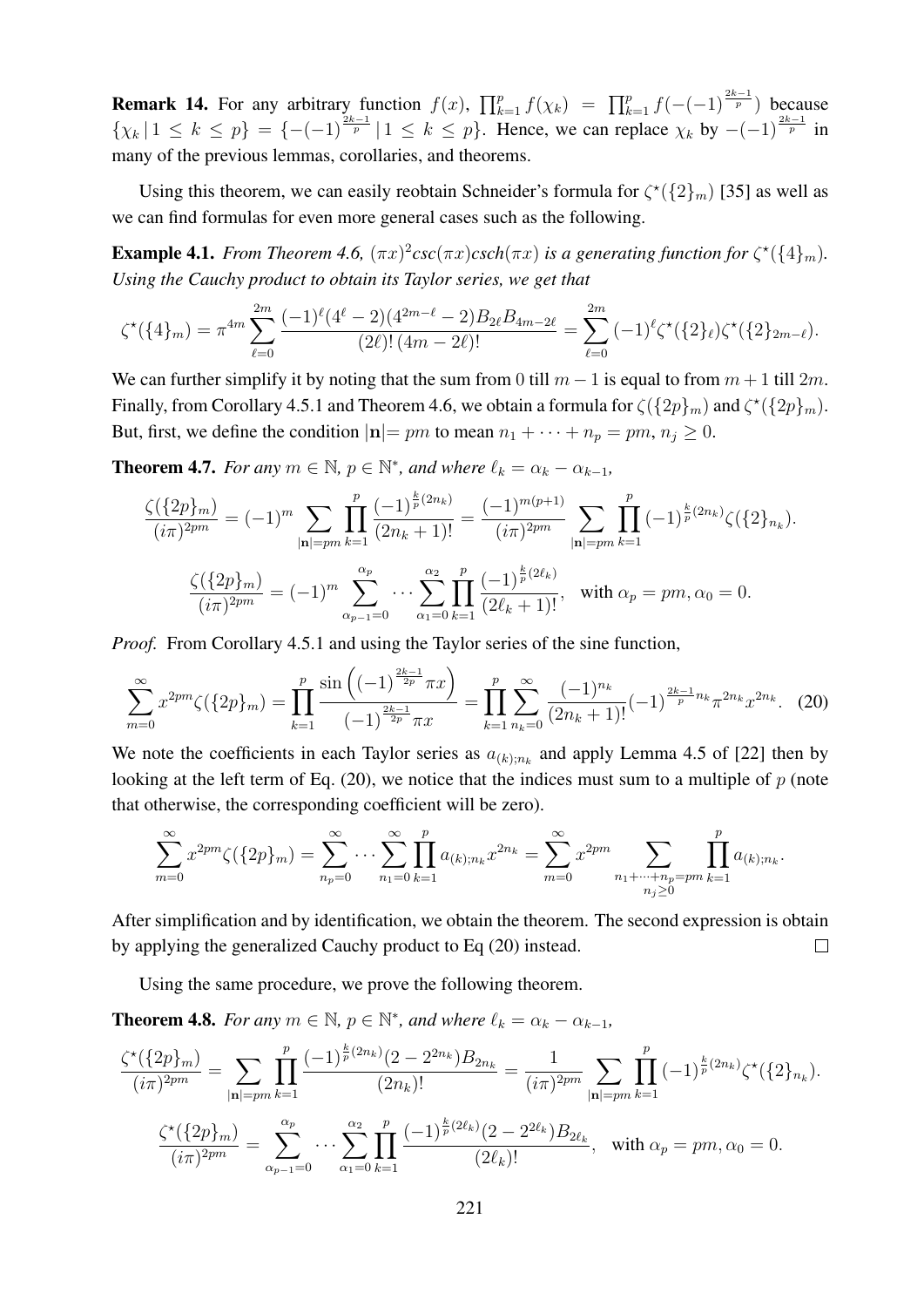Remark 15. Note that the expression in the second equation of Theorems 4.7, 4.8 has a "recurrent sum"-like structure but more general as sequences cannot be isolated for each index.

**Remark 16.** Let  $\lambda(\mathbf{n}) = \sum_{k=1}^{p} k \cdot n_k$  and  $\lambda(\ell) = \sum_{k=1}^{p} k \cdot \ell_k = (p+1)pm - |\alpha|$ . Noting that  $\zeta({2p}_m), \zeta^*({2p}_m) \in \mathbb{R}$ , we can replace the product of  $(-1)$ 's by its real part, e.g.,

$$
\frac{\zeta(\{2p\}_m)}{(-1)^m(i\pi)^{2pm}} = \sum_{|\mathbf{n}|=pm} \frac{\cos\left(\frac{2\pi}{p}\lambda(\mathbf{n})\right)}{(2n_1+1)!\cdots(2n_p+1)!} = \sum_{\alpha_{p-1}=0}^{\alpha_p} \cdots \sum_{\alpha_1=0}^{\alpha_2} \frac{\cos\left(\frac{2\pi}{p}|\alpha|\right)}{(2\ell_1+1)!\cdots(2\ell_p+1)!}.
$$
 (21)

$$
\frac{\zeta^{\star}(\{2p\}_m)}{(i\pi)^{2pm}} = \sum_{|\mathbf{n}|=pm} \cos\left(\frac{2\pi\lambda(\mathbf{n})}{p}\right) \prod_{k=1}^p \frac{(2-2^{2n_k})B_{2n_k}}{(2n_k)!}.
$$
 (22)

Equivalently, the imaginary part is zero.

$$
\sum_{|\mathbf{n}|=pm} \frac{\sin\left(\frac{2\pi}{p}\lambda(\mathbf{n})\right)}{(2n_1+1)!\cdots(2n_p+1)!} = 0, \sum_{|\mathbf{n}|=pm} \sin\left(\frac{2\pi\lambda(\mathbf{n})}{p}\right) \prod_{k=1}^p \frac{(2-2^{2n_k})B_{2n_k}}{(2n_k)!} = 0. \tag{23}
$$

Applying the generalized formula for the product of sines (which can be easily proven by induction) to Corollary 4.5.1 and using the Taylor series, we get Theorem 4.9.

$$
\prod_{k=1}^{p} \sin a_k = \frac{(-1)^{\lfloor p/2 \rfloor}}{2^p} \sum_{\ell_k \in \{0,1\}} (-1)^{\sum \ell_k} \begin{cases} \sin \left( \sum_{k=1}^p (-1)^{\ell_k} a_k \right), & \text{if } p \text{ is odd,} \\ \cos \left( \sum_{k=1}^p (-1)^{\ell_k} a_k \right), & \text{if } p \text{ is even.} \end{cases}
$$
(24)

**Theorem 4.9.** *For any*  $m \in \mathbb{N}$ ,  $p \in \mathbb{N}^*$ ,

$$
\zeta(\{2p\}_m) = \frac{(i\pi)^{2pm}}{(2i)^p(2pm+p)!} \sum_{\ell_k \in \{0,1\}} (-1)^{\sum \ell_k} \left(\sum_{k=1}^p (-1)^{\ell_k + \frac{2k-1}{2p}}\right)^{2pm+p}.
$$
  

$$
\zeta(\{2p\}_m) = \frac{(2i\pi)^{2pm}(-1)^m}{(2pm+p)!i^{p+1}} \sum_{\ell_k \in \{0,1\}} (-1)^{\sum \ell_k} \left(\frac{1}{2}\sum_{k=1}^p (-1)^{\ell_k} e^{\frac{i\pi k}{p}}\right)^{2pm+p}.
$$

The advantage of this theorem is that given a specific  $p$ , after some calculations and simplifications, we can find the explicit expression of  $\zeta({2p}_m)$  for this p. Doing so for some values of p, we notice the following.

**Conjecture 4.1.** Among the  $2^p$  terms of the sum over  $\ell$ 's, there are  $\lfloor 2^p/2p \rfloor$  distinct terms each of *which is repeated* 2p *times and the remaining terms are zeros.*

**Example 4.2.** For  $p = 1, 2, 3$ ,  $\lfloor 2^p/2p \rfloor = 1$  and we can easily verify by doing the calculation that

$$
\sum_{\ell_k \in \{0,1\}} (-1)^{\sum \ell_k} \left( \frac{1}{2} \sum_{k=1}^p (-1)^{\ell_k} e^{\frac{i\pi k}{p}} \right)^{2pm+p} = (2p) \left( \frac{1}{2} \sum_{k=1}^p e^{\frac{i\pi k}{p}} \right)^{2pm+p} = \frac{-(2p)}{\left(1 - e^{\frac{i\pi}{p}}\right)^{2pm+p}}.
$$

$$
\zeta(\{2p\}_m) = \frac{(2i\pi)^{2pm}(-1)^{m+1}(2p)}{(2pm+p)!i^{p+1}\left(1 - e^{\frac{i\pi}{p}}\right)^{2pm+p}} = \frac{(2\pi)^{2pm}(-1)^m(2ip)}{(2pm+p)!i^{2pm+p}}.
$$

**Example 4.3.** For  $p = 4$ ,  $\lfloor 2^p/2p \rfloor = 2$  and we can easily verify by doing the calculation that

$$
\zeta(\{2p\}_m) = \frac{(2\pi)^{2pm}(-1)^m(2ip)}{(2pm+p)!\,i^{2pm+p}} \left[ \frac{1}{\left(1-e^{\frac{i\pi}{p}}\right)^{2pm+p}} + \frac{1}{\left(1+e^{\frac{i\pi}{p}}\right)^{2pm+p}} \right].
$$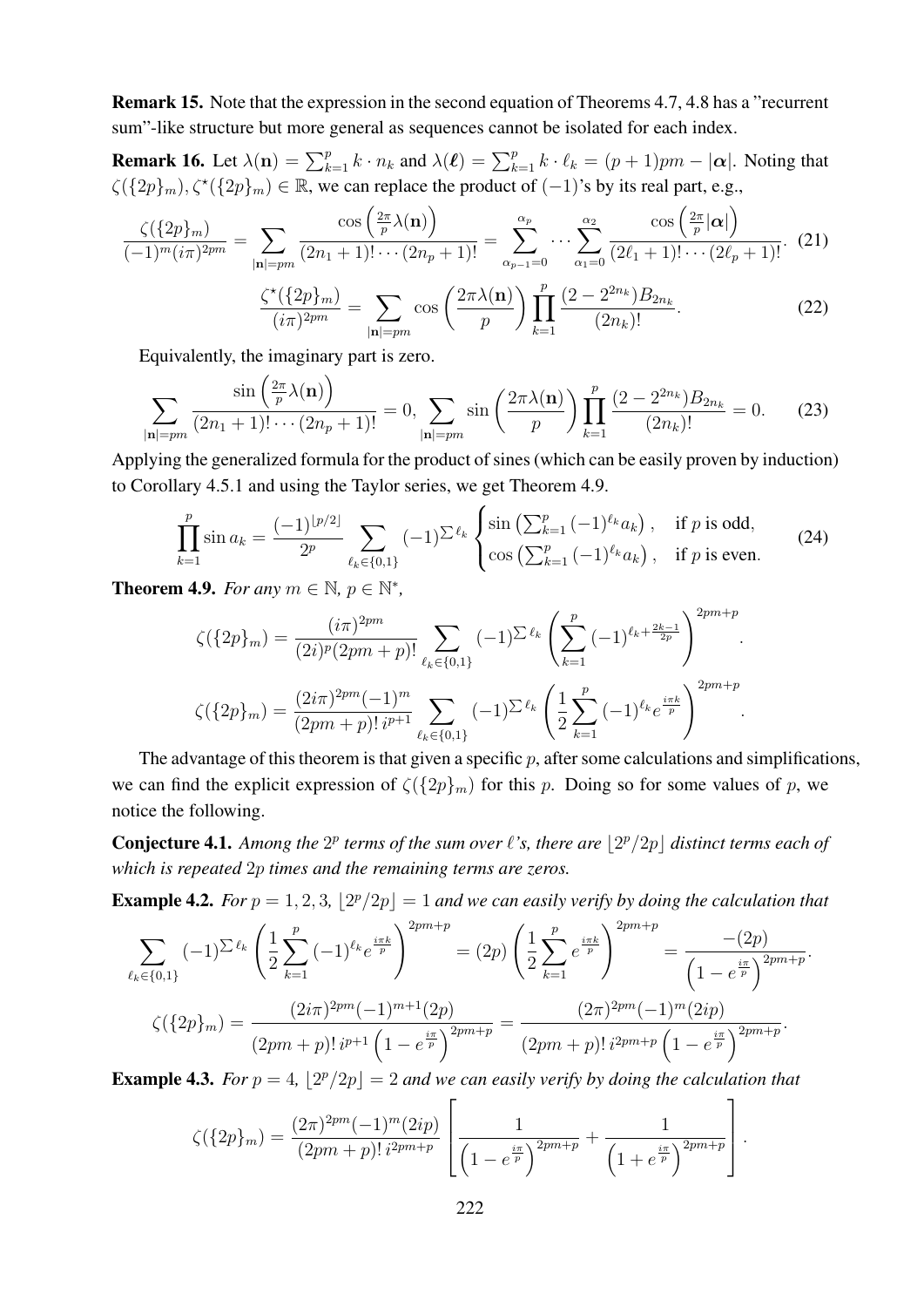## 5 Applications to special sums

In this section, we will apply the reduction formula presented in Theorem 3.3 to simplify certain special multiple sums. The first special sum that we will simplify is the multiple sum of powers. The second special sum is the multiple zeta values for positive even arguments.

### 5.1 Multiple power sums

The Faulhaber formula is a formula developed by Faulhaber in a 1631 edition of Academia Algebrae [18] to calculate sums of powers. The Faulhaber formula is as follows

$$
\sum_{N=1}^{n} N^{p} = \frac{1}{p+1} \sum_{j=0}^{p} (-1)^{j} {p+1 \choose j} B_{j} n^{p+1-j}
$$

where  $B_j$  are the Bernoulli numbers of the first kind [28].

In this section, we will use the reduction formula for multiple sums to develop a more general form of the Faulhaber formula.

**Theorem 5.1.** *For any*  $m, n, p \in \mathbb{N}$  *such that*  $n \geq m$ *, we have that* 

$$
\sum_{1 \le N_1 < \dots < N_m \le n} N_m^p \dotsm N_1^p = (-1)^m \sum_{\pi(m)} \prod_{i=1}^m \frac{(-1)^{y_{k,i}}}{(y_{k,i})! i^{y_{k,i}}} \left( \sum_{N=1}^n N^{ip} \right)^{y_{k,i}} \\
= (-1)^m \sum_{\pi(m)} \prod_{i=1}^m \frac{(-1)^{y_{k,i}}}{(y_{k,i})! i^{y_{k,i}}} \left( \frac{n^{ip+1}}{ip+1} \sum_{j=0}^{ip} (-1)^j \binom{ip+1}{j} \frac{B_j}{n^j} \right)^{y_{k,i}}.
$$

*Proof.* By applying Theorem 3.3 and then applying Faulhaber's formula, we get the theorem.  $\Box$ **Corollary 5.1.1.** *For any*  $m, n \in \mathbb{N}$ *, we have that* 

$$
\begin{aligned}\n\begin{bmatrix}\nn+1 \\
n-m+1\n\end{bmatrix} &= (-1)^m \sum_{\pi(m)} \prod_{i=1}^m \frac{(-1)^{y_{k,i}}}{(y_{k,i})! i^{y_{k,i}}} \left(\sum_{N=1}^n N^i\right)^{y_{k,i}} \\
&= (-1)^m \sum_{\pi(m)} \prod_{i=1}^m \frac{(-1)^{y_{k,i}}}{(y_{k,i})! i^{y_{k,i}}} \left(\frac{n^{i+1}}{i+1} \sum_{j=0}^i (-1)^j \binom{i+1}{j} \frac{B_j}{n^j}\right)^{y_{k,i}}.\n\end{aligned}
$$

*Proof.* Knowing that

$$
\sum_{1 \leq N_1 < \dots < N_m \leq n} N_m \dotsm N_1 = \begin{bmatrix} n+1 \\ n-m+1 \end{bmatrix}.
$$

By applying Theorem 5.1 for  $p = 1$ , the theorem is proven.

Let us consider the following special cases:

• Case 1:  $m = 2$ 

$$
\sum_{1 \le N_1 < N_2 \le n} N_2^p N_1^p = \frac{1}{2} \left( \sum_{N=1}^n N^p \right)^2 - \frac{1}{2} \left( \sum_{N=1}^n N^{2p} \right)
$$
\n
$$
= \frac{1}{2} \left( \frac{n^{p+1}}{p+1} \sum_{j=0}^p (-1)^j {p+1 \choose j} \frac{B_j}{n^j} \right)^2 - \frac{1}{2} \left( \frac{n^{2p+1}}{2p+1} \sum_{j=0}^{2p} (-1)^j {2p+1 \choose j} \frac{B_j}{n^j} \right)
$$

.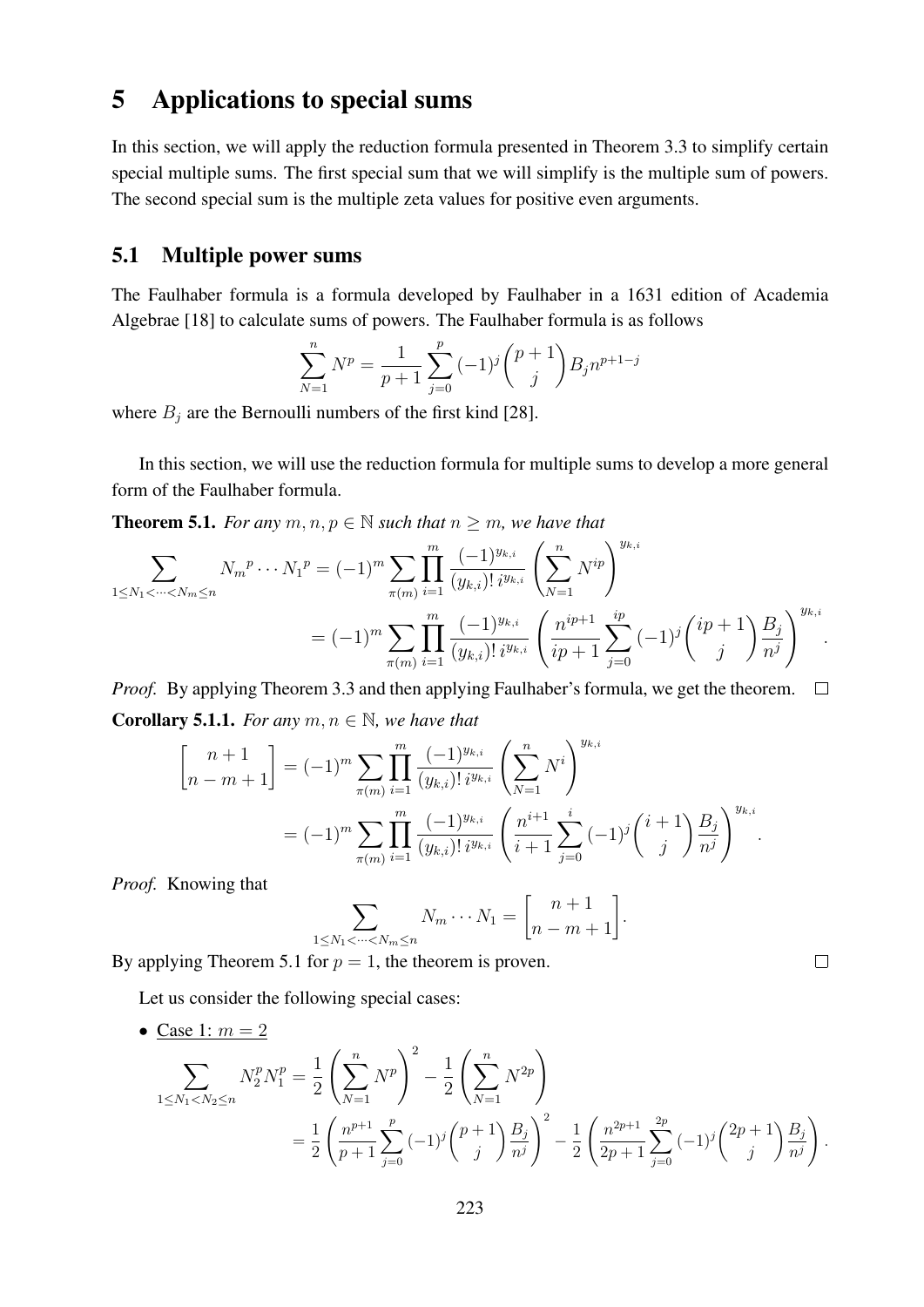Example 5.1. By using the previous equation, we can get the following formulas

$$
\sum_{1 \le N_1 < N_2 \le n} N_2^2 N_1^2 = \frac{n(n-1)(n+1)(2n-1)(2n+1)(5n+6)}{360} = \binom{2n+2}{5} \frac{5n+6}{4!}.
$$
\n
$$
\sum_{1 \le N_1 < N_2 \le n} N_2^3 N_1^3 = \frac{n(n-1)(n+1)(21n^5 + 36n^4 - 21n^3 - 48n^2 + 8)}{672}.
$$

• Case 2:  $m = 3$ 

$$
\sum_{1 \le N_1 < N_2 < N_3 \le n} N_3^p N_2^p N_1^p = \frac{1}{6} \left( \sum_{N=1}^n N^p \right)^3 - \frac{1}{2} \left( \sum_{N=1}^n N^p \right) \left( \sum_{N=1}^n N^{2p} \right) + \frac{1}{3} \left( \sum_{N=1}^n N^{3p} \right).
$$

**Example 5.2.** For  $p = 2$ , by applying this theorem with Faulhaber's formula, we have

$$
\sum_{1 \le N_1 < N_2 < N_3 \le n} N_3^2 N_2^2 N_1^2 = \binom{2n+2}{7} \frac{35n^2 + 91n + 60}{144}.
$$

Remark 17. Some of these sequences as well as additional ones were added by the author to the OEIS:

- A347107 (https://oeis.org/A347107),
- A351760 (https://oeis.org/A351760),
- A351805 (https://oeis.org/A351805).

### 5.2 Multiple zeta values

In this section, using the formula developed by Euler and the reduction theorem, we prove an expression which can be used to calculate multiple zeta values for positive even values. Then we present new identities based on solutions for some more general forms of the Basel problem.

We start by using Theorem 3.3 to simplify the expression of MZVs for positive even values.

**Theorem 5.2.** For any  $m \in \mathbb{N}$ ,  $p \in \mathbb{N}^*$ , we have that

$$
\frac{\zeta(\{2p\}_m)}{(-1)^m} = \sum_{\pi(m)} \prod_{i=1}^m \frac{(-1)^{y_{k,i}}}{(y_{k,i})! i^{y_{k,i}}} \left(\zeta(2ip)\right)^{y_{k,i}} = (2i\pi)^{2pm} \sum_{\pi(m)} \prod_{i=1}^m \frac{1}{(y_{k,i})!} \left(\frac{B_{2ip}}{(2i)(2ip)!}\right)^{y_{k,i}}.
$$

$$
\zeta(\{2p\}_m) = \frac{(-1)^{(p+1)m}(2\pi)^{2pm}}{(2pm)!} \sum_{\pi(m)} \binom{2pm}{\beta} \prod_{i=1}^m \frac{(B_{2ip})^{y_{k,i}}}{(2i)^{y_{k,i}} y_{k,i}!}, \quad \beta = (\{2p\}_{y_1}, \dots, \{2pm\}_{y_m}).
$$

*Proof.* Applying Theorem 3.3, we obtain the first equality. Euler proved that, for  $m \ge 1$  [3],

$$
\zeta(2m) = \frac{(-1)^{m+1}(2\pi)^{2m}}{2(2m)!} B_{2m}.
$$
\n(25)

Hence,

$$
\sum_{1 \le N_1 < \dots < N_m} \frac{1}{N_m^{2p} \dots N_1^{2p}} = (-1)^m \sum_{\pi(m)} \prod_{i=1}^m \frac{(-1)^{y_{k,i}}}{(y_{k,i})! \, i^{y_{k,i}}} \left( (-1)^{ip+1} \frac{B_{2ip} (2\pi)^{2ip}}{2(2ip)!} \right)^{y_{k,i}} \\
= (-1)^{(p+1)m} (2\pi)^{2pm} \sum_{\pi(m)} \prod_{i=1}^m \frac{1}{(y_{k,i})!} \left( \frac{B_{2ip}}{(2i)(2ip)!} \right)^{y_{k,i}}.\n\qquad \Box
$$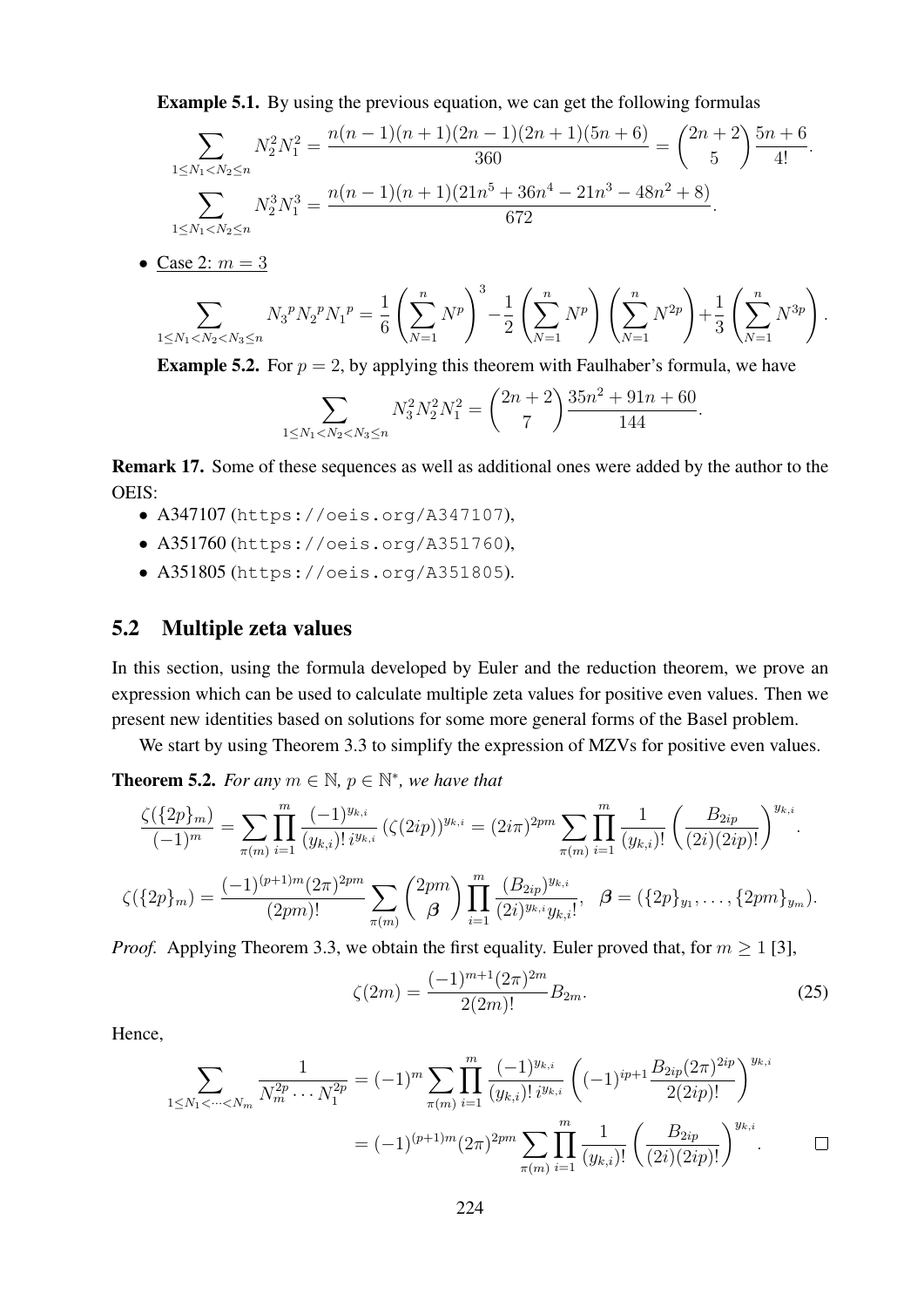**Example 5.3.** *For*  $m = 2$ *, Theorem 5.2 gives* 

$$
\zeta(2p,2p) = \frac{1}{2} \left[ (\zeta(2p))^2 - \zeta(4p) \right] = \frac{(2\pi)^{4p}}{(4p)!} \left[ \binom{4p}{2p} \frac{(B_{2p})^2}{2^2 2!} + \frac{B_{4p}}{4} \right].
$$

**Remark 18.** In this article, we presented three formulas for  $\zeta({2p_m})$  and  $\zeta^*({2p_m})$ . One factor to consider when choosing the formula to use is the number of terms summed. The number of terms for the first equation of Theorems 4.7, 4.8, that for the second equation of Theorems 4.7, 4.8, and that for Theorem 5.2 (and Theorem 4.9 of [22]) are respectively

$$
\sum_{\substack{\pi (pm) \\ \#(\pi) \le p}} \frac{(p)!}{y_1! \cdots y_{pm}! \, (p - \sum y_i)!} = \sum_{\pi (pm)} {p \choose y_1, \ldots, y_{pm}}, \, {pm+p-1 \choose p-1}, \, p(m), \qquad (26)
$$

where the multinomial coefficient is defined to be 0 if  $\#(\pi) = \sum y_i > p$ . Additionally, note that from the way the first and second equation of Theorems 4.7, 4.8 were derived, they should sum the same number of terms (their sums are over the same condition, for the first,  $|\mathbf{n}| = pm$ , for the second,  $|\ell|= pm$ ). Hence, the first and second expression of Eq. (26) must be equal.

$$
\sum_{\pi (pm)} \binom{p}{y_1, \dots, y_{pm}} = \sum_{\pi (pm)} \binom{p}{\sum y_i} \binom{\sum y_i}{y_1, \dots, y_{pm}} = \binom{pm+p-1}{p-1}.
$$
 (27)

Using Theorem 5.2, we will present special cases for  $2p = 2, 4, 6$ .

**Theorem 5.3.** *For any*  $m \in \mathbb{N}$ *, we have that* 

$$
\zeta(\{2\}_m) = \sum_{1 \le N_1 < \dots < N_m} \frac{1}{N_m^2 \dots N_1^2} = \sum_{\pi(m)} \prod_{i=1}^m \frac{(-1)^{y_{k,i}}}{(y_{k,i})! \, i^{y_{k,i}}} \, (\zeta(2i))^{y_{k,i}} = \frac{\pi^{2m}}{(2m+1)!},
$$
\n
$$
\sum_{\pi(m)} \prod_{i=1}^m \frac{1}{(y_{k,i})!} \left(\frac{B_{2i}}{(2i)(2i)!}\right)^{y_{k,i}} = \frac{1}{2^{2m}(2m+1)!}.
$$

*Proof.* In [24], [29], and [35] (as well as in Eq. (18)), the following relation was proven,

$$
\sum_{1 \leq N_1 < \dots < N_m} \frac{1}{N_m^2 \cdots N_1^2} = \frac{\pi^{2m}}{(2m+1)!}.
$$

By applying Theorem 3.3, we get

$$
\sum_{\pi(m)} \prod_{i=1}^m \frac{(-1)^{y_{k,i}}}{(y_{k,i})! \, i^{y_{k,i}}} \left( \zeta(2i) \right)^{y_{k,i}} = \frac{\pi^{2m}}{(2m+1)!}.
$$

Applying Theorem 5.2 with  $p = 1$ , we obtain the second equation.

**Example 5.4.** For  $m = 4$ , we have

$$
\zeta(\{2\}_4) = \frac{1}{24} (\zeta(2))^4 - \frac{1}{4} (\zeta(2))^2 \zeta(4) + \frac{1}{3} \zeta(2) \zeta(6) + \frac{1}{8} (\zeta(4))^2 - \frac{1}{4} \zeta(8) = \frac{\pi^8}{9!} (\approx 0.02614784782).
$$

Using Theorem 5.3, we will prove that the multiple sum of  $\frac{1}{N^p}$  will converge to 0 as the number of summations m goes to infinity for any  $p \geq 2$ .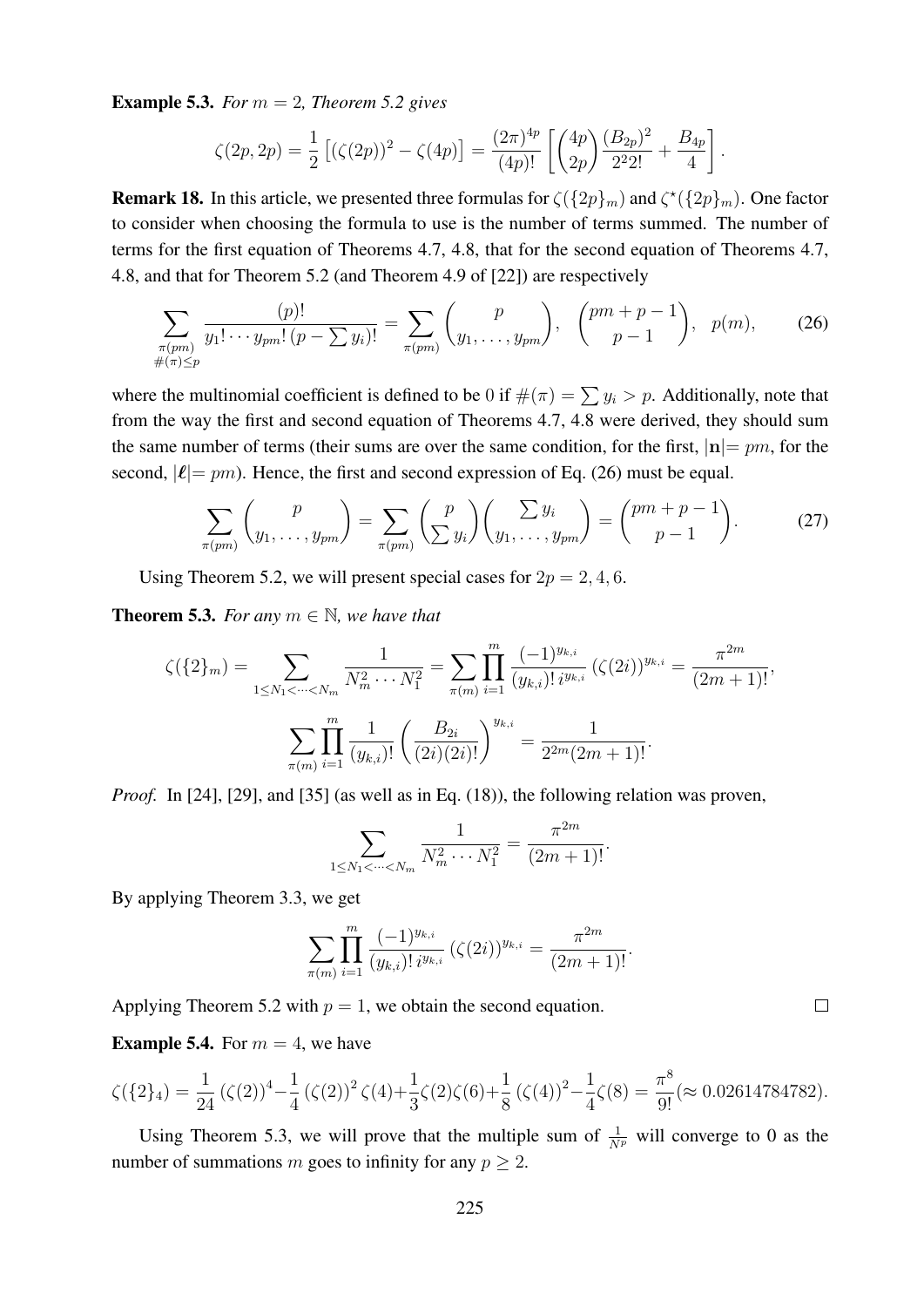**Theorem 5.4.** *For any*  $p \geq 2$ *, we have that* 

$$
\lim_{m \to \infty} \zeta(\{p\}_m) = \lim_{m \to \infty} \left( \sum_{1 \le N_1 < \dots < N_m} \frac{1}{N_m^p \dotsm N_1^p} \right) = 0.
$$

*Proof.* Knowing that for any  $p \geq 2$ , we have  $0 \leq \frac{1}{N}$  $\frac{1}{N_i^p} \leq \frac{1}{N_i^2}$ , therefore,  $0 \leq \frac{1}{N_m^p}$ .  $\frac{1}{N_m^p \cdots N_1^p} \leq \frac{1}{N_m^2 \cdots N_1^2},$ which then implies that

$$
0 \leq \sum_{1 \leq N_1 < \dots < N_m} \frac{1}{N_m^p \dots N_1^p} \leq \sum_{1 \leq N_1 < \dots < N_m} \frac{1}{N_m^2 \dots N_1^2}.
$$

By taking the limit as  $m$  goes to infinity and applying Theorem 5.3, we get

$$
0 \le \lim_{m \to \infty} \left( \sum_{1 \le N_1 < \dots < N_m} \frac{1}{N_m^p \dots N_1^p} \right) \le \lim_{m \to \infty} \left( \frac{\pi^{2m}}{(2m+1)!} \right) = 0.
$$

 $\Box$ 

Hence, the theorem is proven.

**Theorem 5.5.** *For any*  $m \in \mathbb{N}$ *, we have that* 

$$
\zeta(\{4\}_m) = \sum_{1 \le N_1 < \dots < N_m} \frac{1}{N_m^4 \dots N_1^4} = \sum_{\pi(m)} \prod_{i=1}^m \frac{(-1)^{y_{k,i}}}{(y_{k,i})! i^{y_{k,i}}} \left( \zeta(4i) \right)^{y_{k,i}} = \frac{2(2^{2m})\pi^{4m}}{(4m+2)!} = \frac{2(\sqrt{2}\pi)^{4m}}{(4m+2)!},
$$
\n
$$
\sum_{\pi(m)} \prod_{i=1}^m \frac{1}{(y_{k,i})!} \left( \frac{B_{4i}}{(2i)(4i)!} \right)^{y_{k,i}} = \frac{2(-1)^m}{2^{2m}(4m+2)!}.
$$

*Proof.* Using Corollary 4.5.1, we obtain the following expression whose Taylor series gives the well-known expression of  $\zeta({4m}m)$ .

$$
\sum_{m=0}^{\infty} \chi^{4m} \zeta(\{4\}_m) = \frac{\sin(\sqrt{i}\pi \chi) \sinh(\sqrt{i}\pi \chi)}{(\sqrt{i}\pi \chi)^2} = \frac{\cosh(\sqrt{2}\pi \chi) - \cos(\sqrt{2}\pi \chi)}{(\sqrt{2}\pi \chi)^2} = \sum_{m=0}^{\infty} \frac{2(\sqrt{2}\pi \chi)^{4m}}{(4m+2)!}.
$$

The first equation is obtained from Theorem 3.3 and the second from Theorem 5.2 for  $p = 2$ .  $\Box$ **Example 5.5.** For  $m = 3$ , we have

$$
\sum_{1 \leq N_1 < N_2 < N_3} \frac{1}{N_3^4 N_2^4 N_1^4} = \frac{1}{6} \left( \zeta(4) \right)^3 - \frac{1}{2} \zeta(4) \zeta(8) + \frac{1}{3} \zeta(12) = \frac{\pi^{12}}{681080400} (\approx 0.001357063251).
$$

**Theorem 5.6.** *For any*  $m \in \mathbb{N}$ *, we have that* 

$$
\zeta(\{6\}_m) = \sum_{1 \le N_1 < \dots < N_m} \frac{1}{N_m^6 \dots N_1^6} = \sum_{\pi(m)} \prod_{i=1}^m \frac{(-1)^{y_{k,i}}}{(y_{k,i})! \, i^{y_{k,i}}} \, (\zeta(6i))^{y_{k,i}} = \frac{6(2\pi)^{6m}}{(6m+3)!},
$$
\n
$$
\sum_{\pi(m)} \prod_{i=1}^m \frac{1}{(y_{k,i})!} \left(\frac{B_{6i}}{(2i)(6i)!}\right)^{y_{k,i}} = \frac{6}{(6m+3)!}.
$$

*Proof.* Similarly, using Corollary 4.5.1, we can obtain the well-known expression of  $\zeta(\{6\}_m)$ ,

$$
\zeta(\{6\}_m) = \frac{6(2\pi)^{6m}}{(6m+3)!}.
$$

The first equation is obtained from Theorem 3.3 and the second from Theorem 5.2 for  $p = 3$ .  $\Box$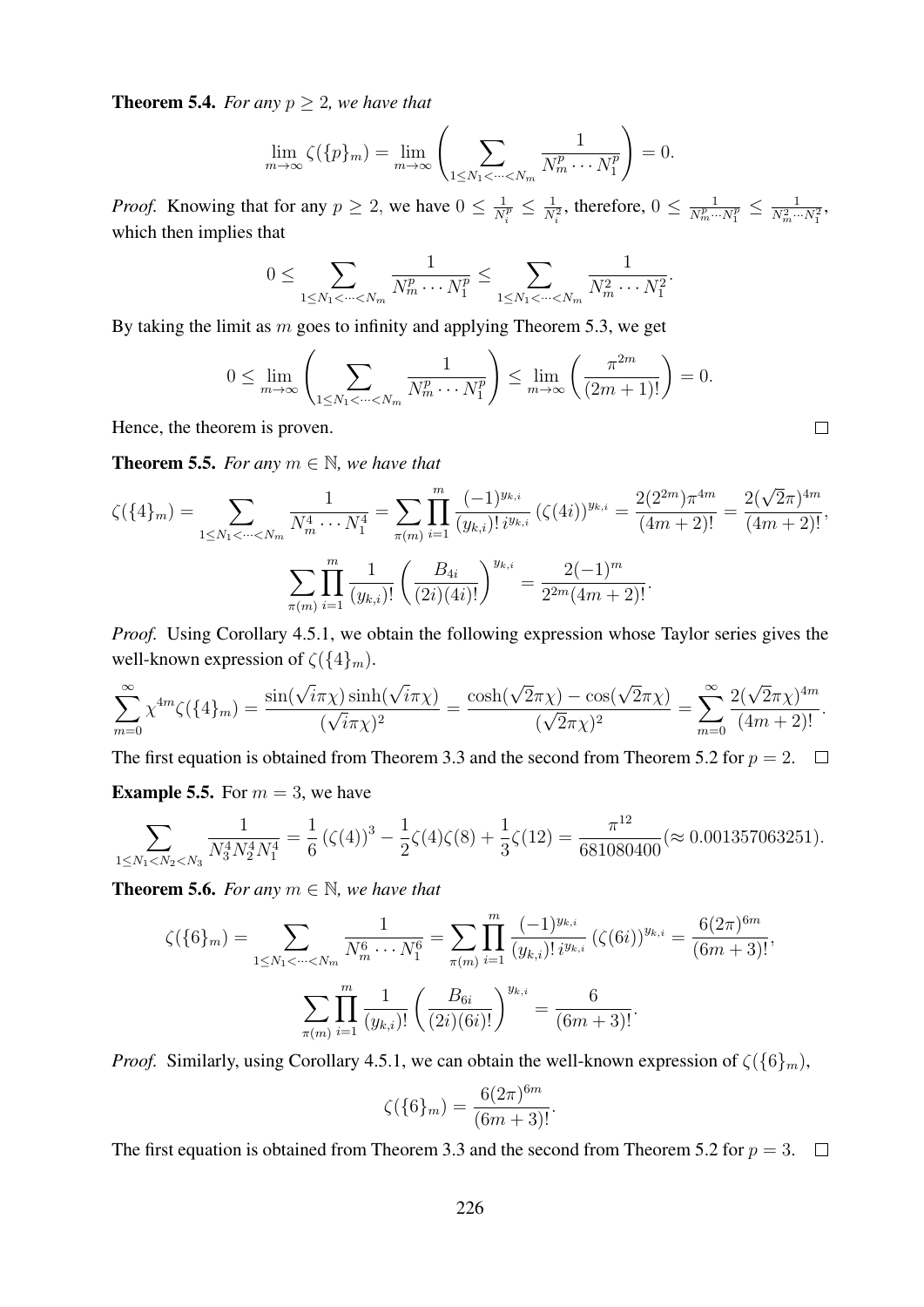**Example 5.6.** For  $m = 3$ , we have

$$
\sum_{1 \leq N_1 < N_2 < N_3} \frac{1}{N_3^6 N_2^6 N_1^6} = \frac{1}{6} \left( \zeta(6) \right)^3 - \frac{1}{2} \zeta(6) \zeta(12) + \frac{1}{3} \zeta(18) = \frac{6(2\pi)^{6(3)}}{(6(3) + 3)!} \left( \approx 0.0000273555196 \right).
$$

### 6 Relation to recurrent sums and odd-even partition identities

Recurrent sums and multiple sums have been studied separately respectively in [22] and in this paper. In this section. we compare these types of sums and show their similarities and the link between them. Then by combining the individual relations of each of these sums, we will produce new results. In particular, we obtain new relations governing odd partitions and even partitions.

### 6.1 Relations between recurrent sums and multiple sums

In this section, we develop the relation linking recurrent and multiple sums. Recurrent sums and multiple sums can be related by the following theorem.

**Theorem 6.1.** *For any*  $m, q, n \in \mathbb{N}$  *and for any sequence*  $a_N$  *defined in the interval* [q, n], we *have that:*

$$
\sum_{q \le N_1 \le \dots \le N_m \le n} a_{N_m} \dots a_{N_1} + (-1)^m \sum_{q \le N_1 < \dots < N_m \le n} a_{N_m} \dots a_{N_1} = 2 \sum_{\substack{\pi(m) \\ \#(\pi) \text{ is even}}} \prod_{i=1}^m \frac{1}{(y_{k,i})!} \left( \frac{1}{i} \sum_{N=q}^n (a_N)^i \right)^{y_{k,i}}.
$$
\n
$$
\sum_{q \le N_1 \le \dots \le N_m \le n} a_{N_m} \dots a_{N_1} - (-1)^m \sum_{q \le N_1 < \dots < N_m \le n} a_{N_m} \dots a_{N_1} = 2 \sum_{\substack{\pi(m) \\ \pi(m) \\ \#(\pi) \text{ is odd}}} \prod_{i=1}^m \frac{1}{(y_{k,i})!} \left( \frac{1}{i} \sum_{N=q}^n (a_N)^i \right)^{y_{k,i}}.
$$

*Proof.* We can notice that

$$
\sum_{\pi(m)} \prod_{i=1}^{m} \frac{1}{(y_{k,i})!} \left( \frac{1}{i} \sum_{N=q}^{n} (a_N)^i \right)^{y_{k,i}} + \sum_{\pi(m)} \prod_{i=1}^{m} \frac{(-1)^{y_{k,i}}}{(y_{k,i})!} \left( \frac{1}{i} \sum_{N=q}^{n} (a_N)^i \right)^{y_{k,i}} \n= 2 \sum_{\pi(m)} \prod_{i=1}^{m} \frac{1}{(y_{k,i})!} \left( \frac{1}{i} \sum_{N=q}^{n} (a_N)^i \right)^{y_{k,i}} \n\sum_{\pi(m)} \prod_{i=1}^{m} \frac{1}{(y_{k,i})!} \left( \frac{1}{i} \sum_{N=q}^{n} (a_N)^i \right)^{y_{k,i}} - \sum_{\pi(m)} \prod_{i=1}^{m} \frac{(-1)^{y_{k,i}}}{(y_{k,i})!} \left( \frac{1}{i} \sum_{N=q}^{n} (a_N)^i \right)^{y_{k,i}} \n= 2 \sum_{\pi(m)} \prod_{i=1}^{m} \frac{1}{(y_{k,i})!} \left( \frac{1}{i} \sum_{N=q}^{n} (a_N)^i \right)^{y_{k,i}} \n\#(\pi) \text{ is odd}
$$

From Part 1 of this study [22], we have:

$$
\sum_{q \le N_1 \le \dots \le N_m \le n} a_{N_m} \dots a_{N_1} = \sum_{\pi(m)} \prod_{i=1}^m \frac{1}{(y_{k,i})!} \left( \frac{1}{i} \sum_{N=q}^n (a_N)^i \right)^{y_{k,i}}.
$$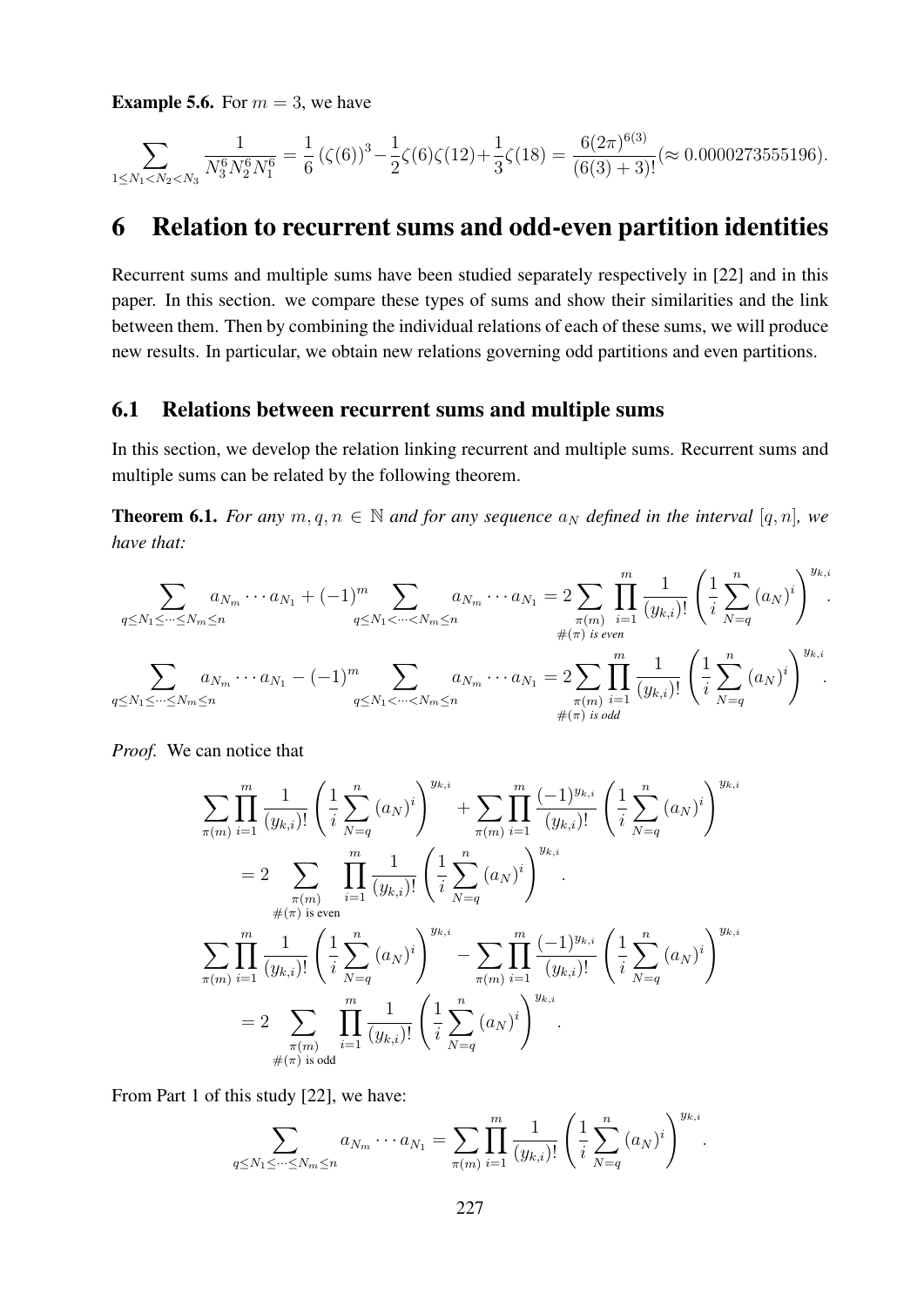From Theorem 3.3, we have:

$$
\sum_{q \leq N_1 < \dots < N_m \leq n} a_{N_m} \dots a_{N_1} = (-1)^m \sum_{\pi(m)} \prod_{i=1}^m \frac{(-1)^{y_{k,i}}}{(y_{k,i})!} \left( \frac{1}{i} \sum_{N=q}^n (a_N)^i \right)^{y_{k,i}}.
$$

Hence, by combining these relations, we obtain the theorem.

**Example 6.1.** For  $m = 2$ , Theorem 6.1 gives

$$
\sum_{1 \leq N_1 \leq N_2 \leq n} a_{N_2} a_{N_1} + \sum_{1 \leq N_1 < N_2 \leq n} a_{N_2} a_{N_1} = \left(\sum_{N=1}^n a_N\right)^2.
$$
\n
$$
\sum_{1 \leq N_1 \leq N_2 \leq n} a_{N_2} a_{N_1} - \sum_{1 \leq N_1 < N_2 \leq n} a_{N_2} a_{N_1} = \left(\sum_{N=1}^n (a_N)^2\right).
$$

**Example 6.2.** For  $m = 3$ , Theorem 6.1 gives

$$
\sum_{1 \leq N_1 \leq N_2 \leq N_3 \leq n} a_{N_3} a_{N_2} a_{N_1} + \sum_{1 \leq N_1 < N_2 < N_3 \leq n} a_{N_3} a_{N_2} a_{N_1} = \frac{1}{3} \left( \sum_{N=1}^n a_N \right)^3 + \frac{2}{3} \left( \sum_{N=1}^n (a_N)^3 \right).
$$
\n
$$
\sum_{1 \leq N_1 \leq N_2 \leq N_3 \leq n} a_{N_3} a_{N_2} a_{N_1} - \sum_{1 \leq N_1 < N_2 < N_3 \leq n} a_{N_3} a_{N_2} a_{N_1} = \left( \sum_{N=1}^n a_N \right) \left( \sum_{N=1}^n (a_N)^2 \right).
$$

### 6.2 Odd and even partition identities

In Part 1 of this study [22] and in the present paper, we have produced multiple partition identities. Combining these identities, we are able to produce several identities for even and odd partitions. Note that a partition  $\pi \equiv (y_{k,1}, \ldots, y_{k,m})$  is odd if  $\#(\pi) = \sum y_{k,i}$  is odd and even if  $#(\pi) = \sum y_{k,i}$  is even.

Theorem 6.2. *Let* m *be a non-negative integer,*

$$
\sum_{\substack{\pi(m) \\ \#(\pi) \text{ is even}}} \prod_{i=1}^{m} \frac{1}{i^{y_{k,i}}(y_{k,i})!} = \begin{cases} 1 & \text{for } m = 0, \\ 0 & \text{for } m = 1, \\ \frac{1}{2} & \text{for } m \ge 2. \end{cases}
$$

$$
\sum_{\substack{\pi(m) \\ \#(\pi) \text{ is odd}}} \prod_{i=1}^{m} \frac{1}{i^{y_{k,i}}(y_{k,i})!} = \begin{cases} 0 & \text{for } m = 0, \\ 1 & \text{for } m = 1, \\ \frac{1}{2} & \text{for } m \ge 2. \end{cases}
$$

*Proof.* We can notice that:

$$
\sum_{\pi(m)} \prod_{i=1}^m \frac{1}{i^{y_{k,i}}(y_{k,i})!} + \sum_{\pi(m)} \prod_{i=1}^m \frac{(-1)^{y_{k,i}}}{i^{y_{k,i}}(y_{k,i})!} = 2 \sum_{\substack{\pi(m) \\ \#(\pi) \text{ is even}}} \prod_{i=1}^m \frac{1}{i^{y_{k,i}}(y_{k,i})!}.
$$

$$
\sum_{\pi(m)} \prod_{i=1}^m \frac{1}{i^{y_{k,i}}(y_{k,i})!} - \sum_{\pi(m)} \prod_{i=1}^m \frac{(-1)^{y_{k,i}}}{i^{y_{k,i}}(y_{k,i})!} = 2 \sum_{\substack{\pi(m) \\ \#(\pi) \text{ is odd}}} \prod_{i=1}^m \frac{1}{i^{y_{k,i}}(y_{k,i})!}.
$$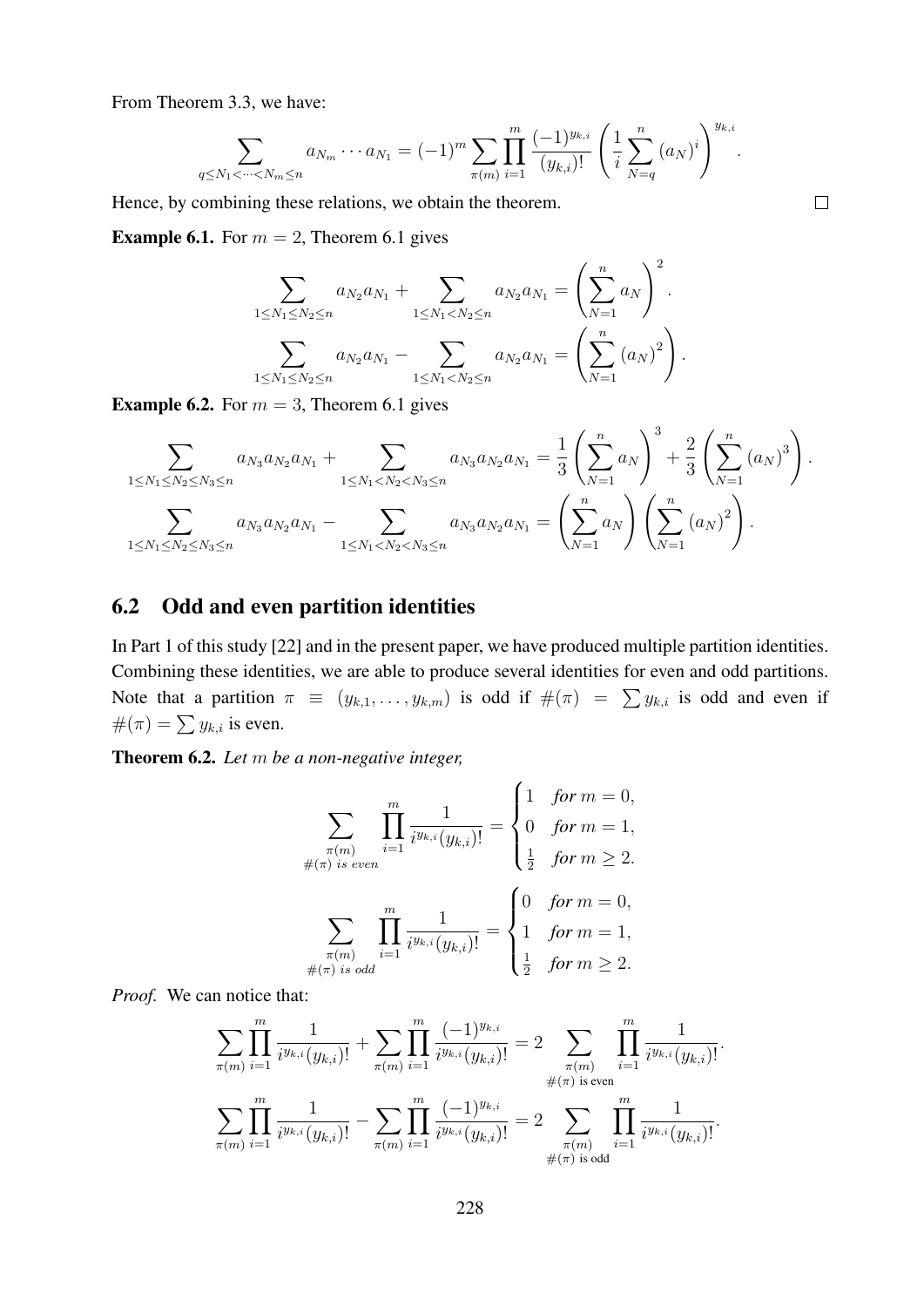From Part 1 of this study [22], we have

$$
\sum_{\pi(m)} \prod_{i=1}^m \frac{1}{i^{y_{k,i}}(y_{k,i})!} = 1.
$$

From Lemma 3.1, we have

$$
\sum_{\pi(m)} \prod_{i=1}^m \frac{(-1)^{y_{k,i}}}{i^{y_{k,i}}(y_{k,i})!} = \begin{cases} (-1)^m & \text{for } 0 \le m \le 1, \\ 0 & \text{for } m \ge 2. \end{cases}
$$

Hence, by combining these relations, we obtain the theorem.

**Theorem 6.3.** Let  $(y_{k,1},...,y_{k,m}) = \{(y_{1,1},...,y_{1,m}), (y_{2,1},...,y_{2,m}), ...\}$  be the set of all *partitions of m. Let*  $(v_1, \ldots, v_m)$  *be a partition of*  $r \leq m$ *. We have that* 

$$
\sum_{\substack{\pi(m) \\ \#\left(\pi\right) \text{ is even}}} \prod_{i=1}^{m} \frac{\binom{y_{k,i}}{v_i}}{i^{y_{k,i}}(y_{k,i})!} = \sum_{\substack{\pi(m) \\ \#\left(\pi\right) \text{ is even}}} \prod_{i=1}^{m} \frac{\binom{y_{k,i}}{v_i}}{i^{y_{k,i}}(y_{k,i})!}
$$
\n
$$
= \begin{cases}\n\frac{1+(-1)^{\sum v_i}}{2} \prod_{i=1}^{m} \frac{1}{i^{v_i}(v_i)!} & \text{for } m-r=0, \\
\frac{1-(-1)^{\sum v_i}}{2} \prod_{i=1}^{m} \frac{1}{i^{v_i}(v_i)!} & \text{for } m-r=1, \\
\frac{1}{2} \prod_{i=1}^{m} \frac{1}{i^{v_i}(v_i)!} & \text{for } m-r \ge 2.\n\end{cases}
$$
\n
$$
\sum_{\substack{\pi(m) \\ \pi(m) \\ \#\left(\pi\right) \text{ is odd}}} \prod_{i=1}^{m} \frac{\binom{y_{k,i}}{v_i}}{i^{y_{k,i}}(y_{k,i})!} = \sum_{\substack{\pi(m) \\ \pi(m) \\ \#\left(\pi\right) \text{ is odd}}} \prod_{i=1}^{m} \frac{\binom{y_{k,i}}{v_i}}{i^{y_{k,i}}(y_{k,i})!}
$$

$$
\lim_{y_{k,i} \geq v_i} \frac{f'(x_{j,i})}{\sum_{i=1}^{n} \sum_{i=1}^{n} \prod_{i=1}^{m} \frac{1}{i^{v_i}(v_i)!}} \quad \text{for } m-r=0,
$$
\n
$$
= \begin{cases}\n\frac{1+(-1)^{\sum v_i}}{2} \prod_{i=1}^{m} \frac{1}{i^{v_i}(v_i)!} & \text{for } m-r=1, \\
\frac{1}{2} \prod_{i=1}^{m} \frac{1}{i^{v_i}(v_i)!} & \text{for } m-r \geq 2.\n\end{cases}
$$

*Proof.* We can notice that

$$
\sum_{\pi(m)} \prod_{i=1}^m \frac{\binom{y_{k,i}}{v_i}}{i^{y_{k,i}}(y_{k,i})!} + \sum_{\pi(m)} \prod_{i=1}^m \frac{(-1)^{y_{k,i}}\binom{y_{k,i}}{v_i}}{i^{y_{k,i}}(y_{k,i})!} = 2 \sum_{\substack{\pi(m) \\ \#(\pi) \text{ is even}}} \prod_{i=1}^m \frac{\binom{y_{k,i}}{v_i}}{i^{y_{k,i}}(y_{k,i})!}.
$$

$$
\sum_{\pi(m)} \prod_{i=1}^m \frac{\binom{y_{k,i}}{v_i}}{i^{y_{k,i}}(y_{k,i})!} - \sum_{\pi(m)} \prod_{i=1}^m \frac{(-1)^{y_{k,i}}\binom{y_{k,i}}{v_i}}{i^{y_{k,i}}(y_{k,i})!} = 2 \sum_{\substack{\pi(m) \\ \pi(m) \\ \#(\pi) \text{ is even}}} \prod_{i=1}^m \frac{\binom{y_{k,i}}{v_i}}{i^{y_{k,i}}(y_{k,i})!}.
$$

From Part 1 of this study [22], we have

$$
\sum_{\pi(m)} \prod_{i=1}^m \frac{\binom{y_{k,i}}{v_i}}{i^{y_{k,i}}(y_{k,i})!} = \sum_{\substack{\pi(m) \\ y_{k,i} \ge v_i}} \prod_{i=1}^m \frac{\binom{y_{k,i}}{v_i}}{i^{y_{k,i}}(y_{k,i})!} = \prod_{i=1}^m \frac{1}{i^{v_i}(v_i)!}.
$$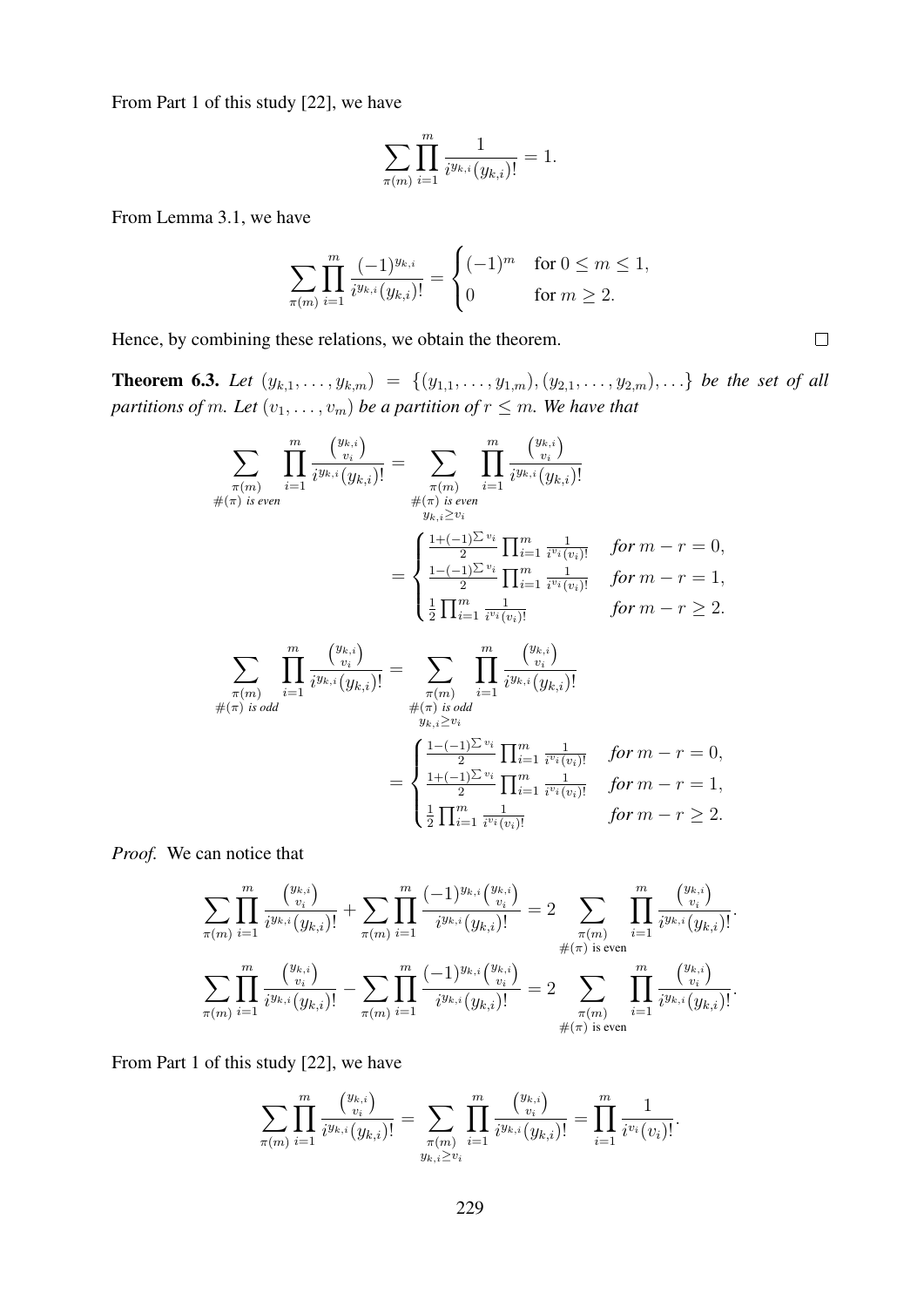From Lemma 3.2, we have

$$
\sum_{\pi(m)} \prod_{i=1}^m \frac{(-1)^{y_{k,i}} \binom{y_{k,i}}{v_i}}{i^{y_{k,i}} (y_{k,i})!} = \sum_{\substack{\pi(m) \\ y_{k,i} \ge v_i}} \prod_{i=1}^m \frac{(-1)^{y_{k,i}} \binom{y_{k,i}}{v_i}}{i^{y_{k,i}} (y_{k,i})!} = \begin{cases} (-1)^{m-r} \prod_{i=1}^m \frac{(-1)^{v_i}}{i^{v_i}(v_i)!} & \text{for } 0 \le m-r \le 1, \\ 0 & \text{for } m-r \ge 2. \end{cases}
$$

Hence, by combining these relations, we obtain the theorem.

**Theorem 6.4.** *Let*  $m, n \in \mathbb{N}$ *,* 

$$
\sum_{\substack{\pi(m) \\ \#\pi(m) \text{ is even}}} \prod_{i=1}^m \frac{1}{(y_{k,i})!} \left(\frac{n}{i}\right)^{y_{k,i}} = \frac{1}{2} \left[ \binom{n-m+1}{m} + (-1)^m \binom{n}{m} \right].
$$
  

$$
\sum_{\substack{\pi(m) \\ \#\pi(m) \text{ is odd}}} \prod_{i=1}^m \frac{1}{(y_{k,i})!} \left(\frac{n}{i}\right)^{y_{k,i}} = \frac{1}{2} \left[ \binom{n-m+1}{m} - (-1)^m \binom{n}{m} \right].
$$

*Proof.* We can notice that

$$
\sum_{\pi(m)} \prod_{i=1}^m \frac{1}{(y_{k,i})!} \left(\frac{n}{i}\right)^{y_{k,i}} + \sum_{\pi(m)} \prod_{i=1}^m \frac{(-1)^{y_{k,i}}}{(y_{k,i})!} \left(\frac{n}{i}\right)^{y_{k,i}} = 2 \sum_{\substack{\pi(m) \\ \#(\pi) \text{ is even}}} \prod_{i=1}^m \frac{1}{(y_{k,i})!} \left(\frac{n}{i}\right)^{y_{k,i}}.
$$

$$
\sum_{\pi(m)} \prod_{i=1}^m \frac{1}{(y_{k,i})!} \left(\frac{n}{i}\right)^{y_{k,i}} - \sum_{\pi(m)} \prod_{i=1}^m \frac{(-1)^{y_{k,i}}}{(y_{k,i})!} \left(\frac{n}{i}\right)^{y_{k,i}} = 2 \sum_{\substack{\pi(m) \\ \#(\pi) \text{ is odd}}} \prod_{i=1}^m \frac{1}{(y_{k,i})!} \left(\frac{n}{i}\right)^{y_{k,i}}.
$$

From Part 1 of this study [22], we have

$$
\sum_{\pi(m)} \prod_{i=1}^m \frac{1}{(y_{k,i})!} \left(\frac{n}{i}\right)^{y_{k,i}} = \binom{n+m-1}{m}.
$$

From Corollary 3.3.1, we have

$$
\sum_{\pi(m)} \prod_{i=1}^m \frac{(-1)^{y_{k,i}}}{(y_{k,i})!} \left(\frac{n}{i}\right)^{y_{k,i}} = (-1)^m \binom{n}{m}.
$$

Hence, by combining these relations, we obtain the theorem.

## **References**

- [1] Andrews, G. E. (1998). *The Theory of Partitions*. Number 2. Cambridge University Press.
- [2] Aoki, T., Ohno, Y., & Wakabayashi, N. (2011). On generating functions of multiple zeta values and generalized hypergeometric functions. *Manuscripta Mathematica*, 134(1), 139–155.

 $\Box$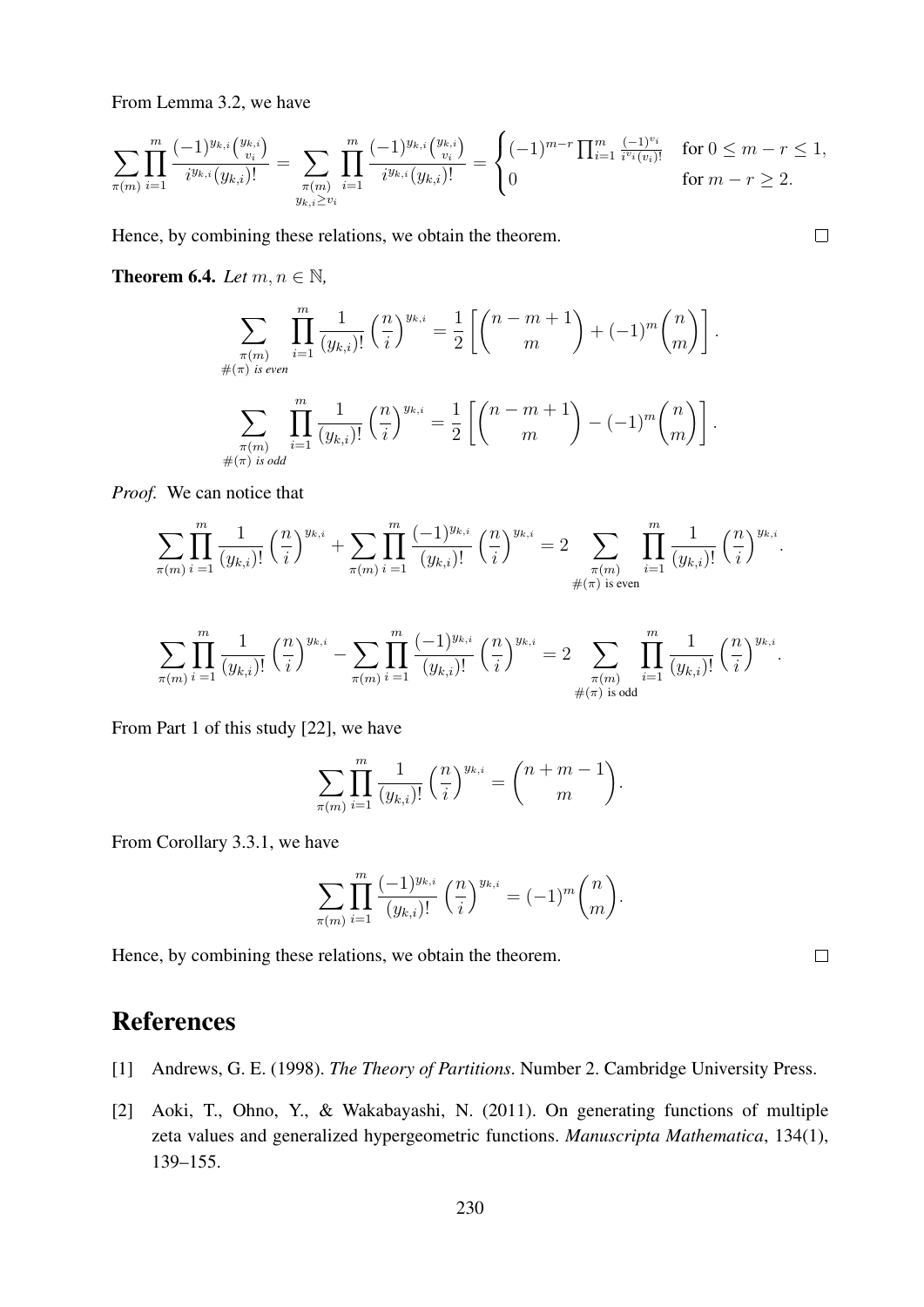- [3] Arfken, G. B., & Weber, H. J. (2000). *Mathematical Methods for Physicists, 5th Edition*. Academic Press.
- [4] Bernoulli, J. (1689). Propositiones arithmeticae de seriebus infinitis earumque summa finita [Arithmetical propositions about infinite series and their finite sums]. Basel, J. Conrad.
- [5] Bernoulli, J. (1713). *Ars Conjectandi, Opus Posthumum; Accedit Tractatus De Seriebus Infinitis, Et Epistola Gallice scripta De Ludo Pilae Reticularis [Theory of inference, ` posthumous work. With the Treatise on infinite series. . . ].* Thurnisii.
- [6] Bernoulli, J. (1742). *Corollary III of de Seriebus Varia*. Opera Omnia. Lausanne & Basel: Marc-Michel Bousquet & co. 4:8.
- [7] Blümlein, J., Broadhurst, D., & Vermaseren, J. A. (2010). The multiple zeta value data mine. *Computer Physics Communications*, 181(3), 582–625.
- [8] Blümlein, J., & Kurth, S. (1999). Harmonic sums and Mellin transforms up to two-loop order. *Physical Review D*, 60(1), 014018.
- [9] Broadhurst, D. (1986). Exploiting the 1, 440-fold symmetry of the master two-loop diagram. Zeitschrift für Physik C Particles and Fields, 32(2), 249–253.
- [10] Broadhurst, D. (2013). Multiple zeta values and modular forms in quantum field theory. In *Computer Algebra in Quantum Field Theory*, Springer, 33–73.
- [11] Bruinier, J. H., & Ono, K. (2013). Algebraic formulas for the coefficients of half-integral weight harmonic weak Maass forms. *Advances in Mathematics*, 246, 198–219.
- [12] Chapman, R. (1999). Evaluating ζ(2). *Preprint*. Available online at: https:// empslocal.ex.ac.uk/people/staff/rjchapma/etc/zeta2.pdf
- [13] Euler, L. (1740). De summis serierum reciprocarum [On the sums of series of reciprocals]. *Commentarii academiae scientiarum Petropolitanae*, 7, 123–134. *Opera Omnia, Series*, 1, 73–86. Available online at: https://scholarlycommons.pacific.edu/ euler-works/41 .
- [14] Euler, L. (1743). Demonstration de la somme de cette suite  $1 + 1/4 + 1/9 + 1/16 +$ ... [Demonstration of the sum of the series  $1 + 1/4 + 1/9 + 1/16 + \ldots$ ]. *Journal litteraire d'Allemagne, de Suisse et du Nord, 2, 115-127. Available online at: https:* //scholarlycommons.pacific.edu/euler-works/63/ .
- [15] Euler, L. (1748). *Introductio in Analysin Infinitorum, Volume 1* [Introduction to the Analysis of the Infinite, Volume 1]. Lausanne: Marcum-Michaelem Bousquet, Volume 1, pp. 1–320. Available online at: https://scholarlycommons.pacific.edu/ euler-works/101/ .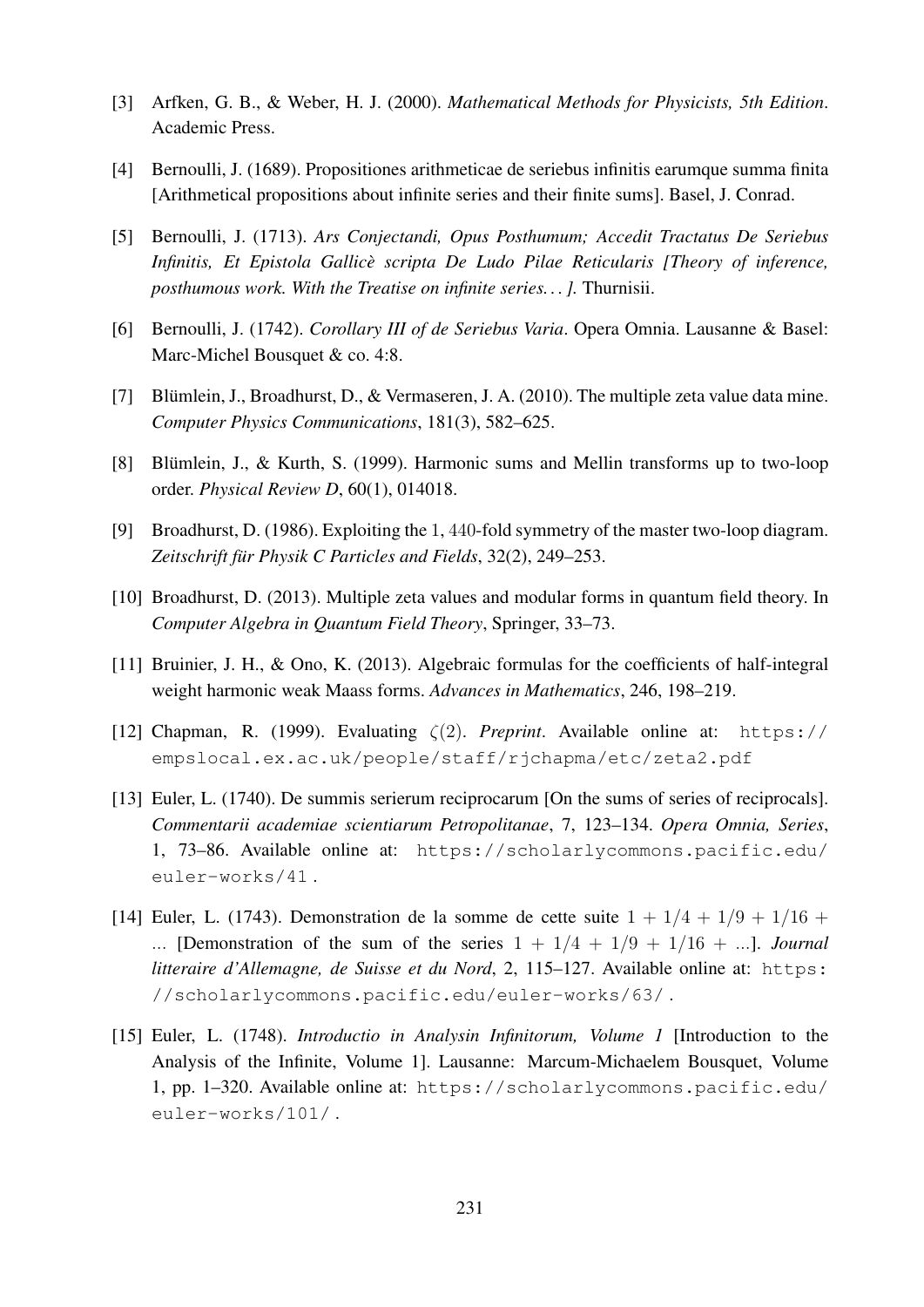- [16] Euler, L. (1776). Meditationes circa singulare serierum genus [Meditations about a singular type of series]. *Novi Commentarii academiae scientiarum Petropolitanae*, 20, 140–186. Available online at: https://scholarlycommons.pacific.edu/ euler-works/477/ .
- [17] Euler, L. (1811). De summatione serierum in hac forma contentarum  $a/1 + a^2/4 +$  $a^3/9 + a^4/16 + a^5/25 + a^6/36$  + etc. [On the summation of series contained in the form  $a/1+a^2/4+a^3/9+a^4/16+a^5/25+a^6/36+\text{etc.}$ ] Mémoires de l'académie des sciences *de St.-Petersbourg*, 3, 26–42. Available online at: https://scholarlycommons. pacific.edu/euler-works/736/ .
- [18] Faulhaber, J. (1631). *Academia Algebrae, darinnen die miraculosische Inventiones, zu* den höchsten Cossen weiters continuirt und profitiert werden, Ulm, Available online at: https://digital.slub-dresden.de/werkansicht/dlf/254/1.
- [19] Girard, A. (1884). Invention Nouvelle en l'Algebre. Dr. D. Bierens De Haan, Leiden. ` (Original work published 1629).
- [20] Granville, A. (1997). A decomposition of Riemann's zeta-function. *London Mathematical Society Lecture Note Series*, Cambridge University Press, 95–102.
- [21] El Haddad, R. (2021). Repeated sums and binomial coefficients. *Open Journal of Discrete Applied Mathematics*, 4(2), 30–47.
- [22] El Haddad, R. (2022). A generalization of multiple zeta values. Part 1: Recurrent sums. *Notes on Number Theory and Discrete Mathematics*, 28(2), 167–199.
- [23] Hardy, G. H., & Ramanujan, S. (1918). Asymptotic formulae in combinatory analysis. *Proceedings of the London Mathematical Society*, s2-17(1), 75–115.
- [24] Hoffman, M. E. (1992). Multiple harmonic series. *Pacific Journal of Mathematics*, 152(2), 275–290.
- [25] Kassel, C. (2012). *Quantum Groups*, Vol. 155. Springer Science & Business Media.
- [26] Loeb, D. E. (1992). A generalization of the Stirling numbers. *Discrete Mathematics*, 103(3), 259–269.
- [27] Mengoli, P. (1650). Praefatio [Preface]. *Novae quadraturae arithmeticae, seu de additione fractionum [New arithmetic quadrature (i.e., integration), or on the addition of fractions]*. Bologna: Giacomo Monti.
- [28] Nielsen, N. (1923). *Traite´ el´ ementaire des nombres de Bernoulli ´* . Paris, Gauthier-Villars.
- [29] Ohno, Y., & Zagier, D. (2001). Multiple zeta values of fixed weight, depth, and height. *Indagationes Mathematicae*, 12(4), 483–487.
- [30] Oresme, N. (1961). *Quaestiones super geometriam Euclidis*, Vol. 3. Brill Archive.